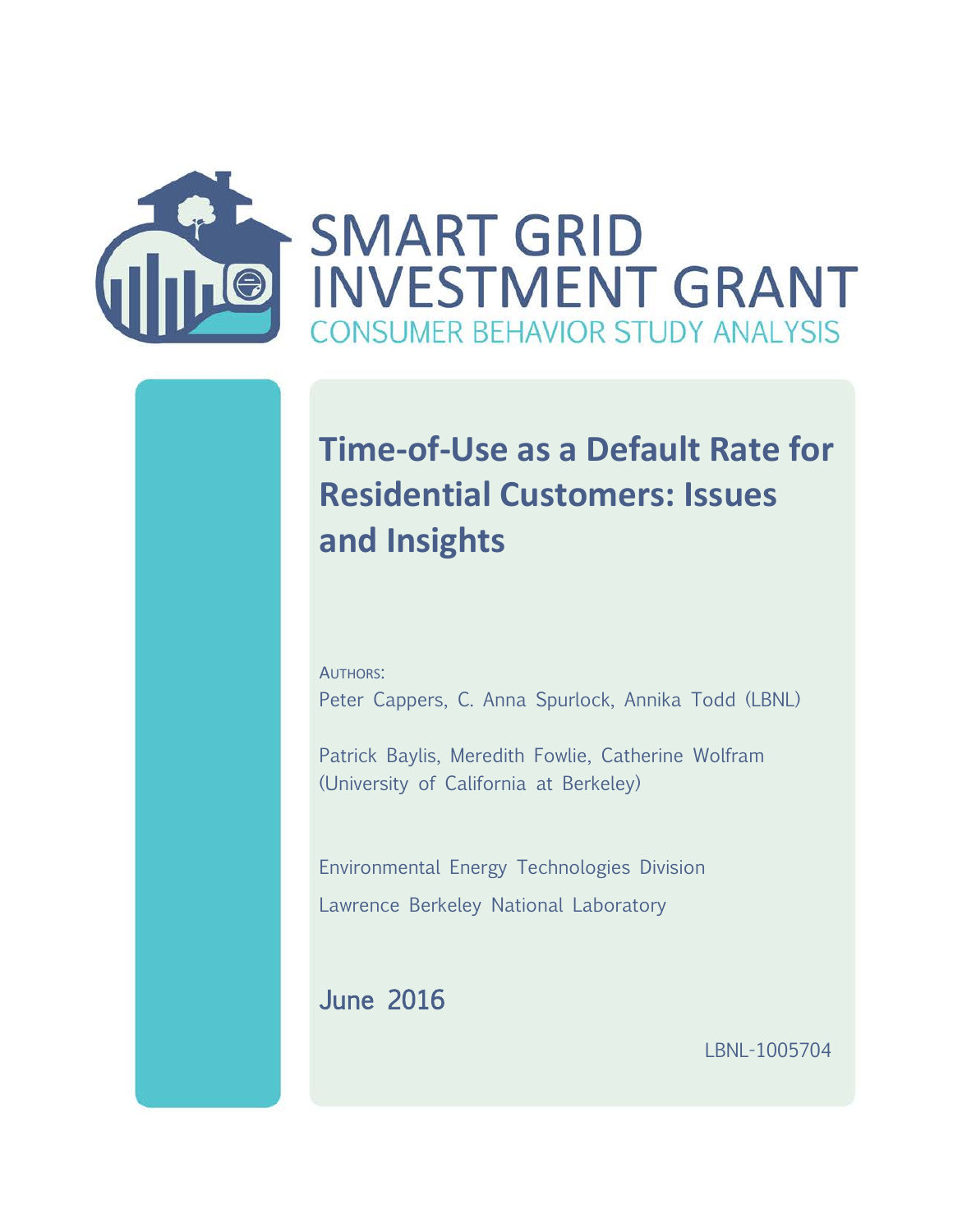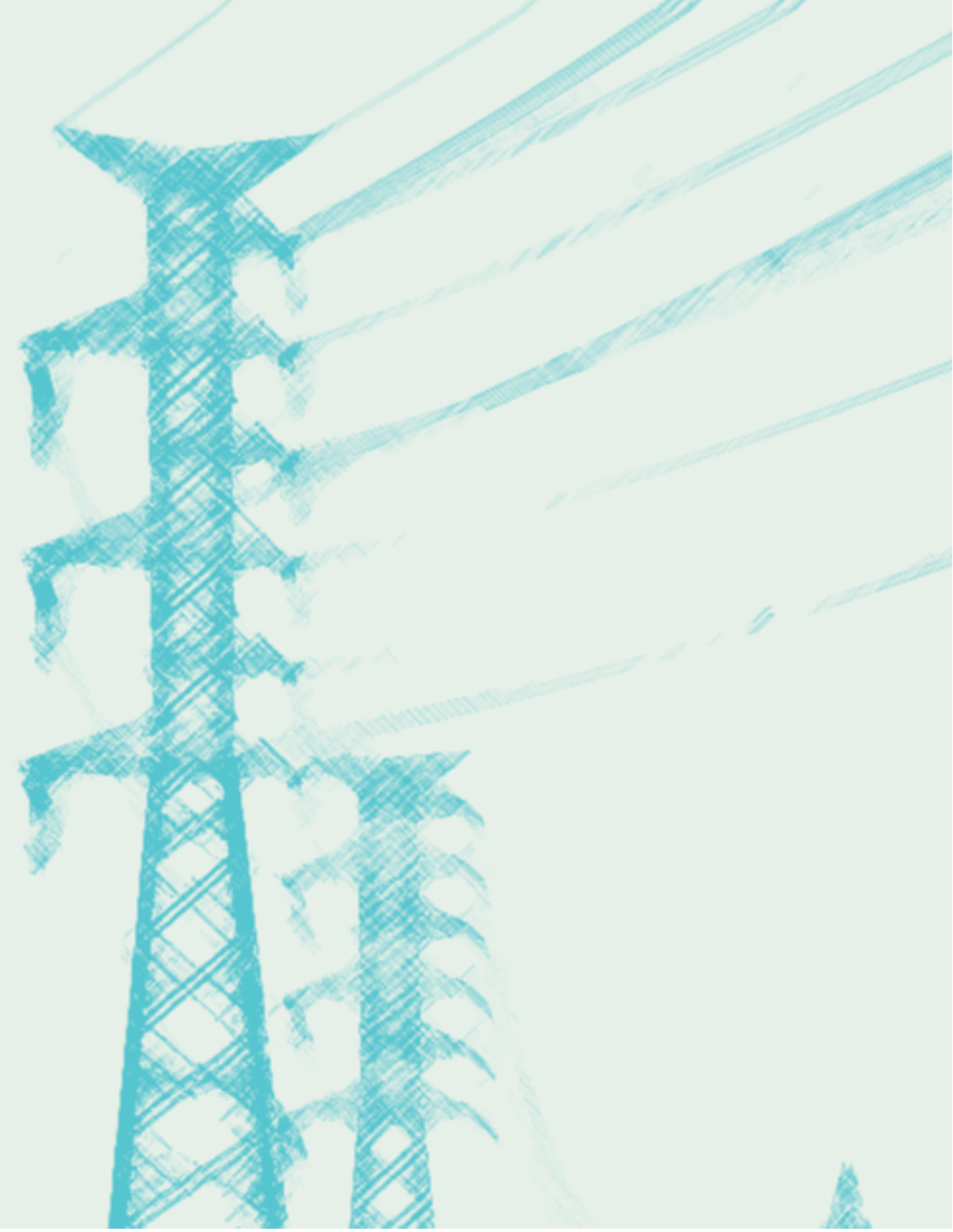

# **Acknowledgments**

The work described in this study was funded by the U.S. Department of Energy's Office of Electricity Delivery and Energy Reliability under Lawrence Berkeley National Laboratory Contract No. DE-AC02-05CH11231.

The authors would like to thank Joe Paladino (DOE OE) for his ongoing support. We are deeply grateful to Nate Toyama (SMUD), Jennifer Potter (previously with SMUD), Stephen George (Nexant), and Michael Sullivan (Nexant) who provided invaluable assistance at the beginning of this project by working with us to identify and collect additional data from study participants that allowed us to expand and deepen our subsequent research. In addition, the authors would like to thank the following individuals who reviewed this manuscript and provided both thoughtful and constructive suggestions for its improvement: Ahmad Faruqui (The Brattle Group); Anna McCreery, Anne McKibbin, and David Becker (Elevate Energy); Beia Spiller (Environmental Defense Fund); Brett Feldman (Navigant); James Sherwood (Rocky Mountain Institute); Nate Toyama (SMUD); Stephen George (Nexant); and Theresa Flaim (Energy Resource Economics).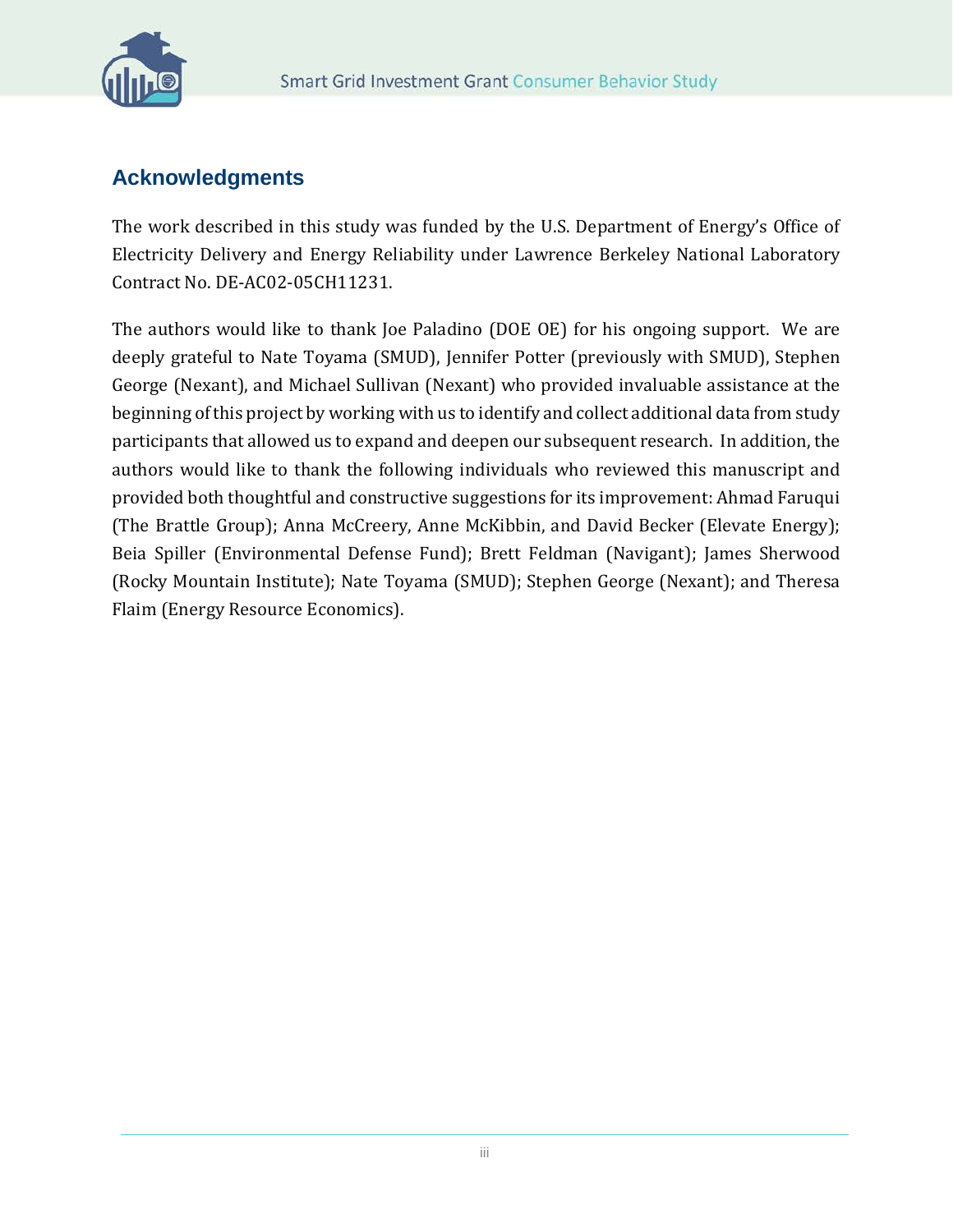

# **Disclaimer**

This document was prepared as an account of work sponsored by the United States Government. While this document is believed to contain correct information, neither the United States Government nor any agency thereof, nor The Regents of the University of California, nor any of their employees, makes any warranty, express or implied, or assumes any legal responsibility for the accuracy, completeness, or usefulness of any information, apparatus, product, or process disclosed, or represents that its use would not infringe privately owned rights. Reference herein to any specific commercial product, process, or service by its trade name, trademark, manufacturer, or otherwise, does not necessarily constitute or imply its endorsement, recommendation, or favoring by the United States Government or any agency thereof, or The Regents of the University of California. The views and opinions of authors expressed herein do not necessarily state or reflect those of the United States Government or any agency thereof, or The Regents of the University of California.

Ernest Orlando Lawrence Berkeley National Laboratory is an equal opportunity employer.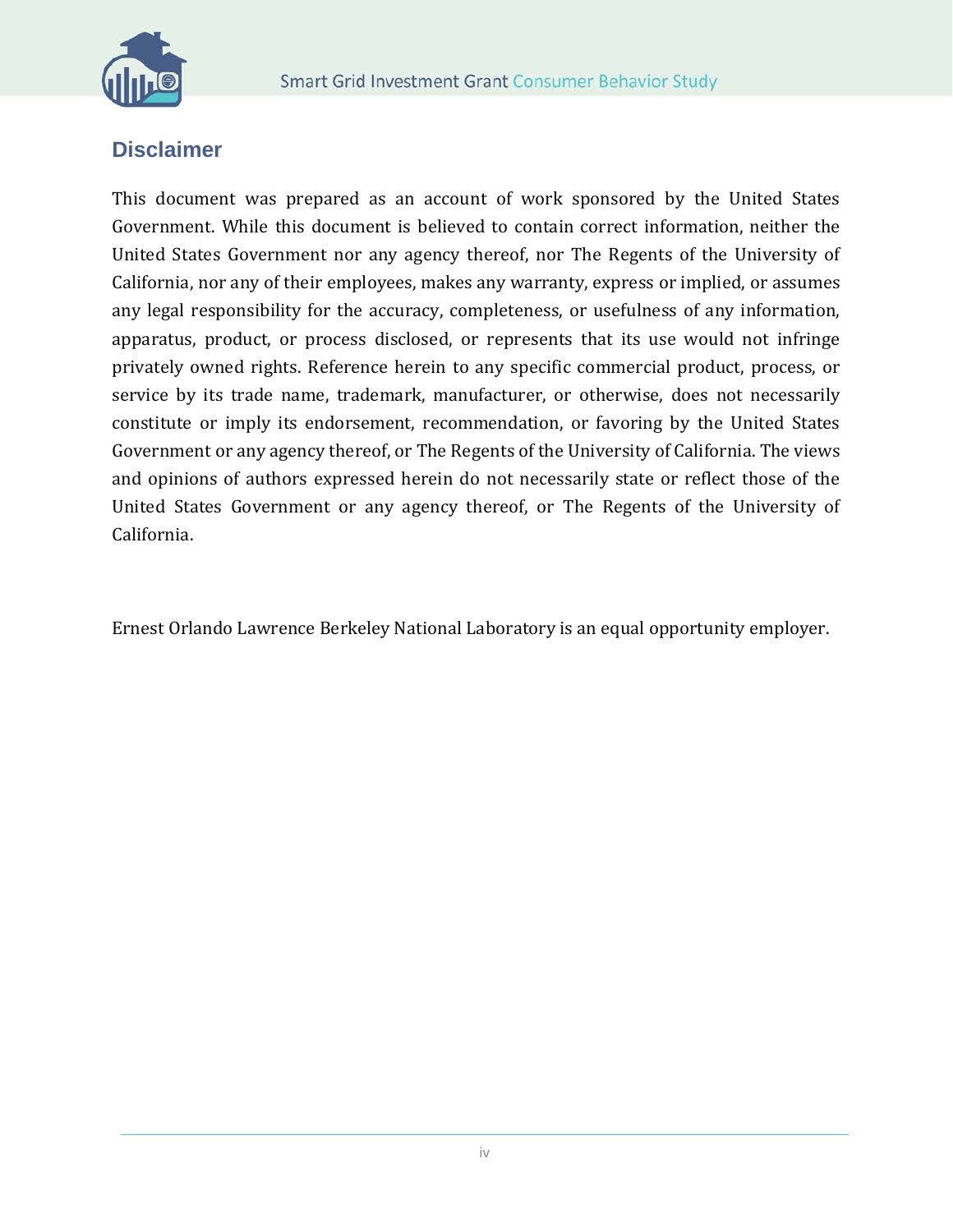

This report was prepared by Lawrence Berkeley National Laboratory for the Office of Electricity Delivery and Energy Reliability, U.S. Department of Energy.

This document was final as of June 1, 2016.

If this document is referenced, it should be cited as:

Cappers, P., et al. 2016. *Time-of-Use as a Default Rate for Residential Customers: Issues and Insights.* Lawrence Berkeley National Laboratory, LBNL-1005704.

#### **FOR MORE INFORMATION**

Regarding*: Time-of-Use as a Default Rate for Residential Customers: Issues and Insights*, please contact:

Peter Cappers Lawrence Berkeley National Laboratory E-mail: PACappers@lbl.gov

C. Anna Spurlock Lawrence Berkeley National Laboratory E-mail: CASpurlock@lbl.gov v

Regarding the Smart Grid Investment Grant, please contact:

Joseph Paladino U.S. Department of Energy E-mail: Joseph.Paladino@hq.doe.gov http:/www.smartgrid.gov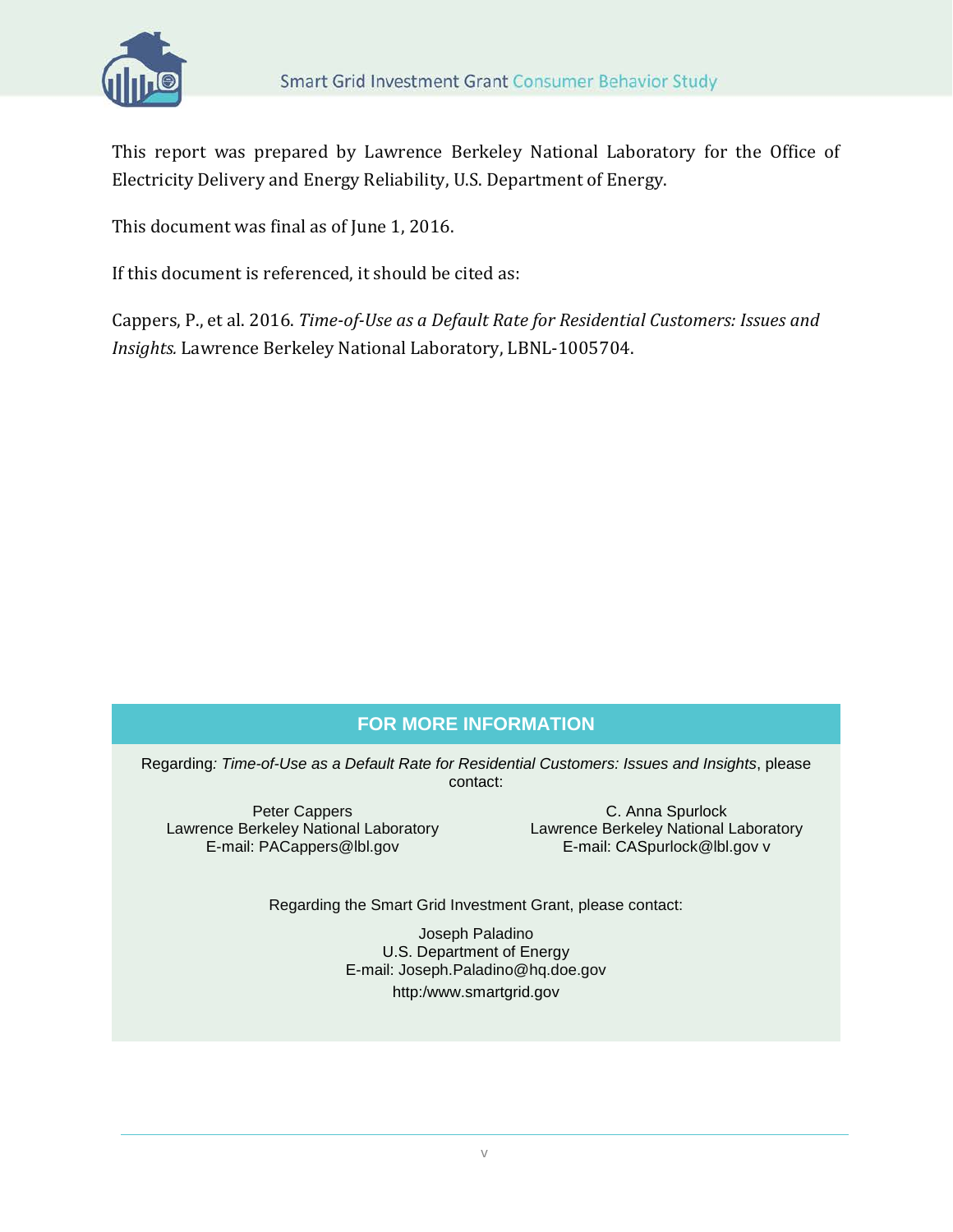

# **Table of Contents**

| 1.                                                                               |  |  |
|----------------------------------------------------------------------------------|--|--|
| 1.1                                                                              |  |  |
| 1.2                                                                              |  |  |
| 1.3                                                                              |  |  |
| <b>Benefits and Risks of Default TOU Rates for Residential Customers 9</b><br>2. |  |  |
| 2.1                                                                              |  |  |
| 2.2                                                                              |  |  |
| 2.3                                                                              |  |  |
| 2.4                                                                              |  |  |
| 2.5                                                                              |  |  |
| 2.6                                                                              |  |  |
| 3.                                                                               |  |  |
| 3.1                                                                              |  |  |
| 3.2                                                                              |  |  |
| 3.3                                                                              |  |  |
| 3.4                                                                              |  |  |
| 4.                                                                               |  |  |
|                                                                                  |  |  |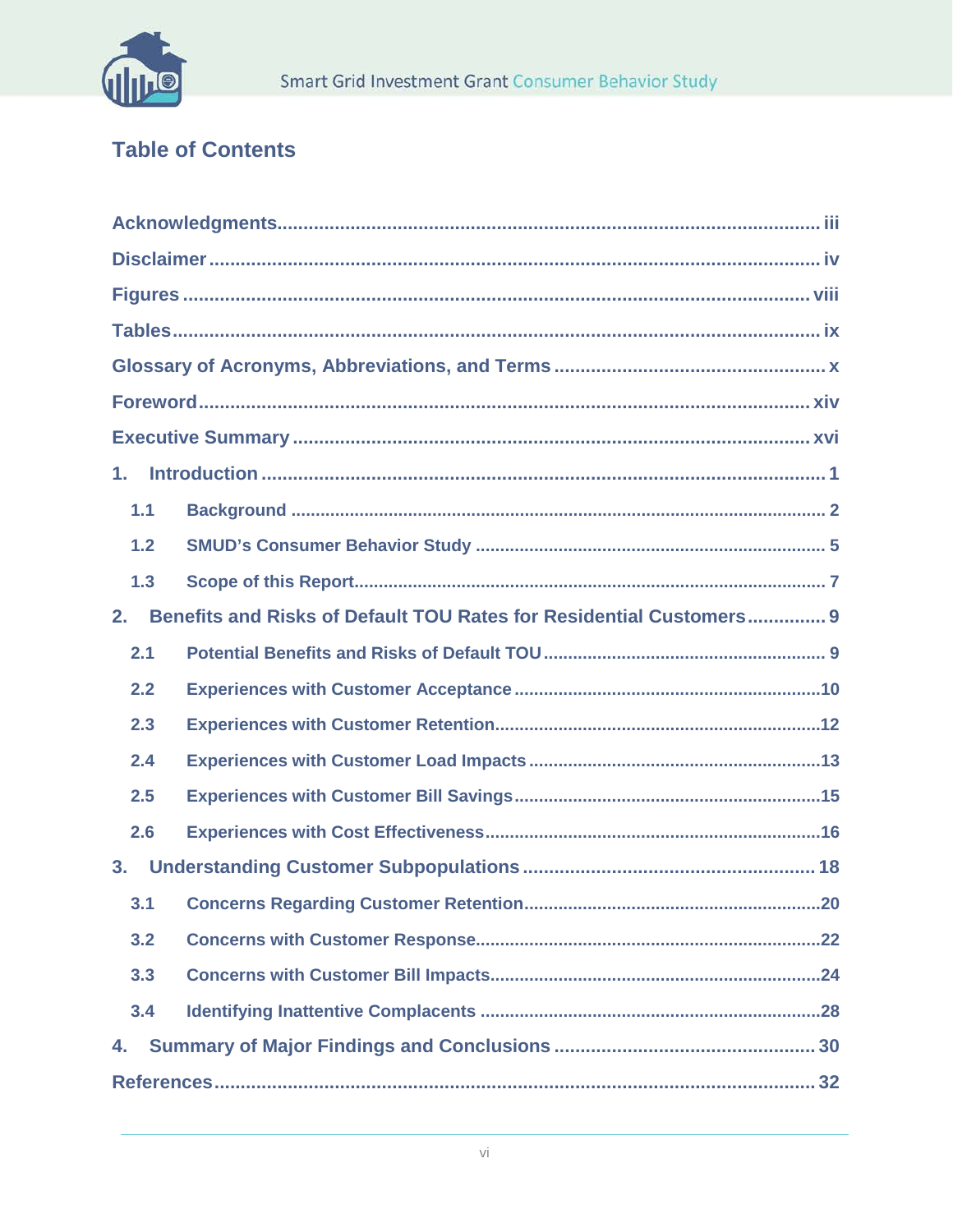

|             | Appendix A: Background on SGIG Consumer Behavior Studies 34                                                                                            |
|-------------|--------------------------------------------------------------------------------------------------------------------------------------------------------|
| A.1         |                                                                                                                                                        |
| A.2         |                                                                                                                                                        |
|             | Appendix B: Background on SGIG Consumer Behavior Studies 38                                                                                            |
| <b>B.1.</b> |                                                                                                                                                        |
| B.2.        |                                                                                                                                                        |
| <b>B.3.</b> |                                                                                                                                                        |
| <b>B.4.</b> |                                                                                                                                                        |
|             |                                                                                                                                                        |
| C.1.        | SMUD Average Peak Period Load Impacts for Default (Complacents + Always                                                                                |
| C.2.        | Average Hourly Peak Period Demand Reductions Per Household for the<br>Voluntary (Always Takers), Default (Always Takers + Complacents), and Complacent |
| C.3.        | SMUD Aggregate Peak Period Load Impacts by Recruitment Method for 545,000                                                                              |
| C.4.        | Predicted Bill Savings Absent Customer Response to TOU Rate and Actual Bill                                                                            |
| C.5.        |                                                                                                                                                        |
| C.6.        | Peak Period Load Impacts by Customer Subpopulation and Quintile of Predicted                                                                           |
| C.7.        | Share of Survey Responses by Subpopulation and Predicted Bill Savings 51                                                                               |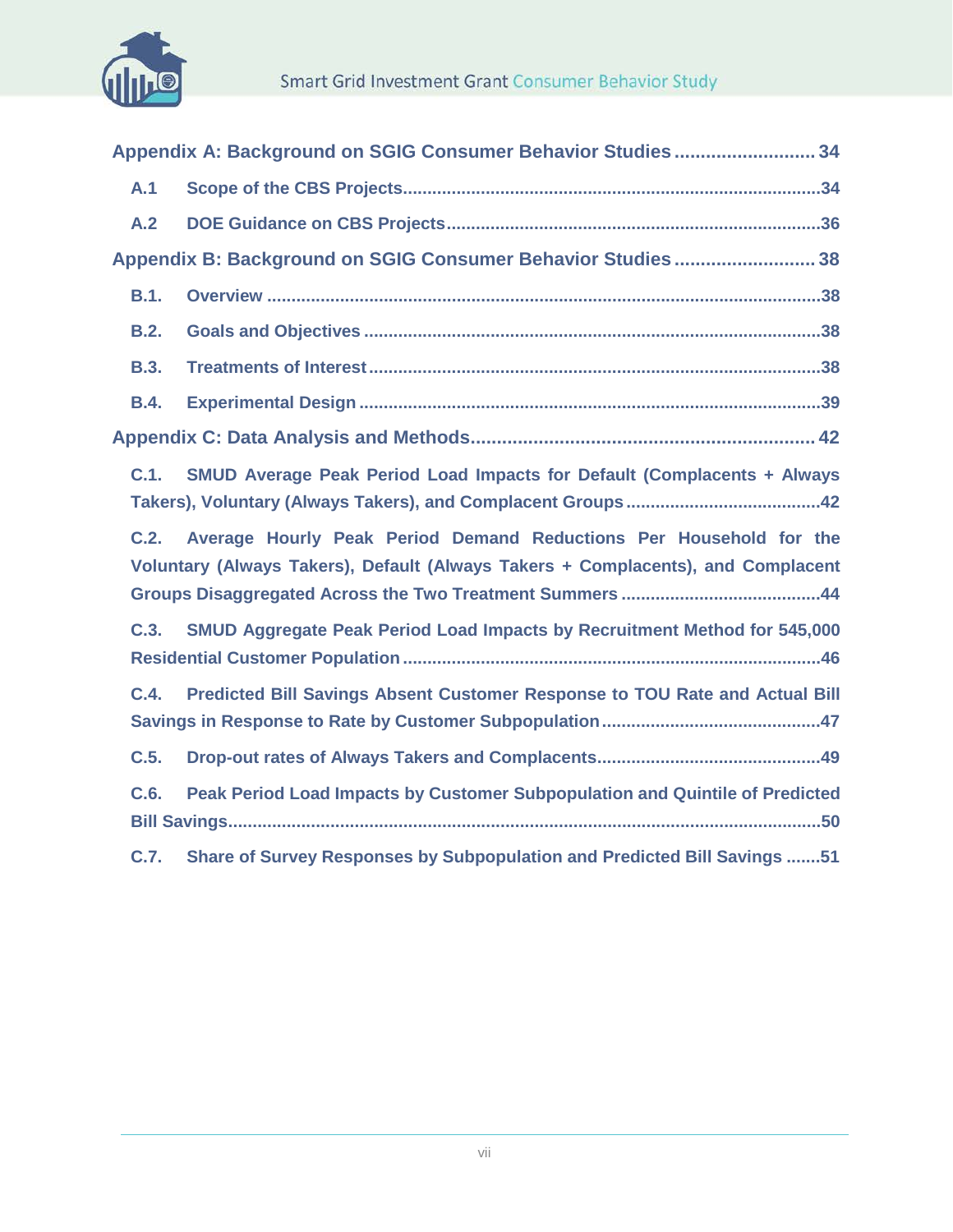

# **Figures**

| Figure ES-1. SMUD Residential            |  |
|------------------------------------------|--|
| Subpopulations for Analyzing Default vs. |  |
| Voluntary TOU Rates xix                  |  |

| Figure 1. SMUD's Consumer Behavior<br>Study Experimental Design6                                                          |
|---------------------------------------------------------------------------------------------------------------------------|
| Figure 2. SMUD Enrollment Rates by                                                                                        |
| Figure 3. SMUD Drop-out Rates for Default<br>and Voluntary Groups 12                                                      |
| Figure 4. SMUD Average Peak Period<br>Savings Estimates for Default and Voluntary                                         |
| Figure 5. SMUD Aggregate Peak Period<br>Savings Projections by Enrollment<br>Approach for 545,000 Residential Customer    |
| Figure 6. SMUD Survey Responses of<br>Actions Taken by Study Participants to<br>Lower Electricity Consumption During Peak |
| Figure 7. SMUD Residential Customer<br>Subpopulations for Analyzing Voluntary vs.                                         |
| Figure 8. SMUD Drop-Out Rates by<br>Customer Subpopulation20                                                              |

| Figure 9. SMUD Average Peak Period          |
|---------------------------------------------|
| Demand Reductions by Customer               |
|                                             |
|                                             |
| Figure 10. Aggregate Peak Period Demand     |
| Reductions by Customer Subpopulation if     |
| All of SMUD's Residential Customers were    |
|                                             |
|                                             |
|                                             |
| Figure 11. Distribution of Predicted SMUD   |
| Summer Bill Savings by Customer             |
|                                             |
|                                             |
| Figure 12. SMUD Peak Period Load            |
| Impacts by Customer Subpopulation and       |
| Quintile of Predicted Summer Bill Savings26 |

[Figure B-1. SMUD Recruitment Process](#page-63-0) ..41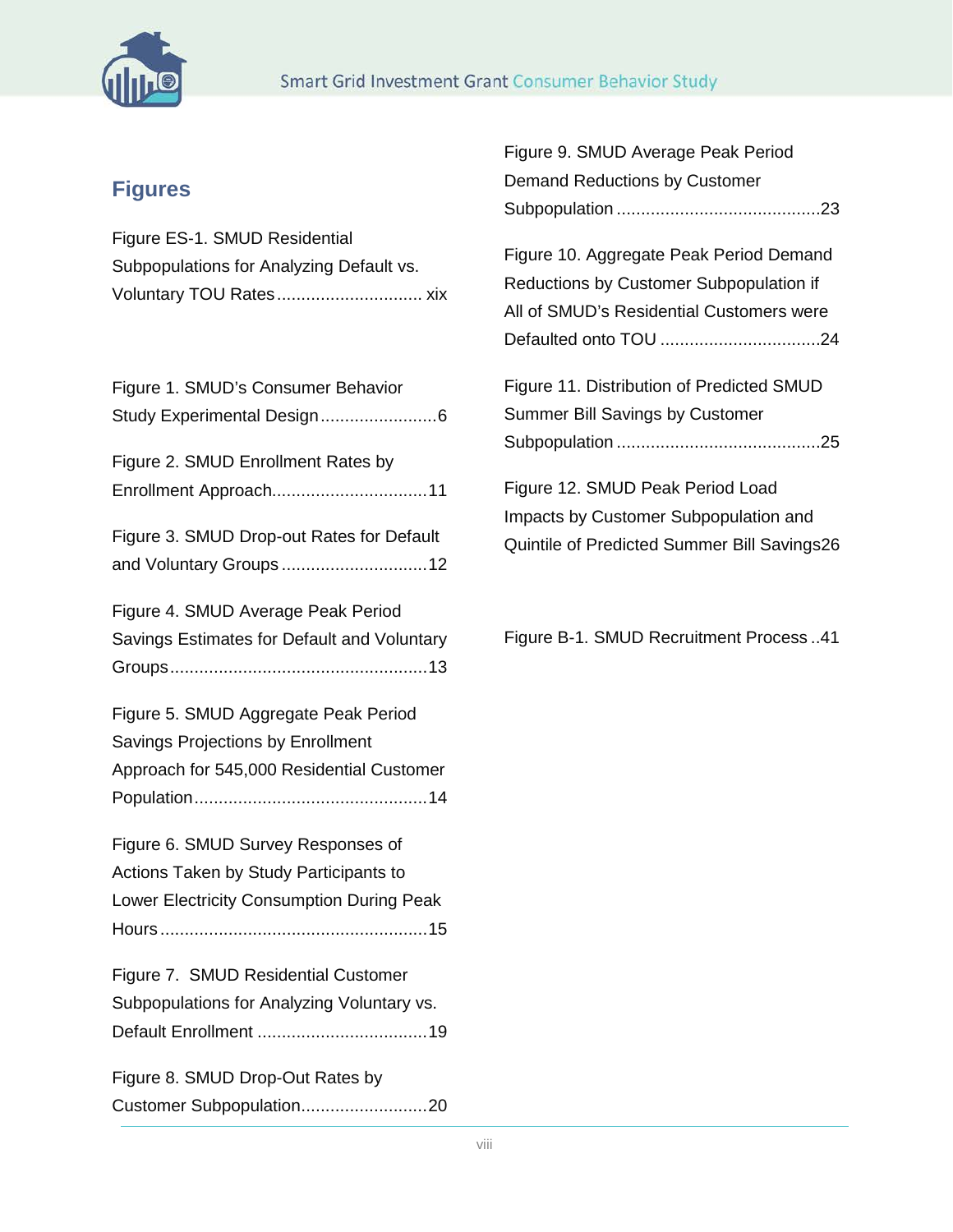

# **Tables**

| Table ES-1. Major Findings xx                                                                                             |
|---------------------------------------------------------------------------------------------------------------------------|
| Table 1. SMUD's CBS Rate Design (¢/kWh)                                                                                   |
| Table 2. Predicted Bill Savings Absent<br>Customer Response to TOU Rate and<br>Actual Bill Savings in Response to the TOU |
| Table 3. SMUD Cost Effectiveness Results<br>by Enrollment Approach17                                                      |
| Table 4. Share of SMUD Survey Responses<br>by Customer Subpopulation and Predicted<br>Summer Bill Savings28               |
| Table A-1. Scope of CBS Projects 35                                                                                       |

[Table B-1. SMUD CBS Rate Design](#page-61-0)  (¢/kWh) [....................................................39](#page-61-0)

[Table C-1. SMUD Average Peak Period](#page-66-0)  [Load Impacts for Default \(Complacents +](#page-66-0)  [Always Takers\), Voluntary \(Always Takers\),](#page-66-0)  [and Complacent Groups](#page-66-0) ..........................44

[Table C-2. Average Hourly Peak Period](#page-68-0)  [Demand Reductions Per Household for the](#page-68-0) 

| Voluntary (Always Takers), Default (Always |
|--------------------------------------------|
| Takers + Complacents), and Complacent      |
| Groups Dissaggregated Across the Two       |
|                                            |

[Table C-3. Actual Bill Savings in Response](#page-70-0)  [to TOU Rate by Customer Subpopulation](#page-70-0) 48

[Table C-4. Peak Period Load Impacts by](#page-73-0)  [Customer Subpopulation and Quintile of](#page-73-0)  [Predicted Bill Savings...............................51](#page-73-0)

[Table C-5. Share of Survey Responses by](#page-75-0)  [Customer Subpopulation..........................53](#page-75-0)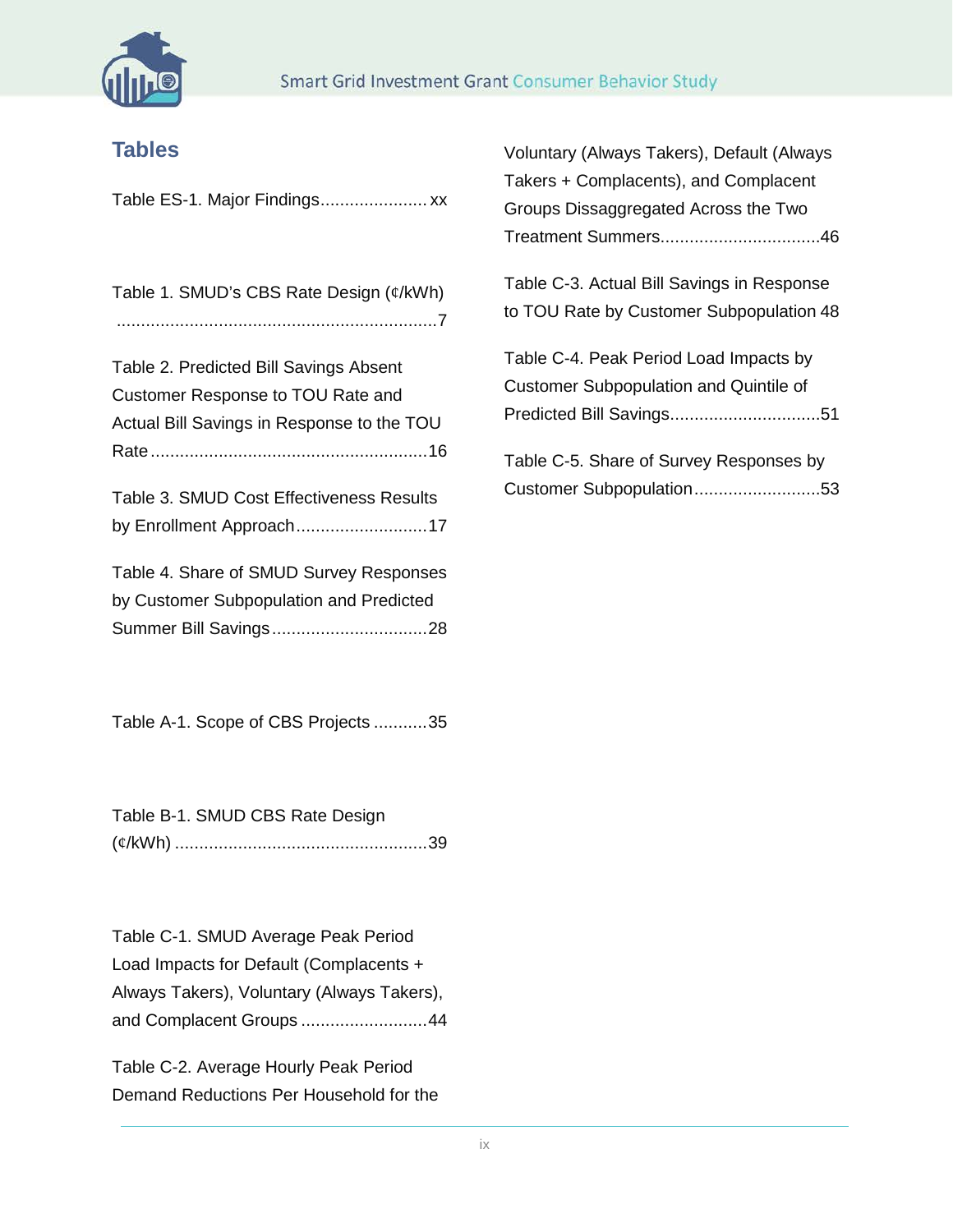

# **Glossary of Acronyms, Abbreviations, and Terms**

| AMI         | <b>Advanced Metering Infrastructure - All components that</b> |
|-------------|---------------------------------------------------------------|
|             | allow two-way communication between meters and the            |
|             | electric utility's meter data management system to collect    |
|             | electricity usage and related information from customers      |
|             | and to deliver information to customers.                      |
| CA          | <b>California</b>                                             |
| <b>CBS</b>  | <b>Consumer Behavior Study</b>                                |
| <b>CBSP</b> | <b>Consumer Behavior Study Plan</b>                           |
| <b>CEIC</b> | <b>Cleveland Electric Illuminating Company</b>                |
| ComEd       | <b>Commonwealth Edison</b>                                    |
| <b>CPP</b>  | Critical Peak Pricing - A time-based rate component that      |
|             | increases the price on electricity consumed for participating |
|             | customers during the hours included in a declared critical    |
|             | event. This higher price is overlaid onto the existing retail |
|             | rate. Critical events are called either on a day-ahead or in- |
|             | day basis in response to forecasted or achieved,              |
|             | respectively, high wholesale market electricity prices,       |
|             | short-term system reliability problems, or both. The          |
|             | primary objective of this rate design is to promote           |
|             | reductions in the peak demand of electricity.                 |
|             |                                                               |
| <b>CPR</b>  | Critical Peak Rebate - A demand response program that         |
|             | pays participating customers for reducing electricity         |
|             | consumed in relation to a baseline during the hours           |
|             | included in a declared critical event. Critical events are    |
|             | called either on a day-ahead or in-day basis in response to   |
|             | forecasted or achieved, respectively, high wholesale market   |

electricity prices, short-term system reliability problems, or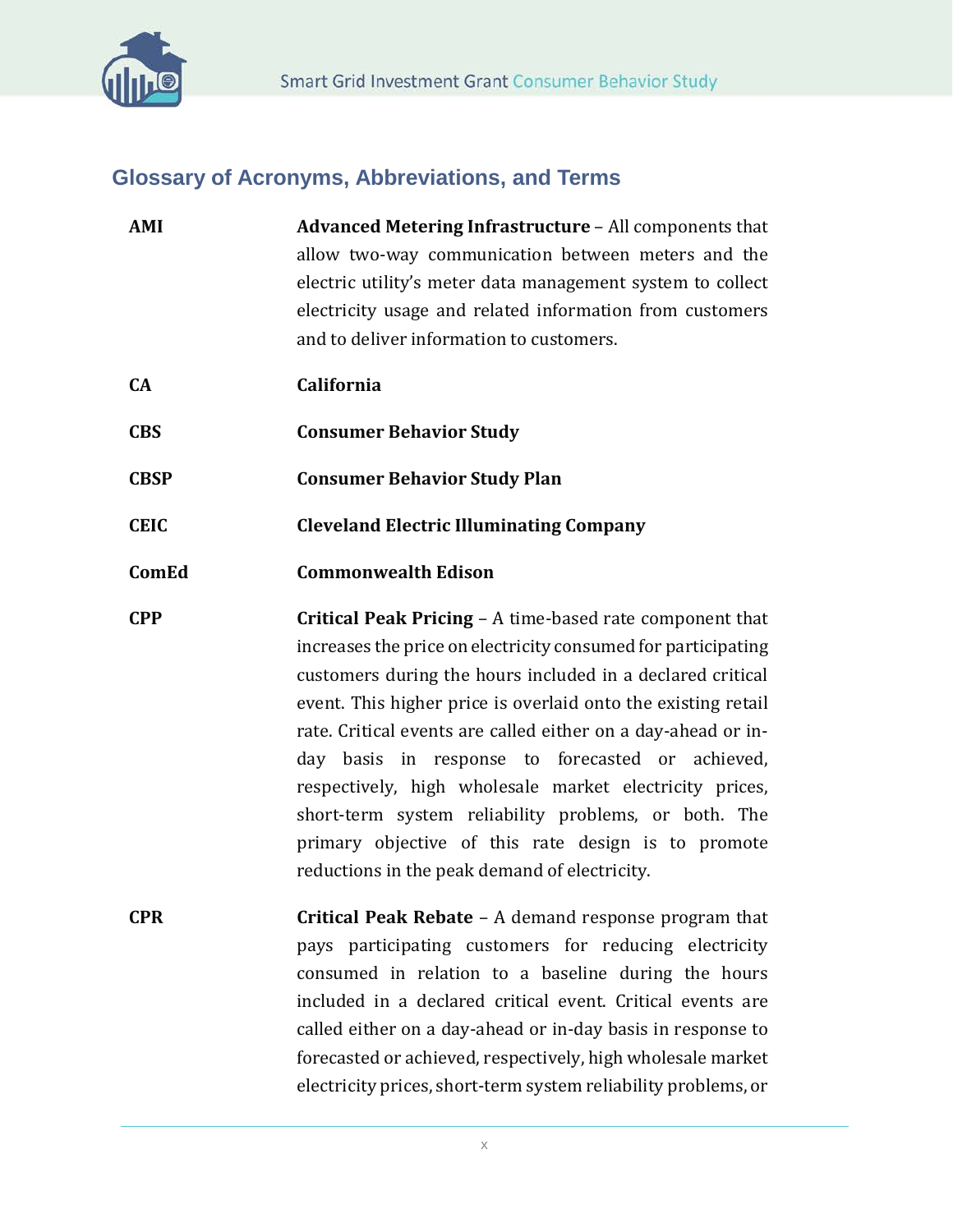

both. The primary objective of this program design is to promote reductions in the peak demand of electricity.

| <b>CPUC</b>  | <b>California Public Utilities Commission</b>       |
|--------------|-----------------------------------------------------|
| <b>DID</b>   | Difference-in-Differences                           |
| <b>DOE</b>   | <b>Department of Energy</b>                         |
| <b>DTE</b>   | <b>DTE Energy</b>                                   |
| <b>EAPR</b>  | <b>Energy Assistance Program</b>                    |
| <b>FERC</b>  | <b>Federal Energy Regulatory Commission</b>         |
| <b>FOA</b>   | <b>Funding Opportunity Announcement</b>             |
| <b>GMP</b>   | <b>Green Mountain Power</b>                         |
| <b>HEMS</b>  | <b>Home Energy Management System</b>                |
| <b>IHD</b>   | <b>In-Home Display</b>                              |
| IV           | <b>Instrumental Variable regression</b>             |
| kWh          | Kilowatt-hour                                       |
| <b>LAC</b>   | <b>Los Alamos County Electric Utility</b>           |
| <b>LBNL</b>  | <b>Lawrence Berkeley National Laboratory</b>        |
| LE           | <b>Lakeland Electric</b>                            |
| <b>MADPU</b> | <b>Massachusetts Department of Public Utilities</b> |
| <b>MMLD</b>  | <b>Marblehead Municipal Light Department</b>        |
| <b>MP</b>    | <b>Minnesota Power</b>                              |
| <b>NVE</b>   | <b>NV Energy</b>                                    |
|              |                                                     |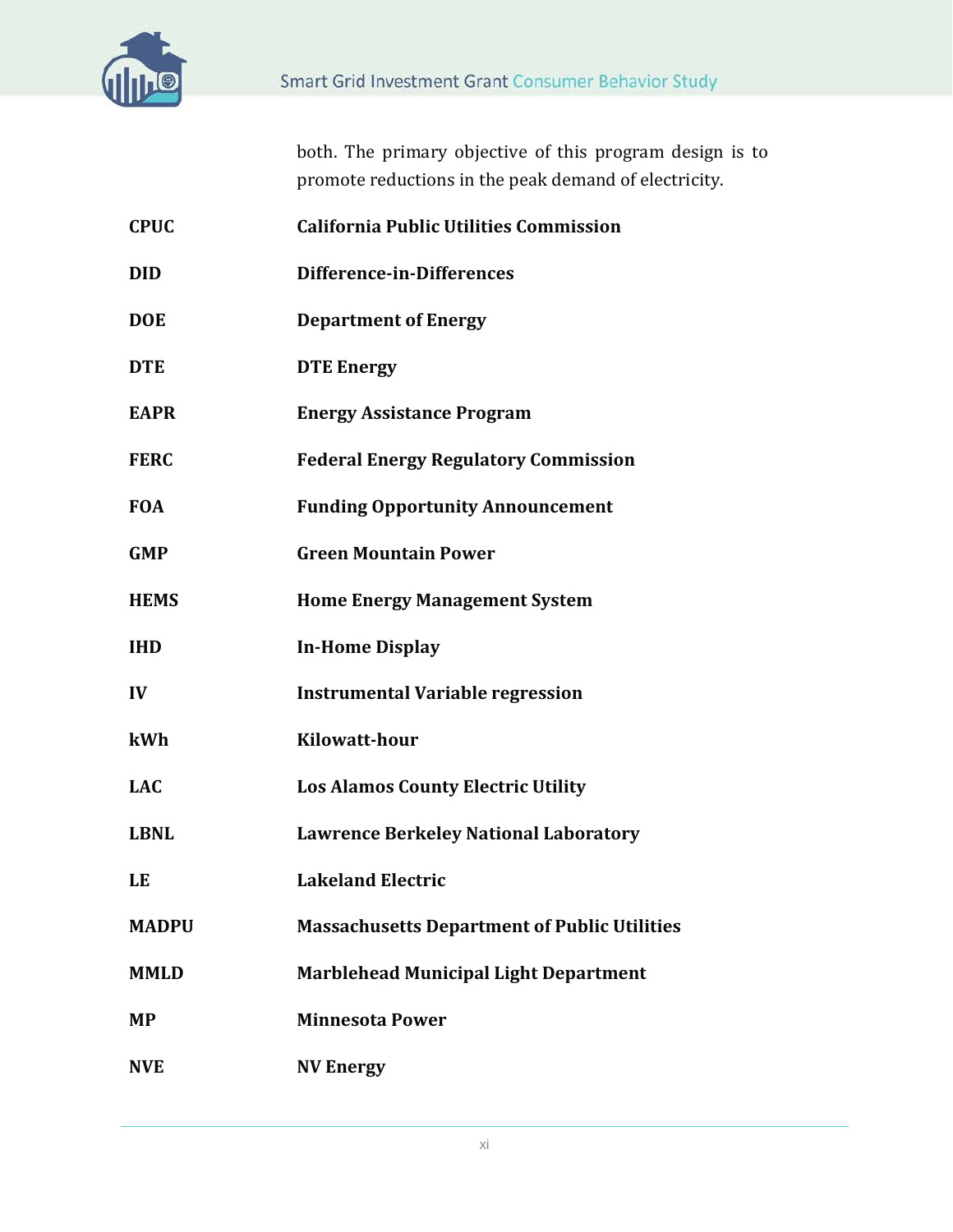

| <b>OE</b>       | DOE Office of Energy Delivery and Electricity Reliability                                                                                                                                                                                                                                                                                                                                      |
|-----------------|------------------------------------------------------------------------------------------------------------------------------------------------------------------------------------------------------------------------------------------------------------------------------------------------------------------------------------------------------------------------------------------------|
| <b>OG&amp;E</b> | <b>Oklahoma Gas &amp; Electric</b>                                                                                                                                                                                                                                                                                                                                                             |
| <b>PCT</b>      | <b>Programmable Communicating Thermostat</b>                                                                                                                                                                                                                                                                                                                                                   |
| <b>PSE</b>      | <b>Puget Sound Energy</b>                                                                                                                                                                                                                                                                                                                                                                      |
| <b>PURPA</b>    | <b>Public Utility Regulatory Policies Act</b>                                                                                                                                                                                                                                                                                                                                                  |
| <b>RCT</b>      | Randomized Controlled Trial - A research strategy in<br>which customers who volunteer to be exposed to a<br>treatment are randomly assigned to treatment and control<br>conditions.                                                                                                                                                                                                            |
| <b>RED</b>      | Randomized Encouragement Design - A research design<br>in which two groups of customers are selected from the<br>same population at random and one is offered a treatment<br>while the other is not. Not all customers offered the<br>treatment are expected to take it but, for analysis purposes,<br>all those who are offered the treatment are considered to be<br>in the treatment group. |
| <b>SGIG</b>     | <b>Smart Grid Investment Grant</b>                                                                                                                                                                                                                                                                                                                                                             |
| <b>SMUD</b>     | <b>Sacramento Municipal Utility District</b>                                                                                                                                                                                                                                                                                                                                                   |
| <b>SVE</b>      | <b>Sioux Valley Energy</b>                                                                                                                                                                                                                                                                                                                                                                     |
| <b>TAG</b>      | <b>Technical Advisory Group</b>                                                                                                                                                                                                                                                                                                                                                                |
| <b>TOU</b>      | <b>Time-Of-Use</b> - A time-based rate program design that<br>charges customers for electricity usage based on the block<br>of time it is consumed. The price schedule is fixed and<br>predefined, based on season, day of week, and time of day.<br>The primary objective of this rate design is to promote<br>overall shifting of electricity away from the peak period to<br>other periods. |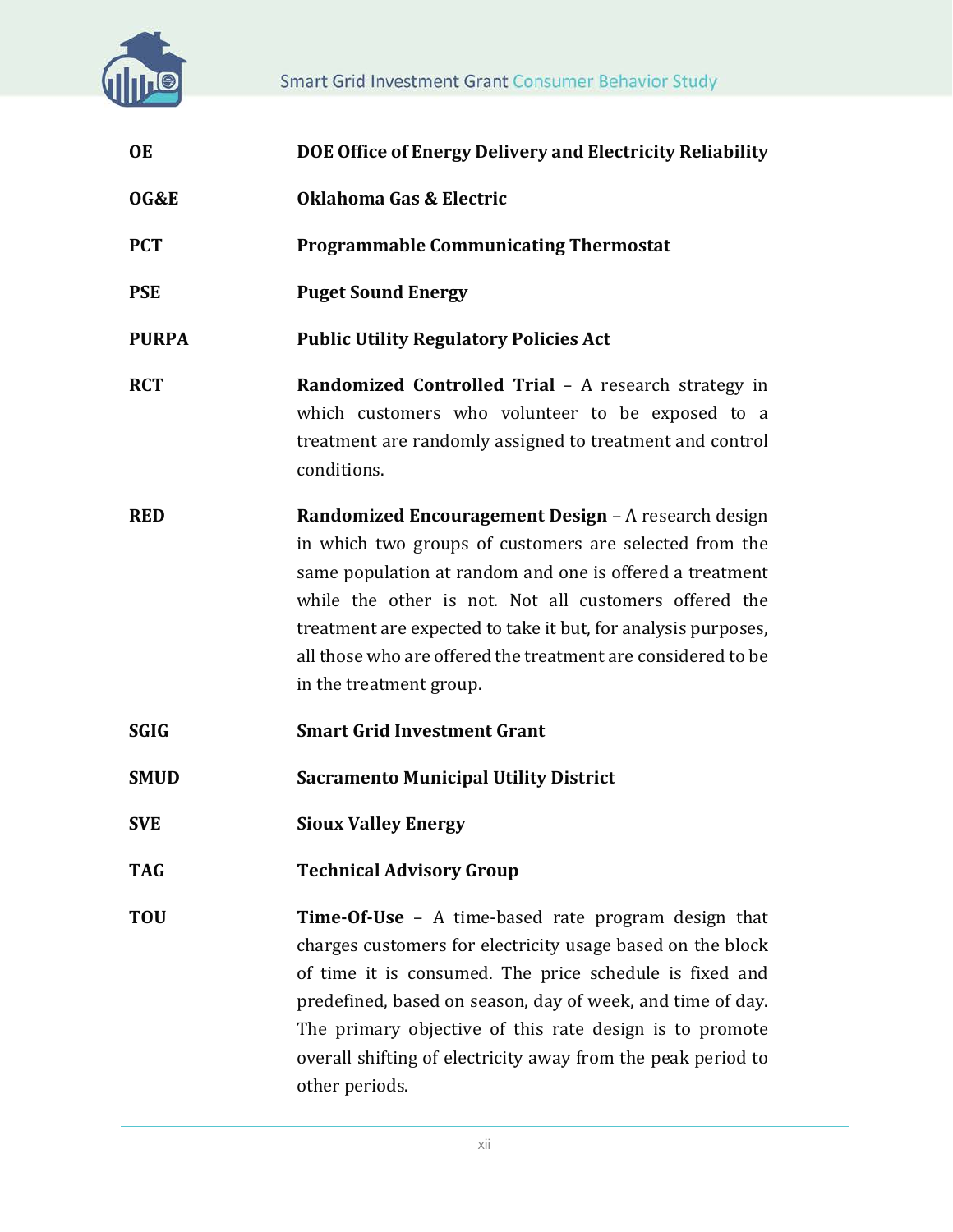

#### **2SLS Two Stage Least Squares regression**

**VEC Vermont Electric Cooperative**

**VPP Variable Peak Pricing** – A time-based rate program design that charges customers for electricity usage based on the block of time it is consumed. The price schedule is variable and differs daily, based on bulk power system conditions during that period of the day. The primary objective of this rate design is to promote targeted shifting of electricity away from the peak period to other periods.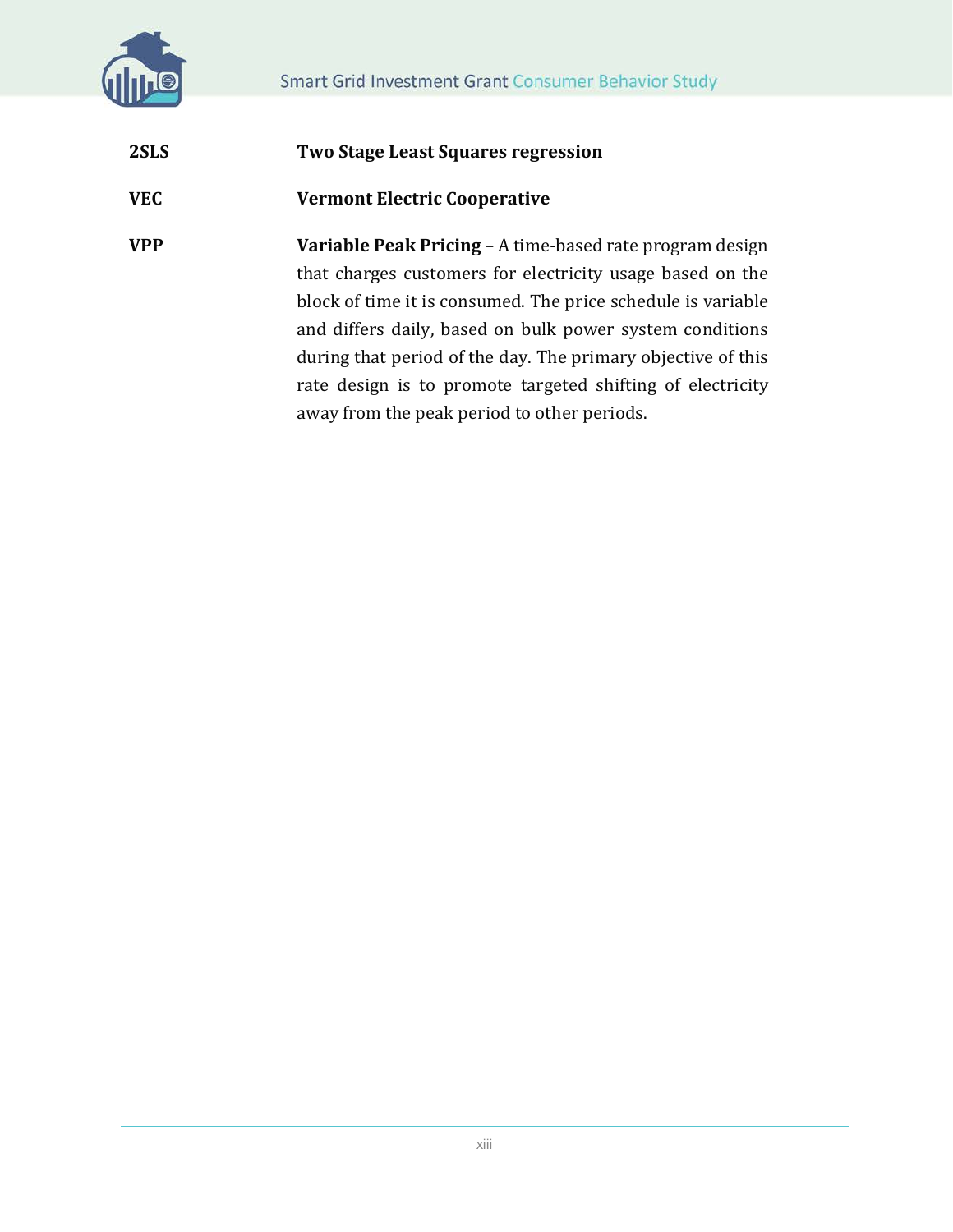

# **Foreword**

As far back as the 1890s, the electric industry has been debating the issue of how to efficiently and optimally charge customers for consuming electricity [\(Hausman and Neufeld,](#page-54-0)  [1984\)](#page-54-0). At that time, there were emerging but very contentious discussions among economists about the merits of pricing the new commodity differentially based on time. The challenge with such pricing schemes revolved around metering—cost-effective technology did not exist at that time to allow electricity consumption to be captured at the required level of detail. Thus, virtually all customers were charged for their electricity consumption at a rate that was time-invariant (i.e., flat).

By the 1970s, the debate had moved beyond issues of economic efficiency and instead turned towards more practical concerns about consumer behavior—could mass-market (i.e., residential and small commercial) customers manage their electricity consumption under time-based rate programs? The results of studies undertaken by the Federal Energy Administration, the predecessor to the U.S. Department of Energy (DOE), indicated such customers were, in fact, capable of managing their electricity consumption by moving it away from the expensive "peak" period to the less-expensive "off-peak" period [\(see Faruqui and](#page-54-1)  [Malko, 1983 for a meta-analysis of these experiments\)](#page-54-1). In spite of this evidence, the lack of low-cost interval or period-based metering technology continued to limit the industry's ability to expand the application of time-based rate programs at the residential level through the end of the 20th century.

Over the past ten years, however, the costs of interval meters, the communications networks to connect the meters with utilities and the back-office systems necessary to maintain and support them (i.e., advanced metering infrastructure or AMI) have dramatically decreased. The implementation of AMI and interval meters by utilities, which allows electricity consumption data to be captured, stored and reported at 5 to 60-minute intervals in most cases, provides an opportunity for utilities and policymakers to once again seriously consider the merits of the widespread deployment of time-based rate programs. However, many regulators and other key policymakers have determined that more definitive answers to key policy questions must be addressed before they will fully support a paradigm shift in the way retail electricity providers charge residential and small commercial customers for consuming electricity.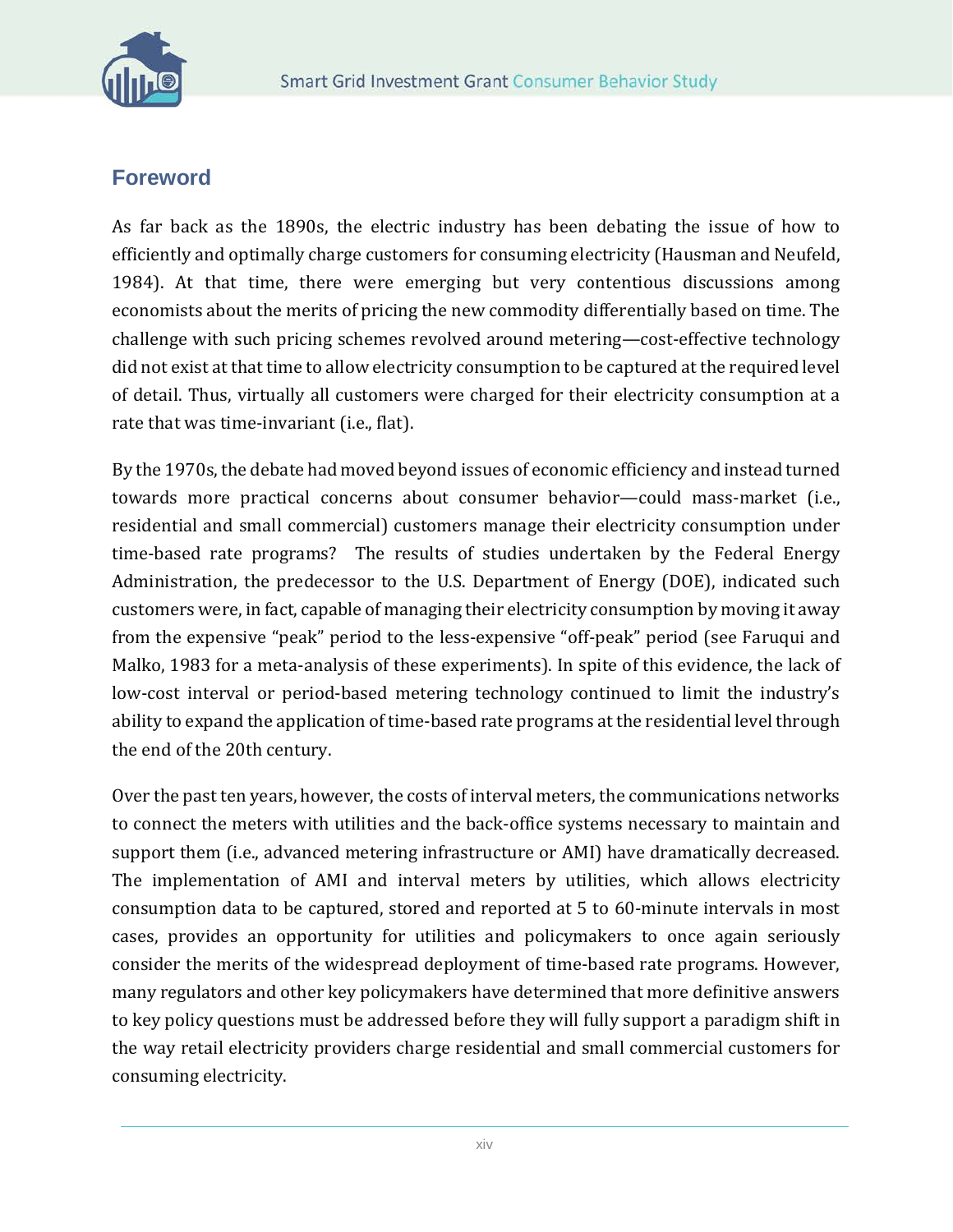

The American Recovery and Reinvestment Act of 2009 included \$3.4B for the Smart Grid Investment Grant (SGIG) program with the goal of creating jobs and accelerating the transformation of the nation's electric system by promoting investments in smarter grid technologies, tools and techniques [\(DOE, 2012\)](#page-54-2). Among other topics, the Funding Opportunity Announcement (DE-FOA-0000058) identified interest in AMI projects that examined the impacts and benefits of time-based rate programs and enabling control and information technologies through the use of randomized controlled experimental designs.

Based on responses to this FOA, DOE decided to co-fund ten utilities to undertake eleven experimentally-designed Consumer Behavior Studies (CBS) that proposed to examine a wide range of the topics of interest to the electric utility industry. Each chosen utility was to design, implement and evaluate their own study in order to address questions of interest both to itself and to its applicable regulatory authority, whose approval was generally necessary for the study to proceed. The DOE Office of Energy Delivery and Electricity Reliability (OE), however, did set guidelines, both in the FOA and subsequently during the contracting period, for what would constitute an acceptable study under the Grant.

To assist in ensuring these guidelines were adhered to, OE requested that LBNL act as project manager for these Consumer Behavior Studies to achieve consistency of experimental design and adherence to data collection and reporting protocols across the ten utilities. As part of its role, LBNL formed technical advisory groups (TAG) to separately assist each of the utilities by providing technical assistance in all aspects of the design, implementation and evaluation of their studies. LBNL was also given a unique opportunity to perform a comprehensive, cross-study analysis that uses the customer-level interval meter and demographic data made available by these utilities due to SGIG-imposed reporting requirements, in order to analyze critical policy issues associated with AMI-enabled rates and control/information technology. Over the next several years, LBNL will publish the results of these analyses in a series of research reports that attempt to address critical policy issues relating to on a variety of topics including customer acceptance, retention and load response to time-based rates and various forms of enabling control and information technologies.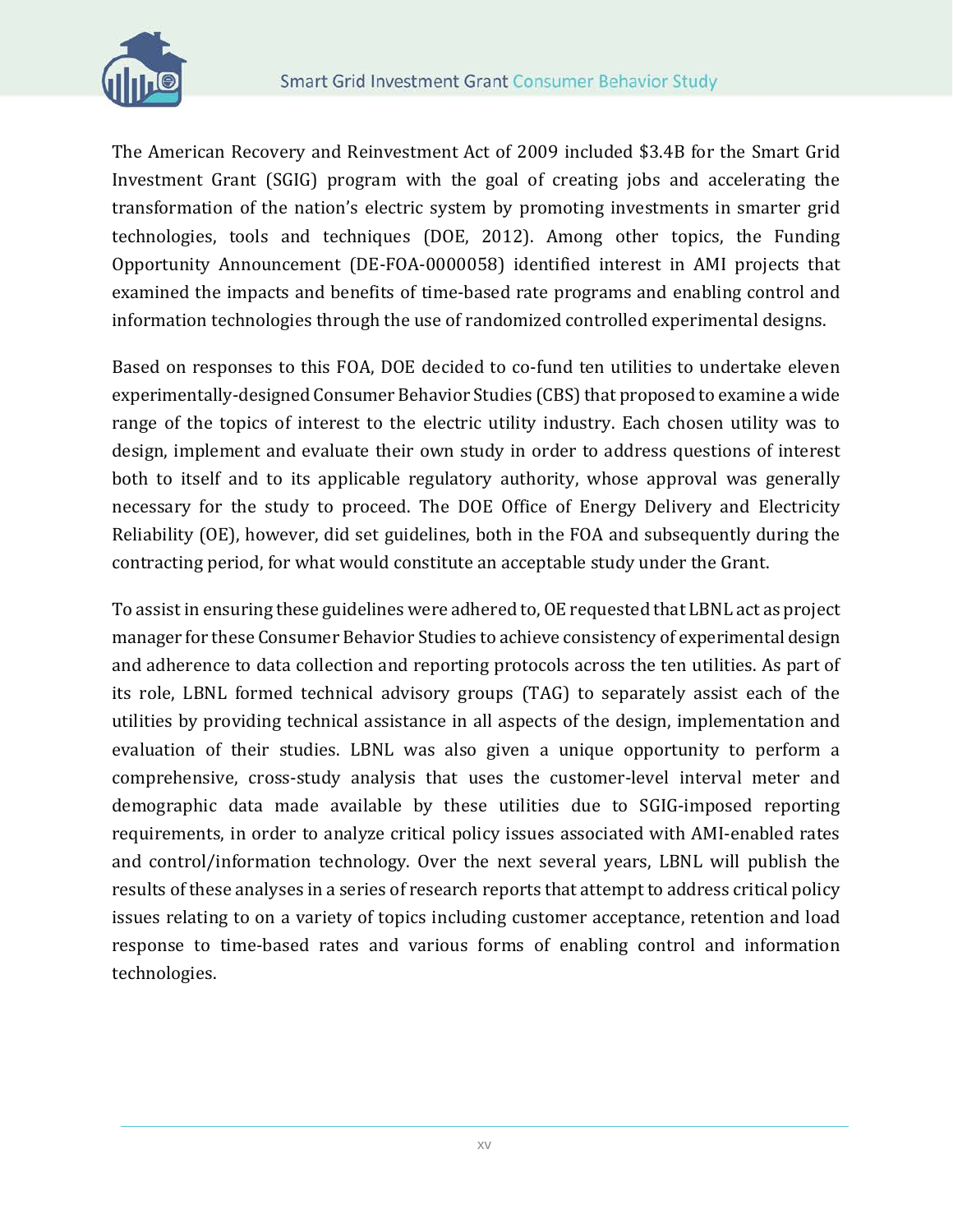

# **Executive Summary**

Ninety-eight percent of residential customers in the U.S. take electricity service under flat or inclining block rates [\(FERC,](#page-54-3) 2012). [H](#page-15-0)owever, for nearly 40 years, in part because of The Public Utility Regulatory Policies Act<sup>i</sup> (PURPA), the vast majority have been offered a timebased rate[ii](#page-15-1) (e.g., time-of-use) on a voluntary opt-in basis. In spite of this extensive history, the majority of U.S. utilities currently have less than 2% of their residential customers taking service under such rates [\(FERC, 2012\)](#page-54-3). Throughout this time, most residential customers had bulk usage meters. So, if they wanted to take service under a time-based rate, they had to request that the utility install a new meter, either with multiple registers or interval-based, and incur an additional monthly meter charge. In part because of this hurdle, it is likely that residential enrollment levels in time-based rates have been low.

With increased broad penetration of interval meters as part of utility investments in advanced metering infrastructure (AMI) over the past 15 years, this major barrier to more sizable adoption of time-based rates has potentially been removed.<sup>iii</sup> Ubiquitous interval meters introduces the opportunity to make time-based rates the default rate design for residential customers, which would be a major policy change in the United States.

Many contend that residential customers as well as utility ratepayers could benefit from such a transition to default time-based rates in a variety of ways. All residential customers would have greater opportunities to control electricity costs and bills by altering the *timing* of electricity usage, not just using less overall. In addition, utility ratepayers as a whole can benefit because time-based rates better align the prices customers face with the cost of serving them at that time, resulting in greater economic efficiency. Lastly, broad based customer response to time-based rates can contribute to improved reliability and reduce the

<span id="page-15-0"></span><sup>&</sup>lt;sup>i</sup> Subtitle B asked state regulatory authorities and non-regulated electric utilities to determine whether or not it is appropriate to implement time-of-use rates and other ratemaking policies.

<span id="page-15-1"></span>ii Time-based rates capture temporal differences in the cost of providing electricity. Some time-based rate designs are static where the price schedule of electricity is set months, if not years, ahead of time to capture the diurnal and/or seasonal differences in costs (e.g., time-of-use pricing). Other time-based rate designs are more dynamic, where the price schedule is set 24 hours or less ahead of time based on anticipated or actual power system conditions, high wholesale power costs, or both (e.g., critical peak pricing, real-time pricing).

<span id="page-15-2"></span>iii Certainly a myriad of other barriers exist (e.g., the level of marketing and customer outreach, customer-focused rate design) that may keep enrollment levels low even with the introduction of AMI.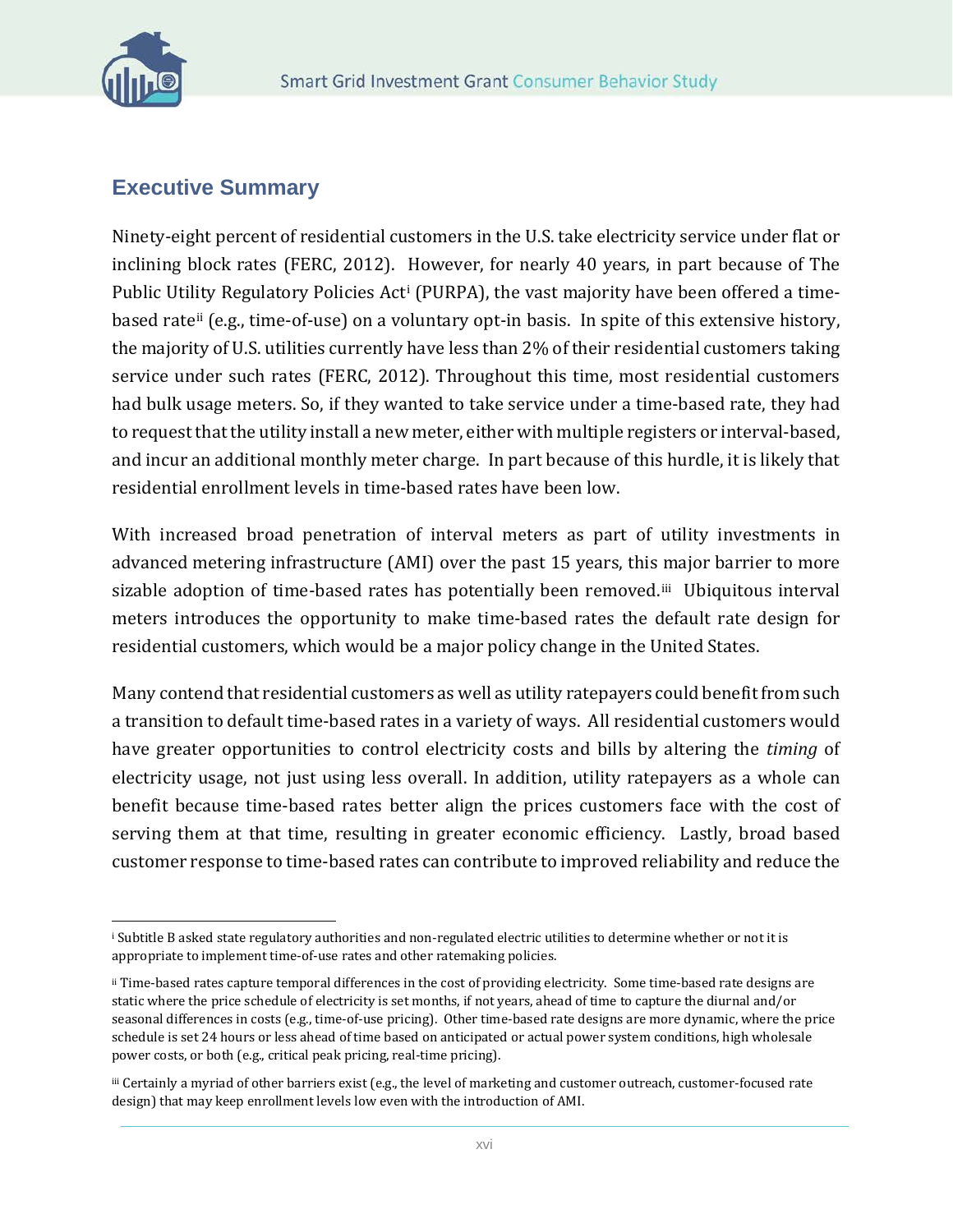

need for the utility to invest in additional generation, and possibly distribution and transmission infrastructure.

However, risks associated with such a transition have also been identified. Consumer advocates and some utilities have raised concerns that customers will be dissatisfied with the transition (e.g., upset about having to take explicit actions to remain on a flat or inclining block rate that they know and prefer) and some may be adversely affected from the change in default rates (e.g., customers who have higher electricity consumption than the average customer in the more expensive peak period, and who cannot or do not opt out for whatever reason, will see their bills increase under a time-based rate absent any response to the rate vis-à-vis a flat or inclining block rate). [iv](#page-16-0) 

Unfortunately the U.S. electricity industry has almost no direct recent experience that can be drawn upon in this debate about the proper role of time-based rates in default rate design for residential customers.<sup>[v](#page-16-1)</sup> Instead, the only current U.S. experience (i.e., within the last  $5$ years) comes by way of studies of time-based rates offered under default enrollment approaches.<sup>vi</sup> Results from all of those studies suggest that there are subpopulations of customers that respond to default time-based rates and other groups that are likely less inclined to do so.

The purpose of this report is to provide decision makers, policy officials, and other electric power indus[try](#page-16-4) stakeholders, who have eithe[r](#page-16-5) committed to (e.g., California[vii,](#page-16-3) Massachusetts<sup>viii</sup>) or are considering (e.g., New York<sup>ix</sup>) transitioning residential customers specifically to time-of-use (TOU) rates as the default rate design within the next several years, with empirical evidence that seeks to better address the concerns of a variety of industry stakeholders. Using interval meter data, survey data, and other data collected

<span id="page-16-0"></span>iv These concerns are often times raised in regards to low income, elderly or those customers with medical needs [\(see for](#page-54-4)  [example AARP et al., 2010\)](#page-54-4), but certainly could apply to the rest of the population more broadly.

<span id="page-16-1"></span><sup>v</sup> Since our focus is on the United States, we did not include an assessment of international experience. See, for example, Faruqui et al. [\(2015\)](#page-54-5) for a discussion of the experience in Ontario, Canada where the default rate design for residential customers is TOU.

<span id="page-16-2"></span>vi Incentive-based demand response programs like critical peak rebate or peak-time rebate are not herein considered time-based rates. So although Baltimore Gas and Electric has defaulted all of their residential customers onto such a program, their experience is not considered as it is outside the scope of this report.

<span id="page-16-3"></span>vii See CPUC [\(2015\)](#page-54-6).

<span id="page-16-4"></span>viii See MADPU [\(2014\)](#page-55-0).

<span id="page-16-5"></span>ix See NYDPS [\(2015\)](#page-55-1)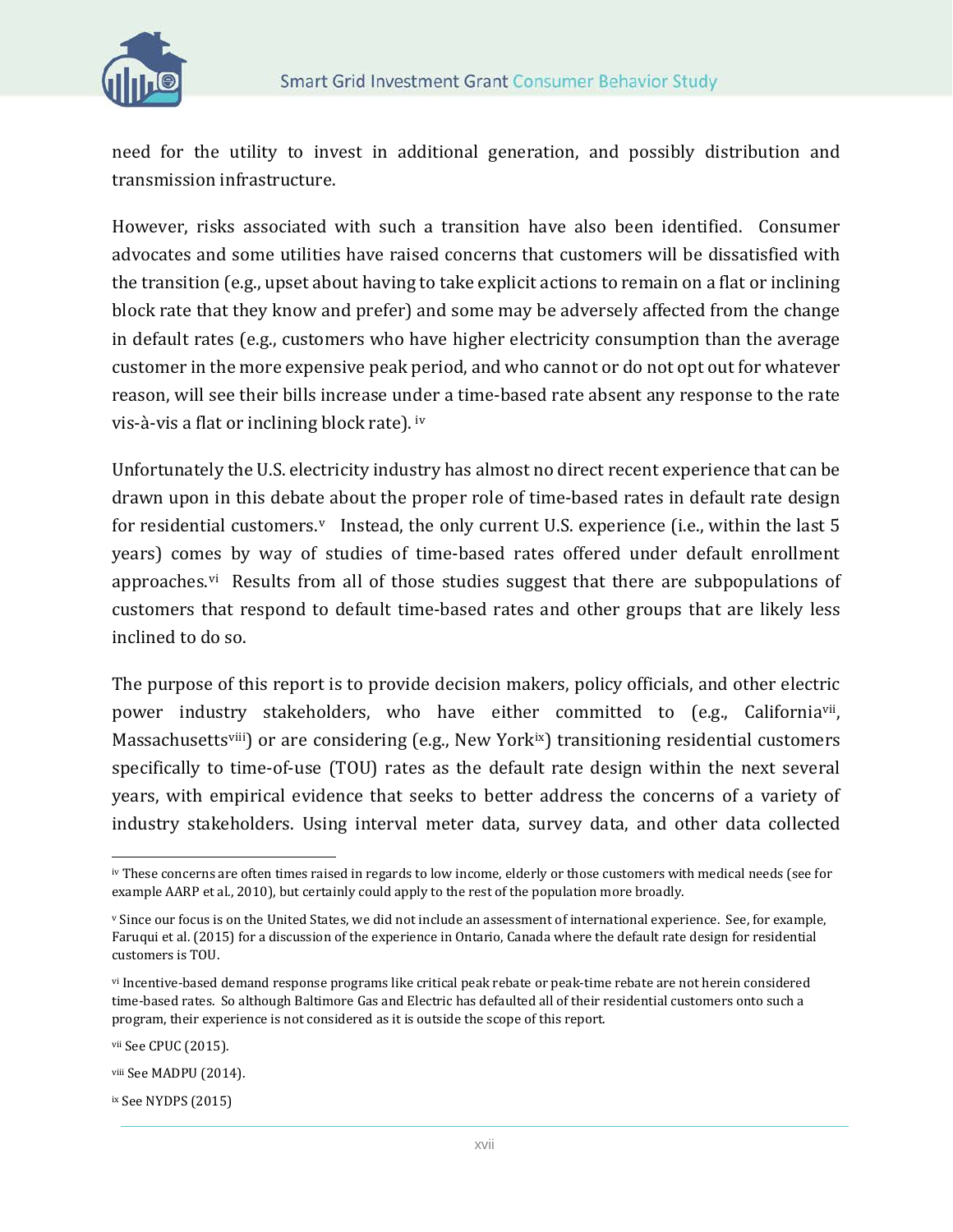

during the Sacramento Municipal Utility District's (SMUD) Smart Grid Investment Grant (SGIG) co-funded consumer behavior study (CBS) that took place during the summers of 2012 and 2013, LBNL analyzed residential customers who (1) volunteered for, or (2) were defaulted into, a study in order to quantify the differences between these two recruitment methods in terms of adoption, retention, and response to TOU rates. Of particular importance from a policy perspective is an assessment of those who might be better off for having been defaulted onto the TOU rate or who might be worse off (e.g., financially worse off, unhappy having to alter their electricity consumption behavior, frustrated that their electric rate was changed) but don't switch to another rate. In particular, improving our understanding of these different subpopulations can help policy and decision makers make that transition more successful (e.g., limited customer complaints, low opt-out enrollment rates, high retention rates, and/or high customer response).

In a default environment we define three key subpopulations:

- **Never takers**: the set of customers that would not actively opt-in to voluntary TOU rate offers, and would actively opt-out when TOU rates are the default;
- **Always takers**: the set of customers that would actively opt-in to voluntary TOU rate offers and would not actively opt-out when TOU rates are the default; and
- **Complacents**: the set of customers who would not actively opt-in to voluntary TOU rate offers, but would not actively opt-out when TOU rates are the default.

Within the context of SMUD's consumer behavior study, [Figure ES-1](#page-18-0) shows the relative sizes of these three subpopulations of residential customers.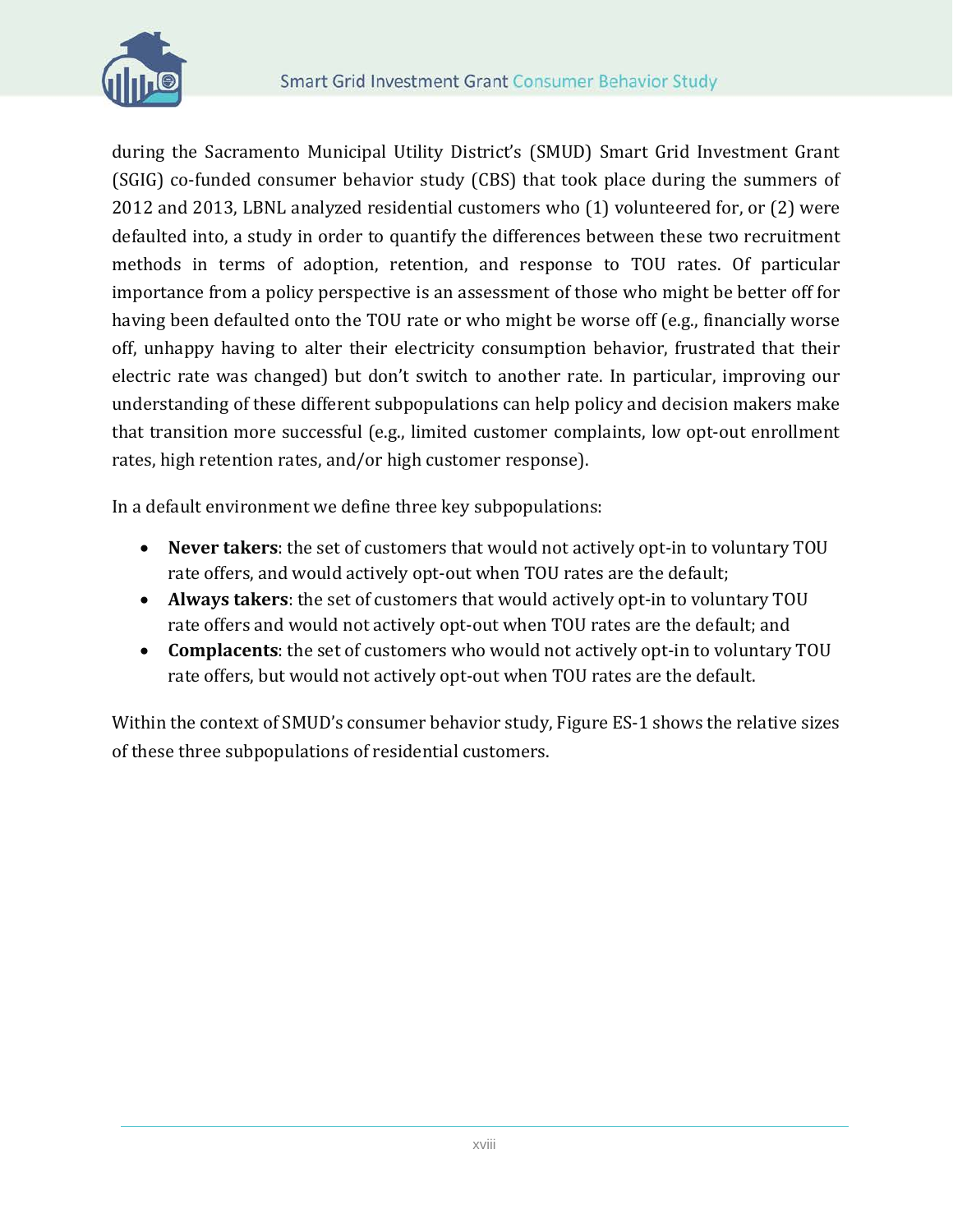



<span id="page-18-0"></span>**Figure ES-1. SMUD Residential Subpopulations for Analyzing Default vs. Voluntary TOU Rates**

[Table ES-1](#page-19-0) summarizes the major findings of this report from analyses of these subpopulations. These findings are organized based on perceived risks that those resistant to default TOU rates have articulated.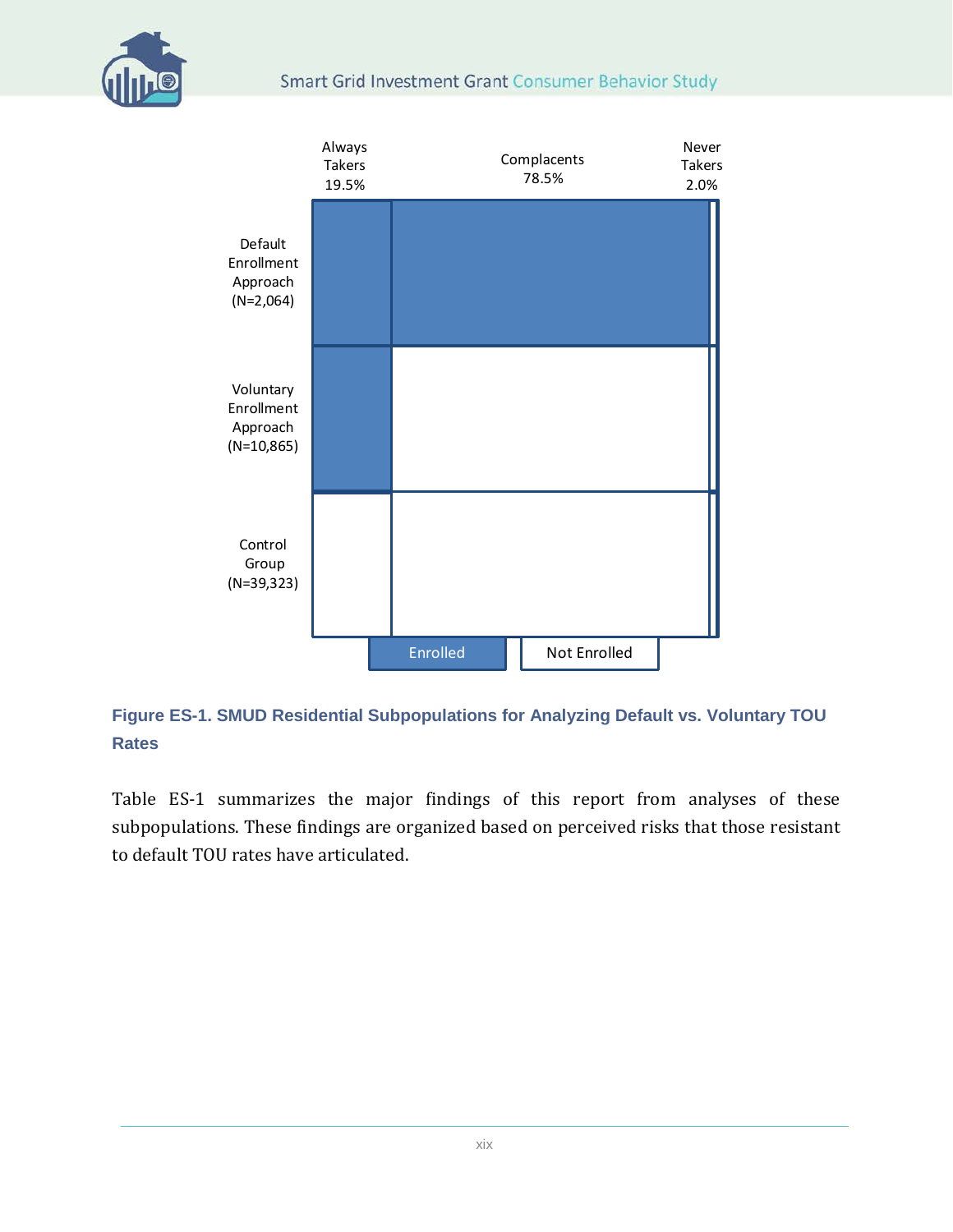

# <span id="page-19-0"></span>**Table ES-1. Major Findings**

| Perceived Risks about TOU Rates as the Default<br><b>Service Option</b>                                                                                                                 | <b>Evidence from DOE Analysis of SMUD's CBS</b>                                                                                                                                                                                                                                                                                                                                                                                                                                                                                                                                                                                                                                                         |
|-----------------------------------------------------------------------------------------------------------------------------------------------------------------------------------------|---------------------------------------------------------------------------------------------------------------------------------------------------------------------------------------------------------------------------------------------------------------------------------------------------------------------------------------------------------------------------------------------------------------------------------------------------------------------------------------------------------------------------------------------------------------------------------------------------------------------------------------------------------------------------------------------------------|
| Lack of customer acceptance (high drop-out rates<br>to start, and high attrition, particularly among<br>Complacents, over time).                                                        | Enrollment rates were five times higher under<br>default enrollment approaches (98%) than<br>voluntary approaches (19.5%).<br>Once enrolled in the new rates, drop-out rates<br>$\bullet$<br>for both Complacents (3.7%) and Always<br>Takers (4.4%) were very low.                                                                                                                                                                                                                                                                                                                                                                                                                                     |
| Insufficient changes in consumer behaviors and<br>potentially ineffective demand response and<br>reductions among customers defaulted onto the<br>rate, particularly among Complacents. | Per-customer demand reductions were about<br>$\bullet$<br>three times higher on average for the<br>voluntary offering (16.7%) than for the default<br>enrollment approach (5.8%).<br>Per-customer demand reductions were about<br>$\bullet$<br>five times higher on average for the Always<br>Takers (16.7%) than for the Complacents<br>(3.1%), but impacts from both groups were<br>statistically significant.<br>Comparing the first to the second summer, the<br>demand reductions of Always Takers dropped<br>significantly (18.2% to 14.7%), while it did not<br>for Complacents (3.4% to 2.9%), indicating that<br>savings from Complacents were, while smaller,<br>potentially more persistent. |
| Unequitable distribution of financial benefits and<br>bill savings.                                                                                                                     | Differences in the distribution of Always Takers<br>$\bullet$<br>and Complacents predicted summer-long bill<br>savings, absent any response, were very<br>similar<br>Two-thirds of both the Always Takers and<br>Complacent subpopulations were expected to<br>see their bills change no more than +/- \$20<br>over the course of an entire summer (+/-<br>\$5/month), before taking into account any<br>response to the TOU rate.                                                                                                                                                                                                                                                                      |
| Unacceptably<br>high<br>levels<br>of<br>customer<br>dissatisfaction and bill complaints that result in<br>poor performance and low cost-effectiveness.                                  | There was no evidence of dramatically higher<br>$\bullet$<br>levels of dissatisfaction or complaints from<br>customers defaulted onto the TOU rate<br>compared to those who opted-in, nor between<br>Complacents and Always Takers.<br>Utility marketing and recruitment costs for<br>$\bullet$<br>those who opted in to the voluntary<br>enrollment study (excluding any enabling<br>equipment costs) were fifteen times higher<br>than for those who did not opt out of the                                                                                                                                                                                                                           |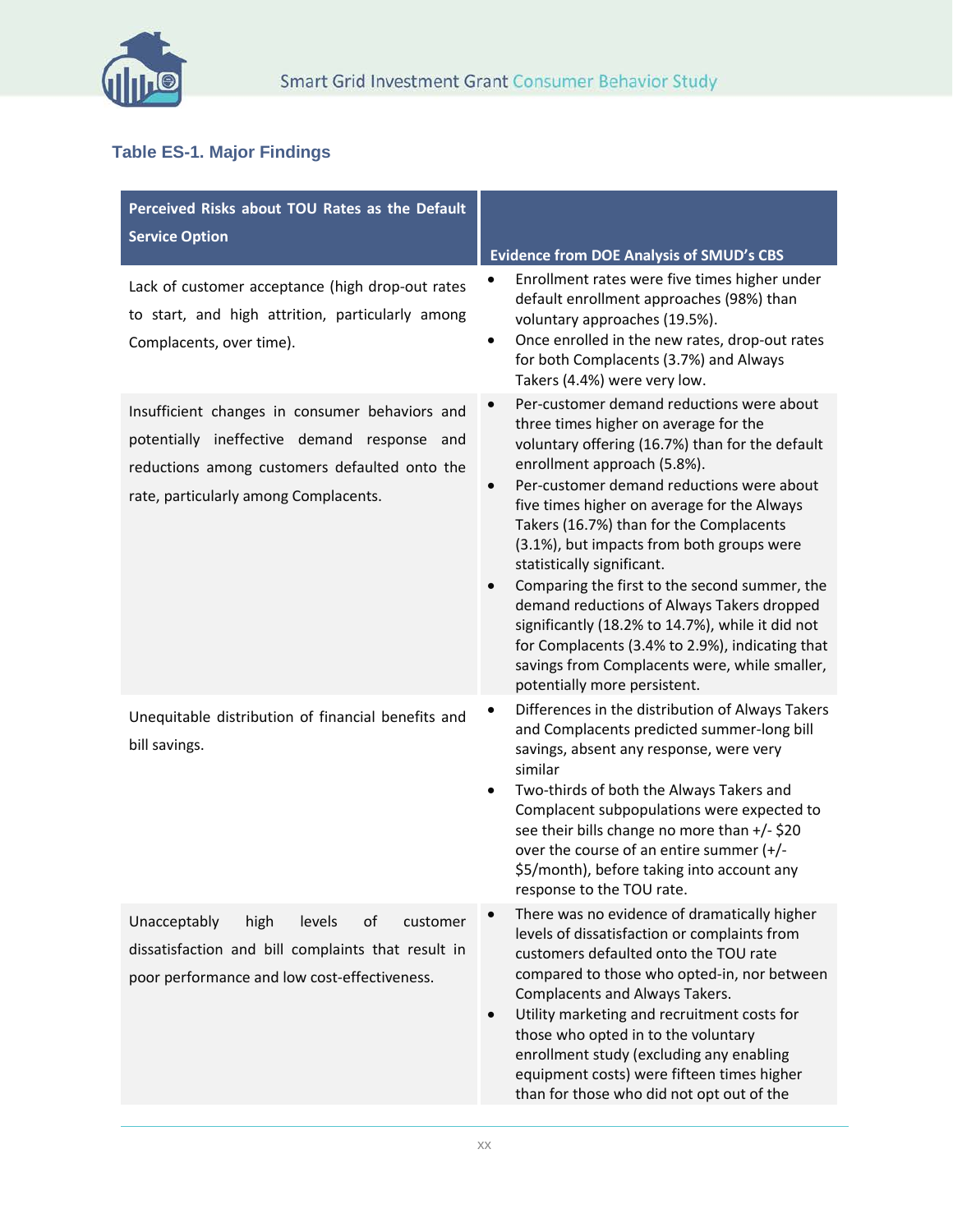

default enrollment approach (\$60.77 per enrollee vs. \$3.99 per enrollee).

• Taken all together, a default TOU for all residential customers in SMUD's service territory is estimated to produce \$34M in net benefits on a 10-year present value basis with a cost-benefit ratio of 2.04 whereas a voluntary approach would create -\$5.5M in net losses at a cost-benefit ratio of 0.74.

The analysis in this report suggests that, as a group, Complacents were less engaged, attentive, and informed than the other subpopulations, either unintentionally or by choice. Looking more closely, there was some subset of the Complacent population who were fully aware of the rate, engaged enough with it to undertake substantial changes in behavior to respond to it in order to achieve bill savings and were generally satisfied with their experience on the rate. However, another subset of Complacents may have been largely indifferent about the rate, not particularly concerned about being defaulted onto it, expended a modest level of effort to respond to the rate and were satisfied enough with it to keep taking service under it after the study ended, provided they didn't see large bill increases. These customers were also likely better off for having been defaulted onto the rate. Lastly, there was a subset of customers who likely were highly unengaged and inattentive. We estimate the size of this latter group to be about 20% of the entire consumer population. They were more likely unaware of the rate SMUD had transitioned them to, as they did not provide any measurable energy savings in response to the TOU rate. In this case, contrary to the others, it is possible that these inattentive Complacents were worse off for having been defaulted onto the rate.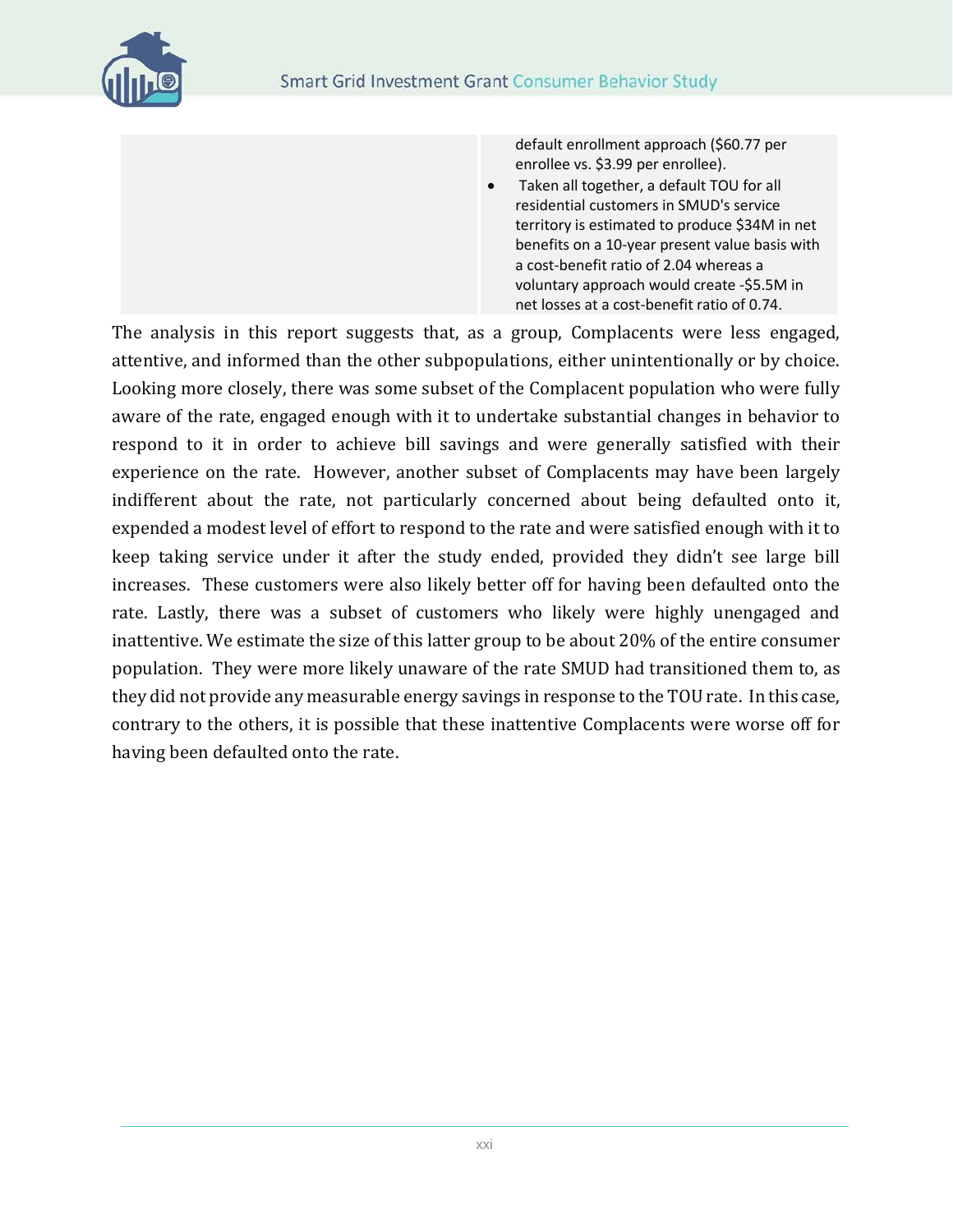

This suggests that it is not the entirety of SMUD's residential customers or even the share of residential customers that are Complacents who are at-risk of being made worse off during a transition to default TOU, but rather a subset of the latter. For utilities and states considering a transition to default TOU, it is this subpopulation of customers that requires the greatest attention from policy and decision makers. The likelihood of a successful transition

#### Key Results

|  | <b>Result 1</b> Many customers seem better   |
|--|----------------------------------------------|
|  | off being defaulted onto a time-             |
|  | of-use rate relative to a                    |
|  | voluntary rate                               |
|  | <b>Result 2</b> Only a subset of residential |
|  | customers are at-risk when                   |
|  | defaulted on to a time-of-use                |
|  | rate.                                        |
|  | <b>Result 3</b> Utilities should focus on    |
|  | reaching inattentive customers               |
|  | who may be worse off                         |
|  |                                              |

could improve if utilities and others consider the needs of this subpopulation of unengaged Complacents. Ideally, utilities could identify customers who are more likely to be highly inattentive before the transition to default TOU is even announced. For example, utilities could create proxies for the level of a customer's attentiveness and engagement using data gathering activities such as registration requests for on-line access to account information, logins to on-line web portals, responses to bill inserts about utility services (e.g., energy efficiency), or the frequency of customer-service calls. Customers that seem to be less attentive and less engaged could be targeted by the utility for more direct and nontraditional communication strategies. In addition, utilities could use focus groups or other types of market research to determine the best ways to reach inattentive customers so that they can be made aware of the transition, better understand their options, and more easily navigate the opt-out process.

Most importantly, our analysis also shows that there is a sizable share of the residential customer class at SMUD that was seemingly better off on a default TOU rate relative to a voluntary enrollment approach. Policy and decision making often involves tradeoffs among different perspectives and interests. Recent industry experience shows that pursuing a voluntary approach to TOU rates typically means that less than 2% of residential customers participate (FERC 2012); although with extensive, dedicated and long-term (i.e., multi-year) commitment to recruitment efforts that employ effective marketing and customer outreach strategies on the part of a utility, which are unlikely to be attained without strong regulatory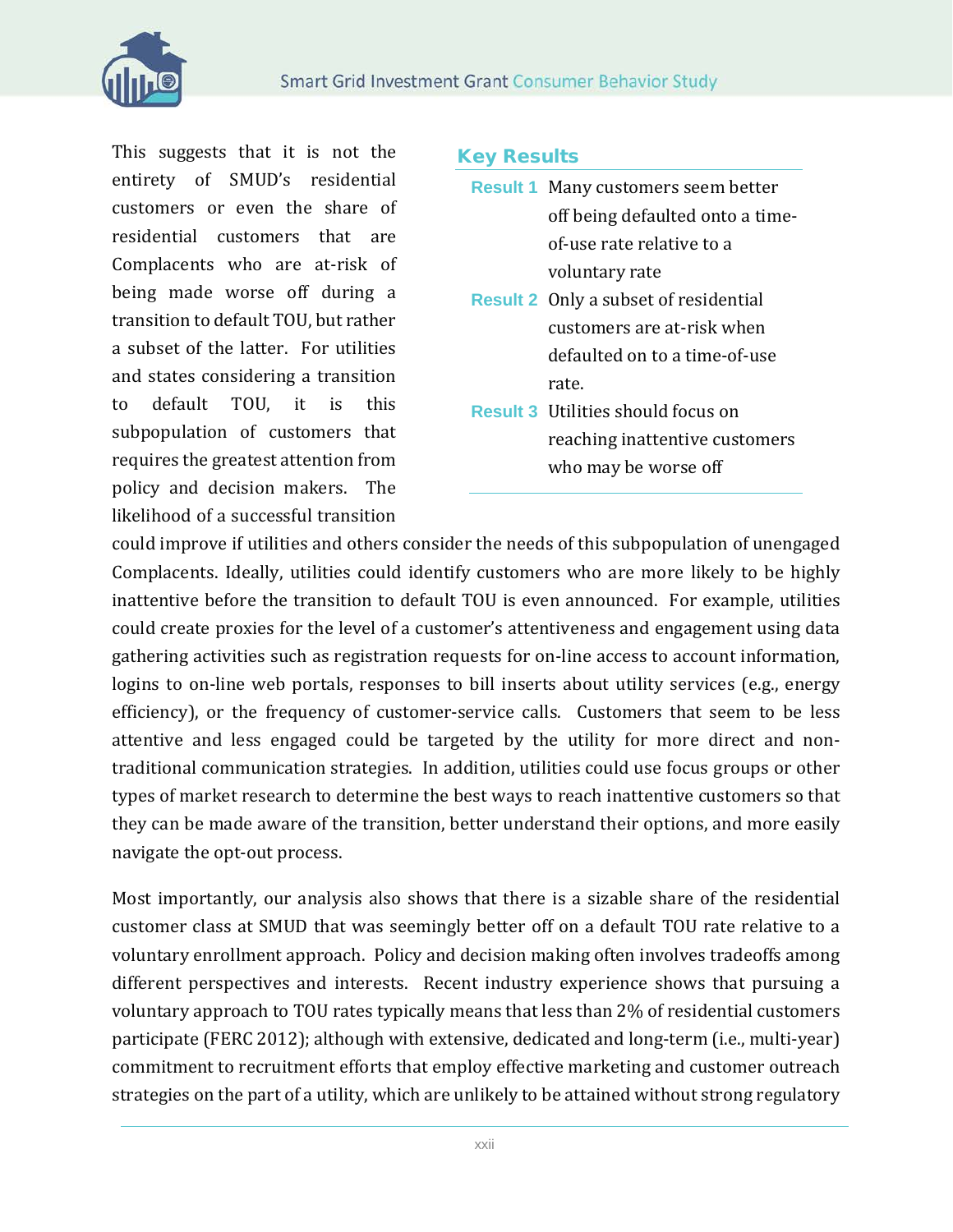

support if not directives, opt-in enrollments can be as high as 50% (e.g., Arizona Public Service[x\)](#page-22-0). SMUD achieved opt-in enrollments of about 19.5% with substantial market research to get their recruitment material optimally designed to elicit participation, all within the backdrop of a utility that has high customer satisfaction ratings. In contrast, default TOU rates substantially increase the size of the customer population seemingly benefiting from the rate transition. Certainly, with this opportunity to benefit more customers comes the challenge of mitigating the problems from the subpopulation of customers that may be at risk of being made worse off by default TOU. The question for policy and decision makers is determining whether or not that effort is worthwhile, and if so, how to best mitigate that risk.

<span id="page-22-0"></span>x See Snook and Grabel [\(2015\)](#page-55-2)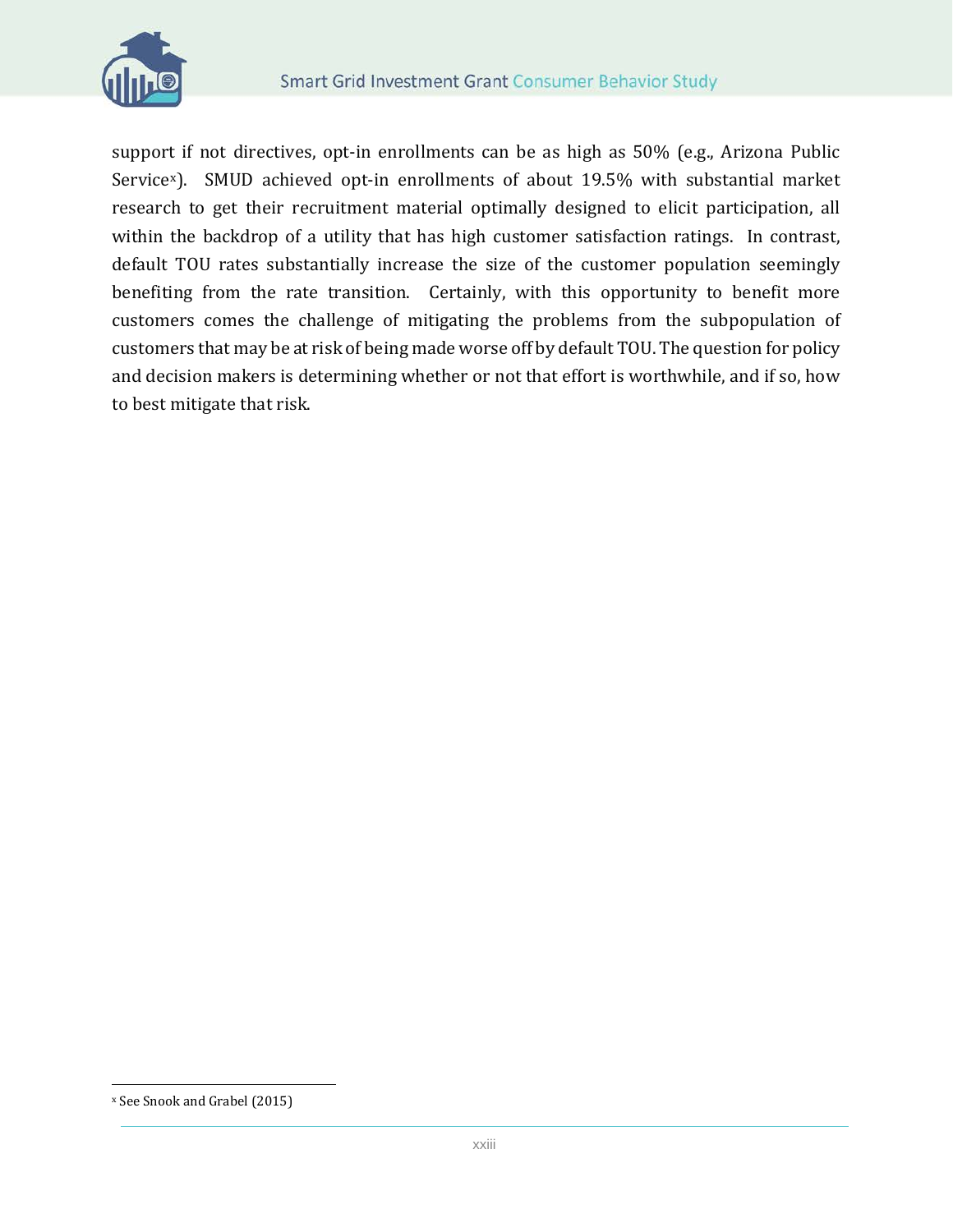

# **1. Introduction**

Ninety-eight percent of residential customers in the United States (U.S.) take service under flat or inclining block rates [\(FERC, 2012\)](#page-54-3). Yet, time-based rates<sup>[1](#page-23-0)</sup> provide an opportunity for customers and utilities alike to achieve a variety of benefits including increased opportunity for customer bill management, lower utility power production costs, deferred future generation investments, and increased utilization of existing infrastructure. Historically, implementation of time-based rates required replacement of a traditional bulk usage electro-mechanical meter with either a multi-register electro-mechanical meter or an electronic interval meter that was accompanied by a monthly meter charge. The costs of individual meter upgrades was seen by many as a barrier to broader adoption of time-based rates. Recent broad-based deployment of Advanced Metering Infrastructure (AMI) removes this metering hurdle, thereby enabling the opportunity for broader adoption of time-based rates. Currently, utilities in the U.S. have installed more than 50 million smart meters, covering over 43% of U.S. homes [\(Institute for Electric Innovation, 2014\)](#page-54-7).

There is an on-going debate in the U.S. electric power industry about the proper role of residential time-based rates, in particular time-of-use (TOU) rates, as either a voluntary or the default rate design. One of the major concerns raised when utilities consider time-based rates has to do with whether or not there are subpopulations of customers who might be made worse off from a transition to default TOU rates. Some customers may see higher bills simply because more of their electricity is consumed in the higher priced peak period. Other customers may be able to see bill savings, but only after considerable efforts to change their consumption patterns which may leave them resentful. Other customers may be highly inattentive, only becoming aware of the transition to a default time-based rate considerably after it occurred, resulting in dissatisfaction with the utility and state regulators. However, transitioning to time-based rates as the default provide substantially more customers the opportunity to better manage their bills based on when they use electricity, not just by limiting how much they consume overall. Furthermore, broad based response to time-based

<span id="page-23-0"></span> <sup>1</sup> Time-based rates capture temporal differences in the cost of providing electricity. Some time-based rate designs are static, where the price schedule of electricity is set months, if not years, ahead of time to capture the diurnal and/or seasonal differences in cost (e.g., time-of-use pricing). Other time-based rate designs are more dynamic, where the price schedule is set 24 hours or less ahead of time based on anticipated or actual power system conditions, wholesale power costs, or both (e.g., critical peak pricing, variable peak pricing, real-time pricing).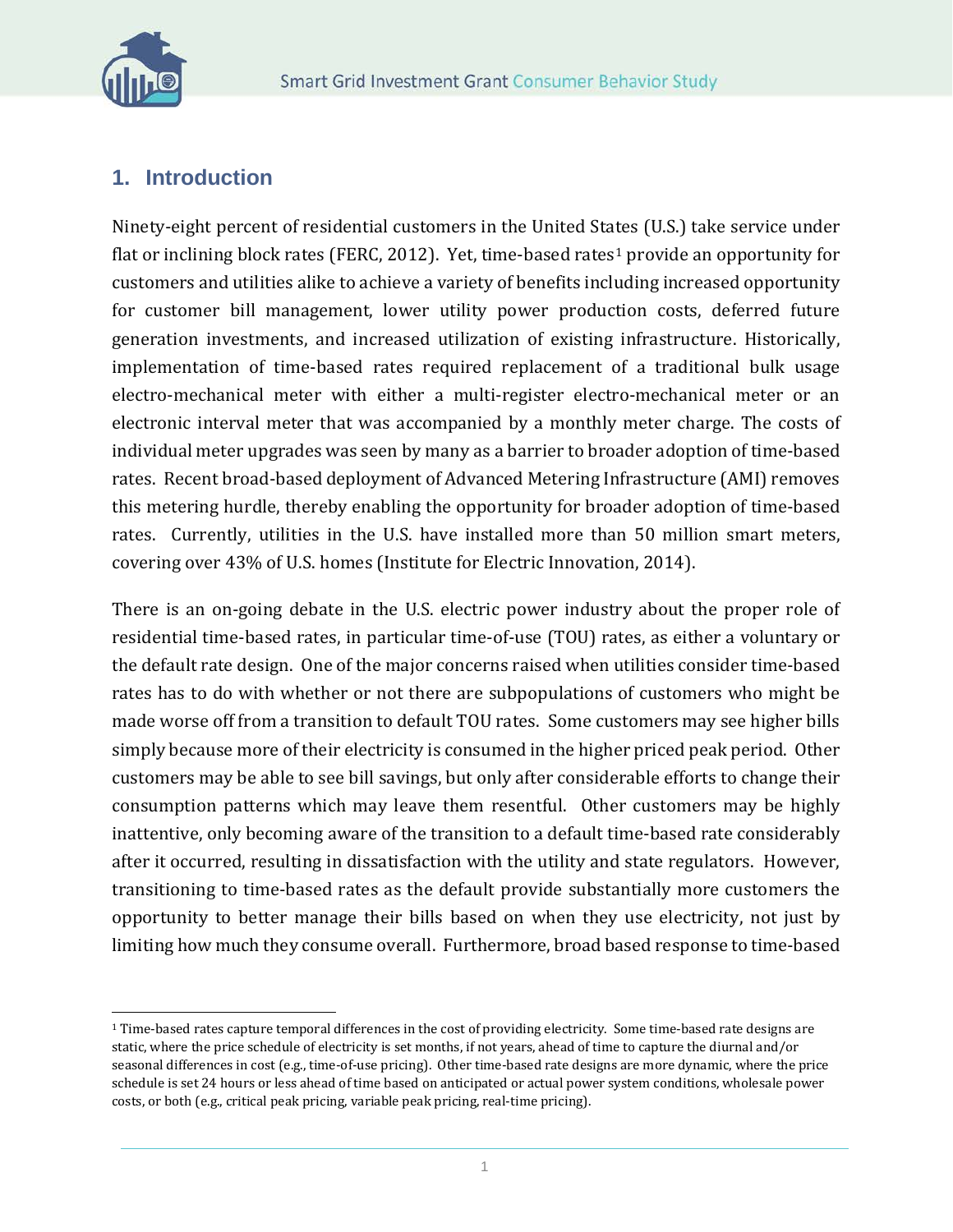

rates has the opportunity to reduce utility power costs as well as to defer capital investments.

Through the U.S. Department of Energy's (DOE) Smart Grid Investment Grant Program (SGIG), the Sacramento Municipal Utility District (SMUD) designed and implemented a Consumer Behavior Study (CBS) of voluntary and default TOU rates that provide useful information and insights for addressing some of the key unresolved issues concerning a transition to default residential TOU rates.[2](#page-24-0)

#### **1.1 Background**

The vast majority of residential time-based rate programs in the U.S. have been offered to customers on a voluntary, opt-in basis for nearly 40 years, in part because of The Public Utility Regulatory Policies Act of 1978[3](#page-24-1) (PURPA). In spite of this extensive history, the majority of U.S. electric utilities currently have less than 2% of their customers taking service under such rates [\(FERC, 2012\)](#page-54-3). Historically, most residential customers have had bulkusage, electro-mechanical meters. If customers wanted to take service under time-based rates, they had to request the installation by the utility of a new multi-register or interval meter and incur an additional monthly meter charge. Residential enrollment rates in timebased rate programs have been generally low in part because of this hurdle.

With increased penetration of smart meters as part of utility investments in advanced metering infrastructure (AMI) over the past 15 years, one of the barriers to expanded deployments of time-based rates has been removed. For utilities with system-wide coverage of AMI, the opportunity exists to make time-based rates the default rate design for residential customers, which they may well desire to do for reasons described below, which would be a major policy change at the state level in the United States. Several states are in the process of evaluating this approach.

There are benefits associated with the application of time-based rates. A customer can reduce their electricity bills under a time-based rate by reducing or shifting their demand to less expensive periods. Also, customers more broadly can benefit from such rates as

<span id="page-24-0"></span> <sup>2</sup> Se[e Appendix A](#page-55-3) for more background on the SGIG consumer behavior study effort an[d Appendix B](#page-60-0) for more details about SMUD's consumer behavior study.

<span id="page-24-1"></span><sup>&</sup>lt;sup>3</sup> Subtitle B asked state regulatory authorities and non-regulated electric utilities to determine whether or not it is appropriate to implement TOU rates and other ratemaking policies.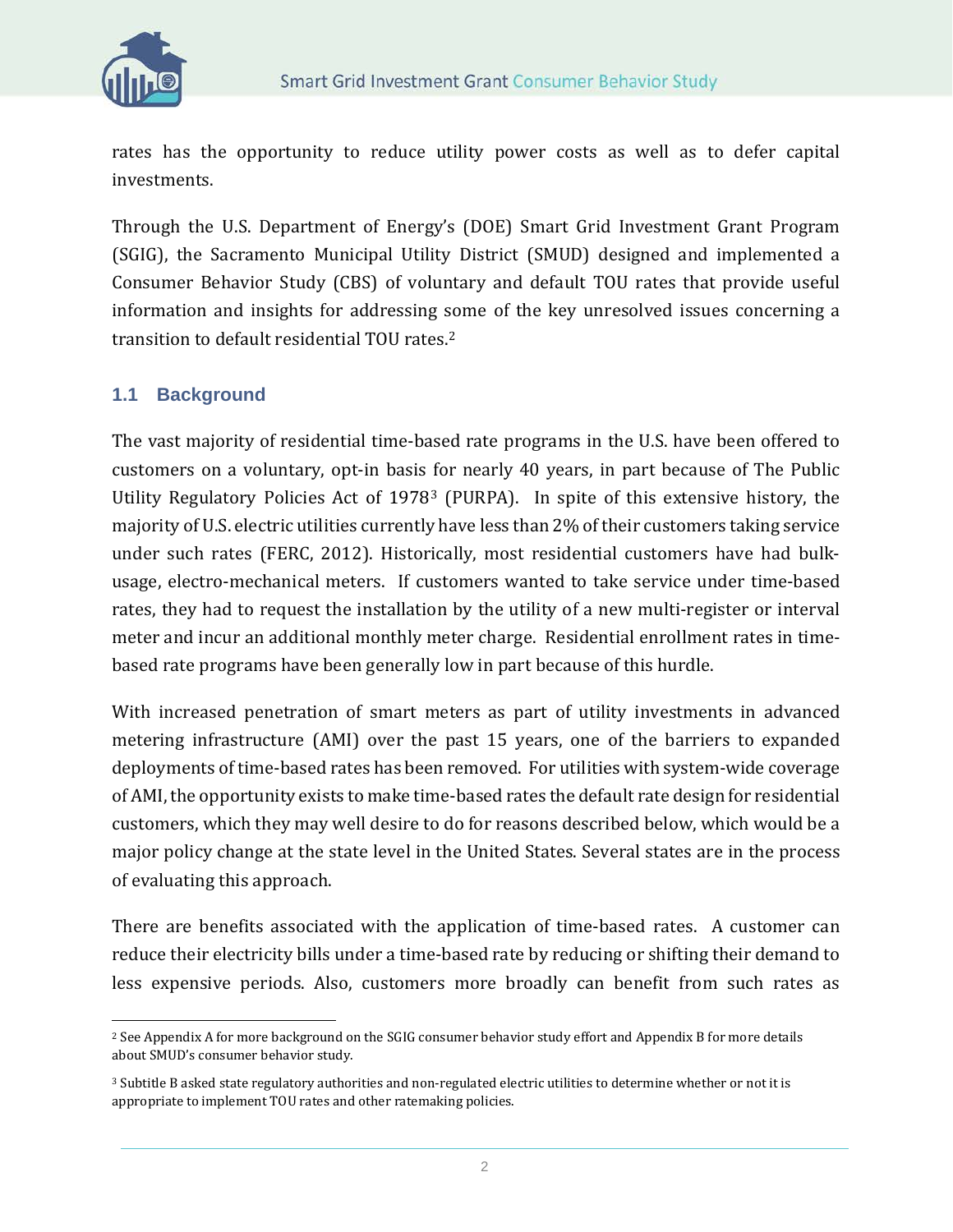

electricity costs can be more equitably distributed across the class of customers under broadly applied time-based rates, as customers who use more electricity during the most expensive times-of-day would pay more of their share of those costs. In general, aligning the prices customers pay for electricity with the full cost of providing the electricity results in greater economic efficiency. When customers reduce electricity consumption coincident with system peak demands, then such efforts contribute to improved reliability and reduce the need for the utility to invest in additional generation, and possibly distribution and transmission infrastructure.

Given these benefits, it would seem that policy-makers would be interested in applying timebased rates, and that customers might volunteer to take service under them. However, this generally has not been the case without extensive education, promotion, and encouragement from the utility.[4](#page-25-0) 

One way to encourage much more wide-scale adoption of time-based rates would be to make them the default option. There is extensive evidence that people tend to disproportionately end up on whatever option is provided to them as a default, particularly in cases when they may not have strongly defined preferences about a choice ahead of time. This phenomenon, referred to as the "default effect" or "status quo bias" has been documented in a variety of settings (e.g., organ donation, 401K contributions, car insurance).<sup>[5](#page-25-1)</sup> Applying this phenomenon to the electricity sector suggests that there is a high likelihood that even with real benefits from voluntarily switching to a time-based rate, many consumers are unlikely to do so without being prompted in some significant way. The application of time-based rates as a default option might result in a larger set of customers willing to remain on such a rate, but would also allow them to opt-out if they have a strong preference for a flat rate.

Despite the myriad of potential benefits from a transition to time-based rates as the default service option for residential customers, there has been a lack of universal support. Consumer advocates, public utilities commissions, and many utilities have raised concerns that a substantial number of customers will be unwilling to accept default time-based rates, or might be made worse-off by them. There is of particular concern for those who are at-risk

<span id="page-25-0"></span> <sup>4</sup> Salt River Project has over 25% of their entire residential customer population on one of two TOU rates after more than 20 years of engaging and educating customers about the merits of taking service under TOU [\(Institute for Energy and the](#page-54-8)  [Environment, 2012\)](#page-54-8). Arizona Public Service has even more customers on its TOU rates (over 50% of its residential population) after almost 40 years of offering them [\(Snook and Grabel, 2015\)](#page-55-2).

<span id="page-25-1"></span><sup>5</sup> For a good review see DellaVigna [\(2009\)](#page-54-9).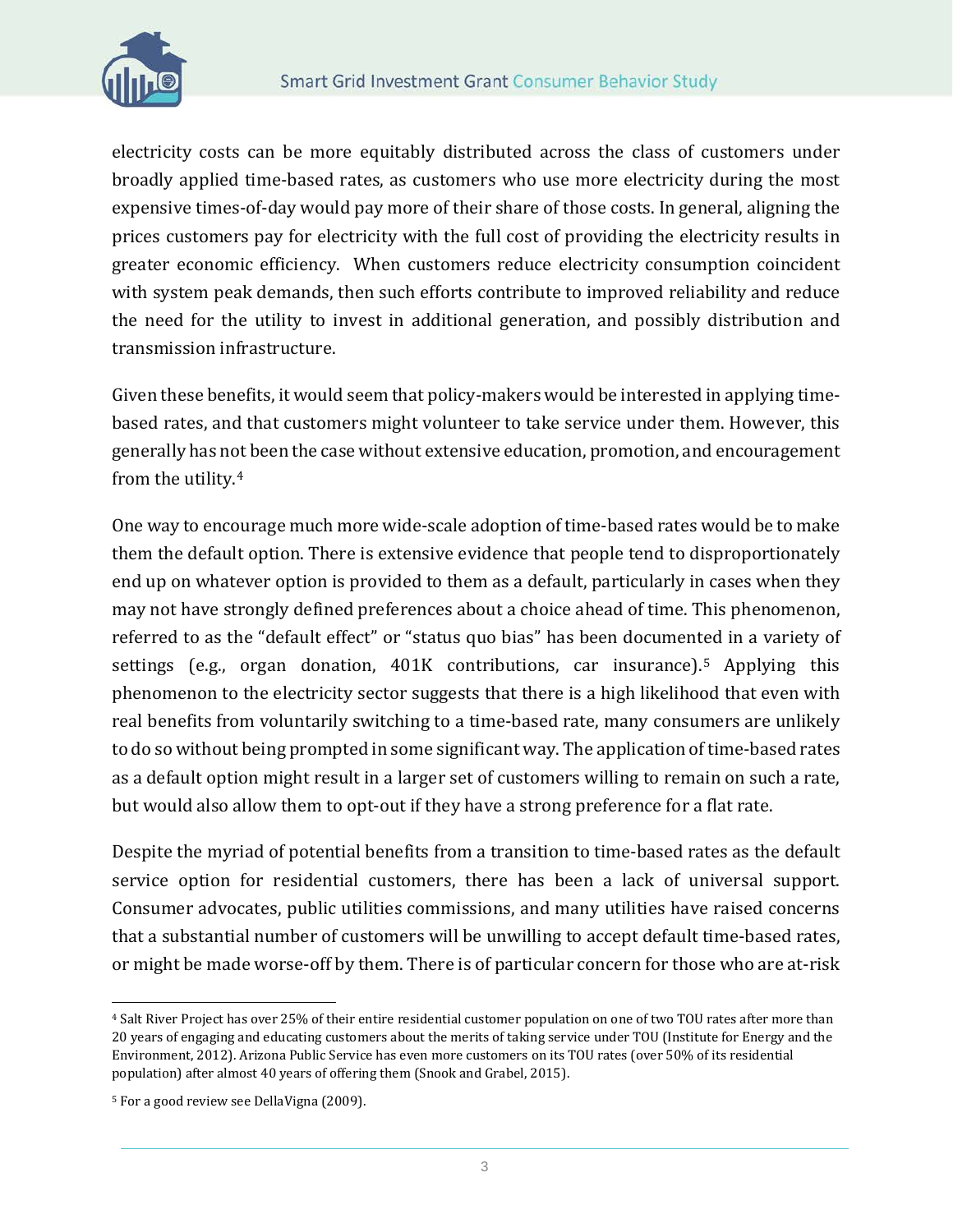

for suffering higher costs and bills because they can't or won't adjust their usage, as well as for those who may simply not want to be inconvenienced by having to now manage when they use electricity, but choose not to switch to another rate.<sup>6</sup>

Unfortunately, there has been very little direct experience in the U.S. with default residential time-based rates<sup>7</sup> and therefore little empirical evidence to draw upon in order to understand the actual impact of such default rates in terms of the risks and benefits outlined above.[8](#page-26-2) Recently, however, there is experience from several utility studies of time-based rates offered under default enrollment approaches. In addition to SMUD, there have been four other utilities in the U.S. who conducted residential time-based rate studies in the last five years that evaluated default enrollment approaches, including: (1) Commonwealth Edison (ComEd) in Chicago, Illinois [\(EPRI, 2011a,](#page-54-10) [b\)](#page-54-11); (2) Sioux Valley Energy (SVE) in Minnesota and North Dakota [\(Power System Engineering Inc., 2012\)](#page-55-4);(3) Los Alamos County Electric Utility (LAC) in New Mexi[co](#page-26-3) [\(Ida and Wang, 2014\)](#page-54-12); and (4) Lakeland Electric (LE) in Florida [\(Lakeland Electric, 2015\)](#page-54-13). <sup>9</sup>

SVE, LE and LAC included evaluations of voluntary versus default enrollments, while ComEd's study focused on the latter exclusively. Three of the four studies (SVE, LAC, ComEd) evaluated critical peak pricing (CPP), while ComEd also included evaluations of other rates (i.e., day-ahead real-time pricing, TOU rates, and critical peak rebates) and LE strictly assessed a TOU rate design.

<span id="page-26-0"></span> <sup>6</sup> These concerns are often raised in regards to low income, elderly or those customers with medical needs [\(see for](#page-54-4)  [example AARP et al., 2010\)](#page-54-4), but certainly could apply to the rest of the population more broadly.

<span id="page-26-1"></span><sup>7</sup> Since our focus is on the United States, we did not include an assessment of international experience. See, for example, Faruqui et al. [\(2015\)](#page-54-5) for a discussion of the experience in Ontario, Canada where the default rate design for residential customers is TOU.

<span id="page-26-2"></span><sup>8</sup> Puget Sound Energy (PSE) instituted a time-of-use rate as the default in 2000 for its residential and small commercial customers. Although early analysis suggested customers were willing to modestly respond to the rate, programmatic changes in July of 2002 largely eradicated any financial benefit from taking service under the rate. As a result, PSE ended the program in November 2002. See Schwartz [\(2003\)](#page-55-5).

<span id="page-26-3"></span><sup>9</sup> Incentive-based demand response programs like critical peak rebate or peak-time rebate are not herein considered time-based rates. So, for example, although Baltimore Gas and Electric has defaulted all of their residential customers onto such a program, their experience is not considered as it is outside the scope of this report.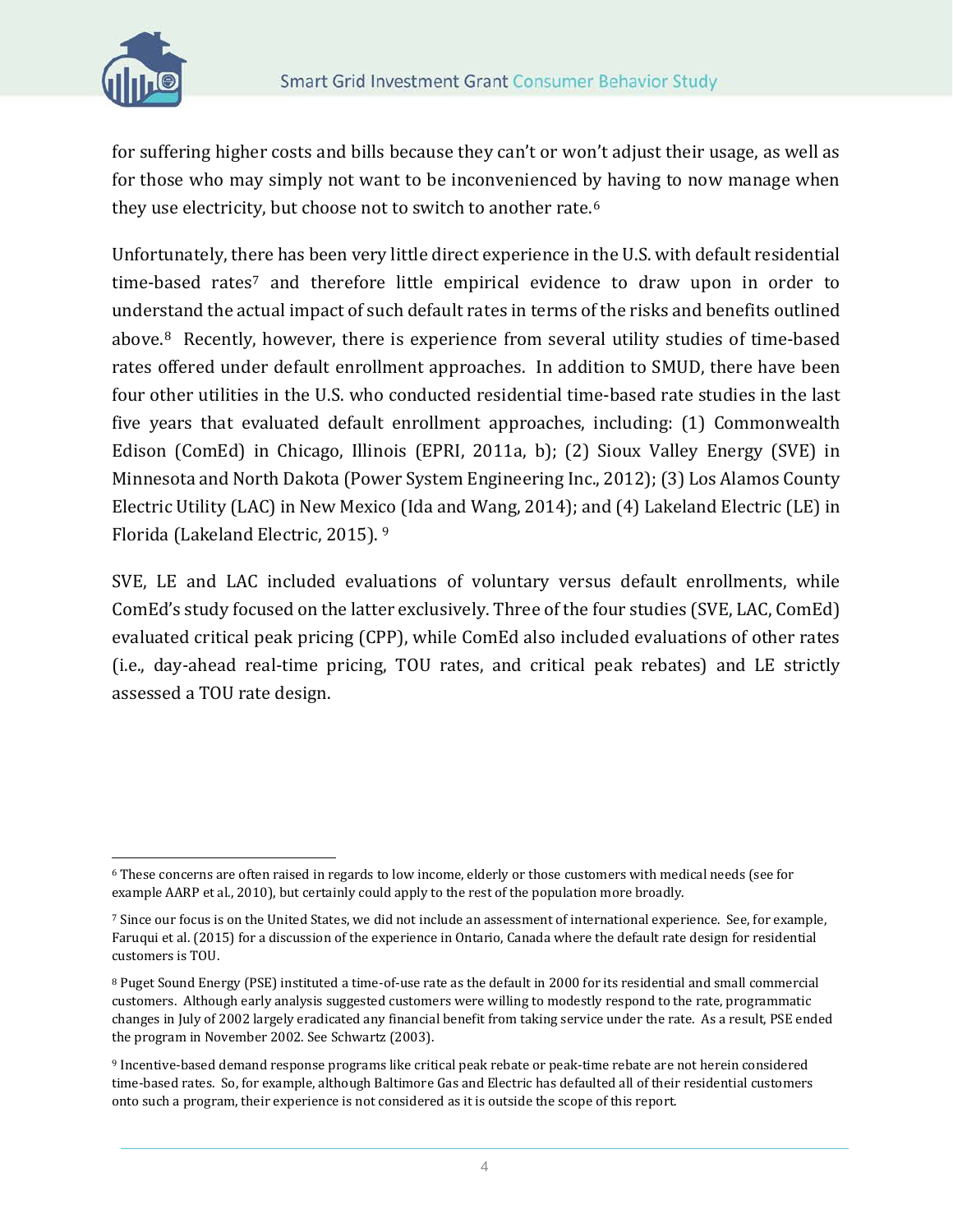

LAC, LE and ComEd all experienced very high enrollment rates under default enrollment approaches (88-98%), that were much higher than those experienced under voluntary enrollment approaches.

SVE and LAC found that under a voluntary enrollment approach for CPP, customers reduced peak demand during declared events, on average, more than those under a default enrollment. Defaulted customers were, however, able to respond and reduce demand, just not as much. LE found customers who opted-in to participate in the study reduced usage in the first 5 months of the study in response to TOU rates, while the impact estimates for the defaulted customers were small and not statistically significant. An analysis of ComEd's customers that were defaulted onto the various rates was inconclusive, on average, as differences in estimated demand reductions were not statistically significant. However, a subset of ComEd's default participants (ranging from 9% to 12%, depending on the rate design) was found to produce statistically significant demand reductions.

Results from all four studies suggest that there are some subpopulations of customers under default enrollment approaches that respond to time-based rates and other subgroups that are less likely to do so. To delve into this issue more, LBNL analyzed interval meter, survey and other data collected as part of SMUD's SGIG-funded consumer behavior study.[10](#page-27-0)

#### **1.2 SMUD's Consumer Behavior Study**

SMUD conducted one of the largest and most extensive consumer behavior studies under the SGIG program. One of the study's main goals was to better understand how the enrollment approach (voluntary vs. default) affected enrollment rates, drop-out rates, and electricity demand impacts associated with time-based rates. SMUD implemented three different timebased rate designs, all in effect during the summer months (June to September) of 2012 and 2013: (1) a two-period TOU rate with a three-hour (4-7 p.m.) peak period, (2) CPP overlaid on an underlying tiered rate, and (3) CPP overlaid on the TOU rate (see [Figure 1](#page-28-0) and [Table](#page-29-0)  [1\)](#page-29-0).[11](#page-27-1) Like most of the other consumer behavior studies implemented under the SGIG program, SMUD's study utilized a true experimental design (i.e., randomized control trial and

<span id="page-27-0"></span> <sup>10</sup> Although data from Lakeland Electric's SGIG-funded consumer behavior study, which also implemented a default enrollment treatment, was available to LBNL to analyze, it was insufficient and the experimental design was not conducive to perform the same type of exhaustive and detailed analysis described herein.

<span id="page-27-1"></span><sup>11</sup> Only the TOU and CPP were implemented in such a way that the effect of enrollment approach (voluntary vs. default) could be analyzed.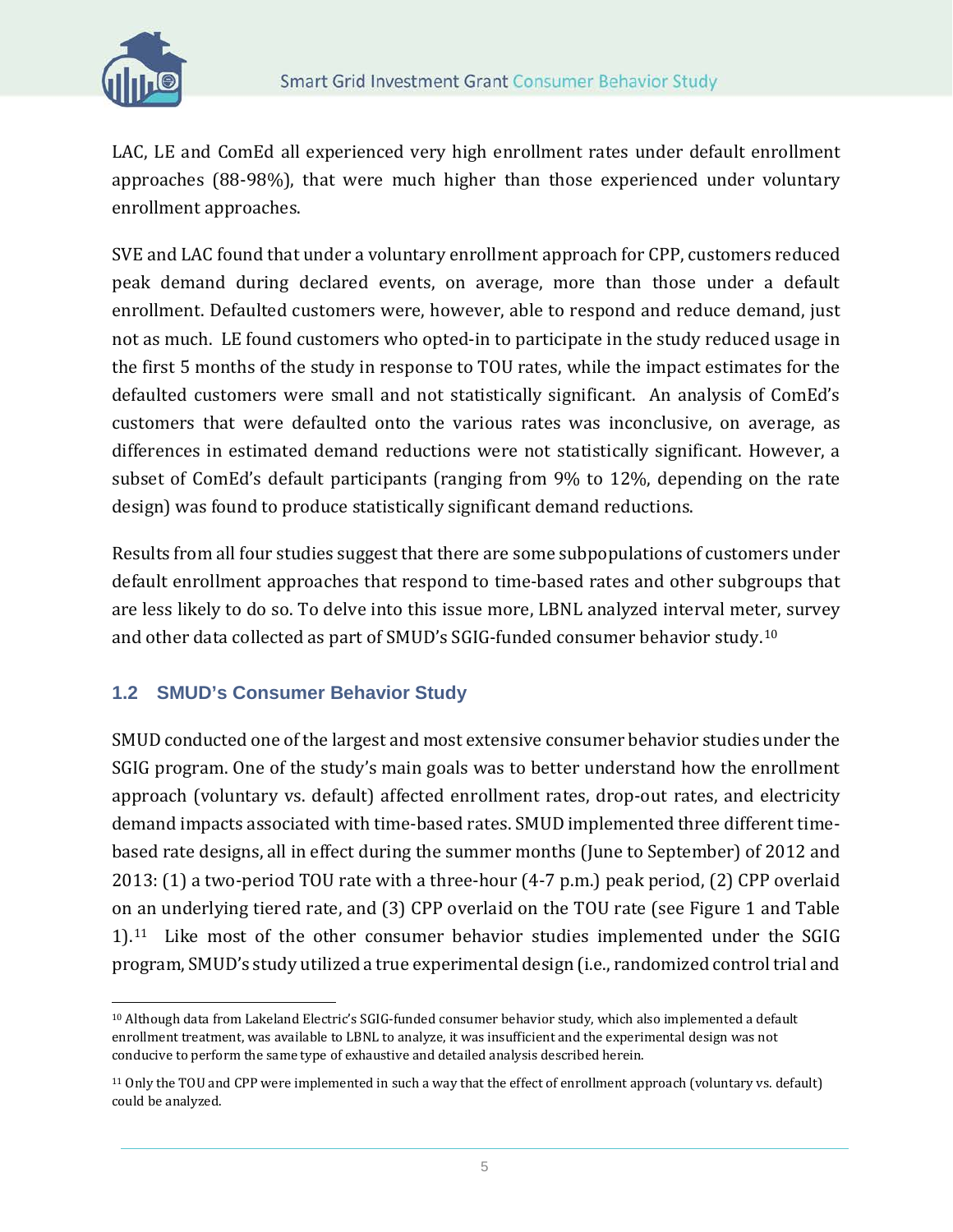

randomized encouragement design) in order to more credibly and precisely estimate the load response to these various rates. For purposes of this report, only the customers included in the default TOU rate with IHD offer and opt-in TOU rate with IHD offer cells will be analyzed and discussed.



<span id="page-28-0"></span>**Figure 1. SMUD's Consumer Behavior Study Experimental Design**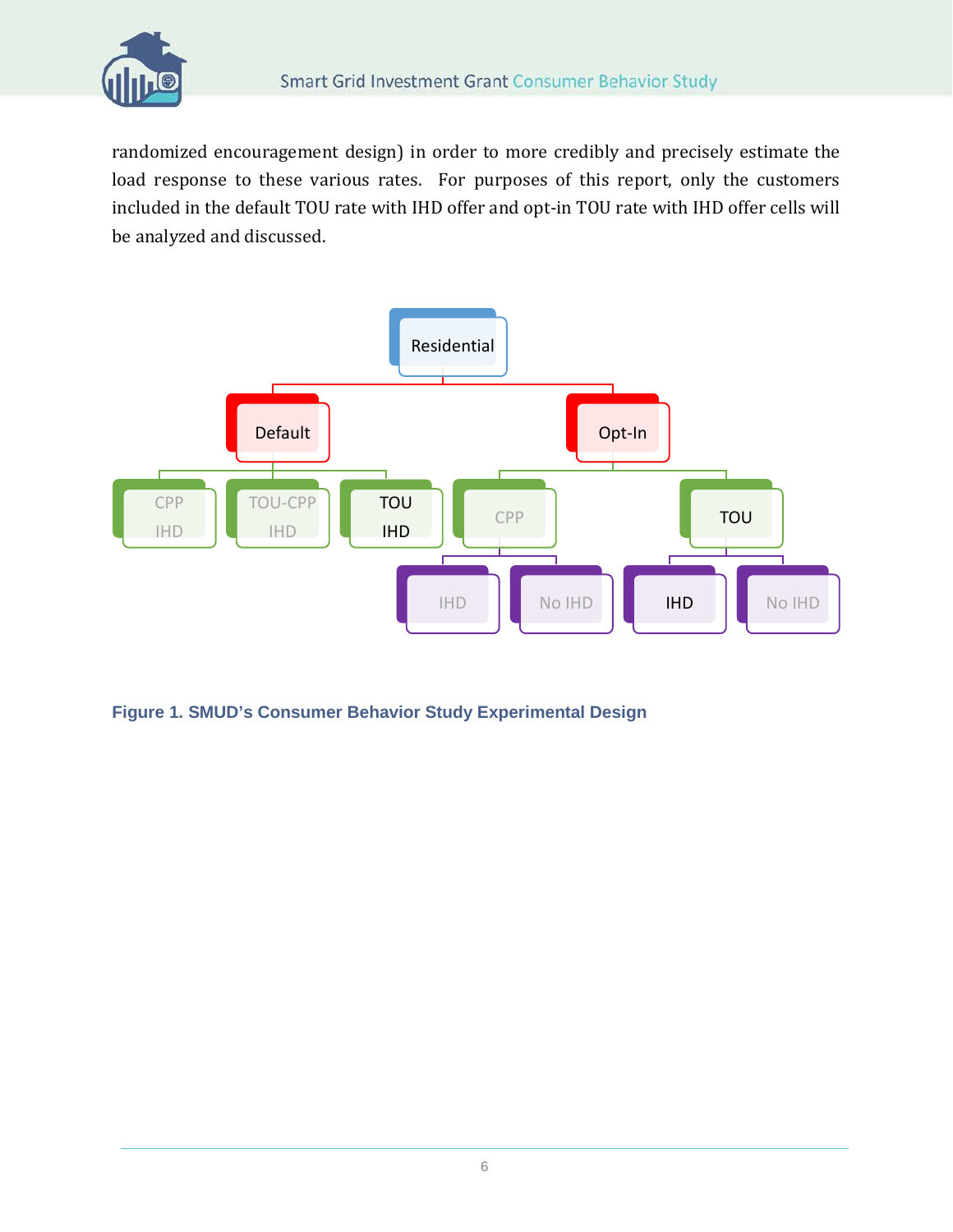

| <b>Period</b>                  | <b>CPP</b> | <b>TOU</b> | <b>TOU-CPP</b> |
|--------------------------------|------------|------------|----------------|
| Base (< 700 kWh)               | 8.51       |            |                |
| Base (> 700 kWh)               | 16.65      |            |                |
| <b>Off-Peak (&lt; 700 kWh)</b> |            | 8.46       | 7.21           |
| Off-Peak (>700 kWh)            |            | 16.60      | 14.11          |
| Peak                           |            | 27.00      | 27.00          |
| <b>Critical Peak</b>           | 75.00      |            | 75.00          |

#### <span id="page-29-0"></span>**Table 1. SMUD's CBS Rate Design (¢/kWh)[12](#page-29-1)**

#### **1.3 Scope of this Report**

At present, both California<sup>[13](#page-29-2)</sup> and Massachusetts<sup>[14](#page-29-3)</sup> have committed to transitioning residential customers to TOU rates as the default rate design within the next several years. Other states (e.g., New York[15](#page-29-4)) have begun discussions about the viability of such a transition. Empirical analysis of SMUD's CBS data can provide information that might support the transitions in these states, while potentially contributing to discussions in similar regulatory proceedings that might occur in other states.

This analysis provides empirical evidence addressing key assumptions and preconceived notions about customer perceptions, risks, benefits and responses specifically to default

<span id="page-29-1"></span> <sup>12</sup> Study participant on SMUD's Energy Assistance Program (EAPR) rate faced different prices than those listed i[n Table 1.](#page-29-0)

<span id="page-29-2"></span><sup>&</sup>lt;sup>13</sup> The California Public Utilities Commission (CPUC), following a three-year examination of rate reform alternatives, ordered the state's investor-owned utilities to begin a transition to default time-of-use rates for all residential customers by 2019. See CPUC [\(2015\)](#page-54-6).

<span id="page-29-3"></span><sup>14</sup> The Massachusetts Department of Public Utilities (MADPU), as part of a comprehensive suite of dockets and orders related to grid modernization, ordered the state's electric distribution companies to make a time-of-use rate with a critical peak pricing overlay the default for basic service customers following the deployment of advanced metering functionality. See MADPU [\(2014\)](#page-55-0).

<span id="page-29-4"></span><sup>15</sup> As part of a proceeding that is seeking to fundamentally change the operations, roles and responsibilities of New York state's distribution utilities (i.e., Reforming the Energy Vision), the New York Public Service Commission staff wrote a white paper in 2015 that discussed the various options that could be considered to achieve broader adoption of timebased rates. See NYDPS [\(2015\)](#page-55-1).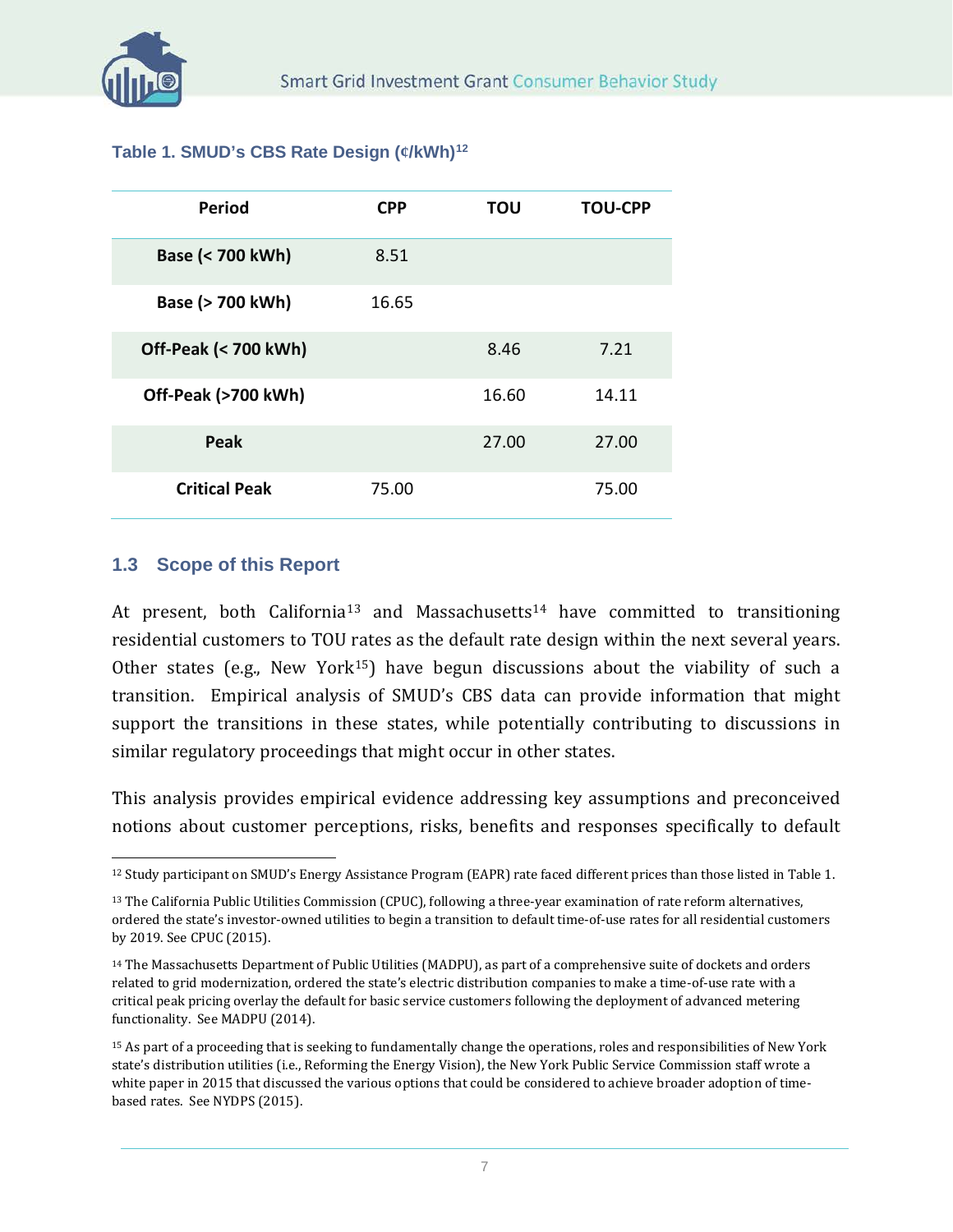

TOU, especially with respect to different subpopulations of residential customers transitioned to default TOU. For those states and utilities moving forward with time-based rates as default service options, this analysis can also be helpful in the design and implementation of new rates, including new strategies and techniques for addressing the needs of these different subpopulations of customers, such as those who are potentially at risk of being made worse off as a result of default TOU.

The report is organized as follows. In Chapter 2 we present the impacts of a default TOU rate at SMUD on customer acceptance, retention, demand response, bill impacts, and costeffectiveness vis-à-vis traditional voluntary enrollment approaches. In Chapter 3, we assess how different subpopulations of residential customers are affected by a transition to default TOU. Finally, in Chapter 4 we provide a summary of the major findings and conclusions from this analysis.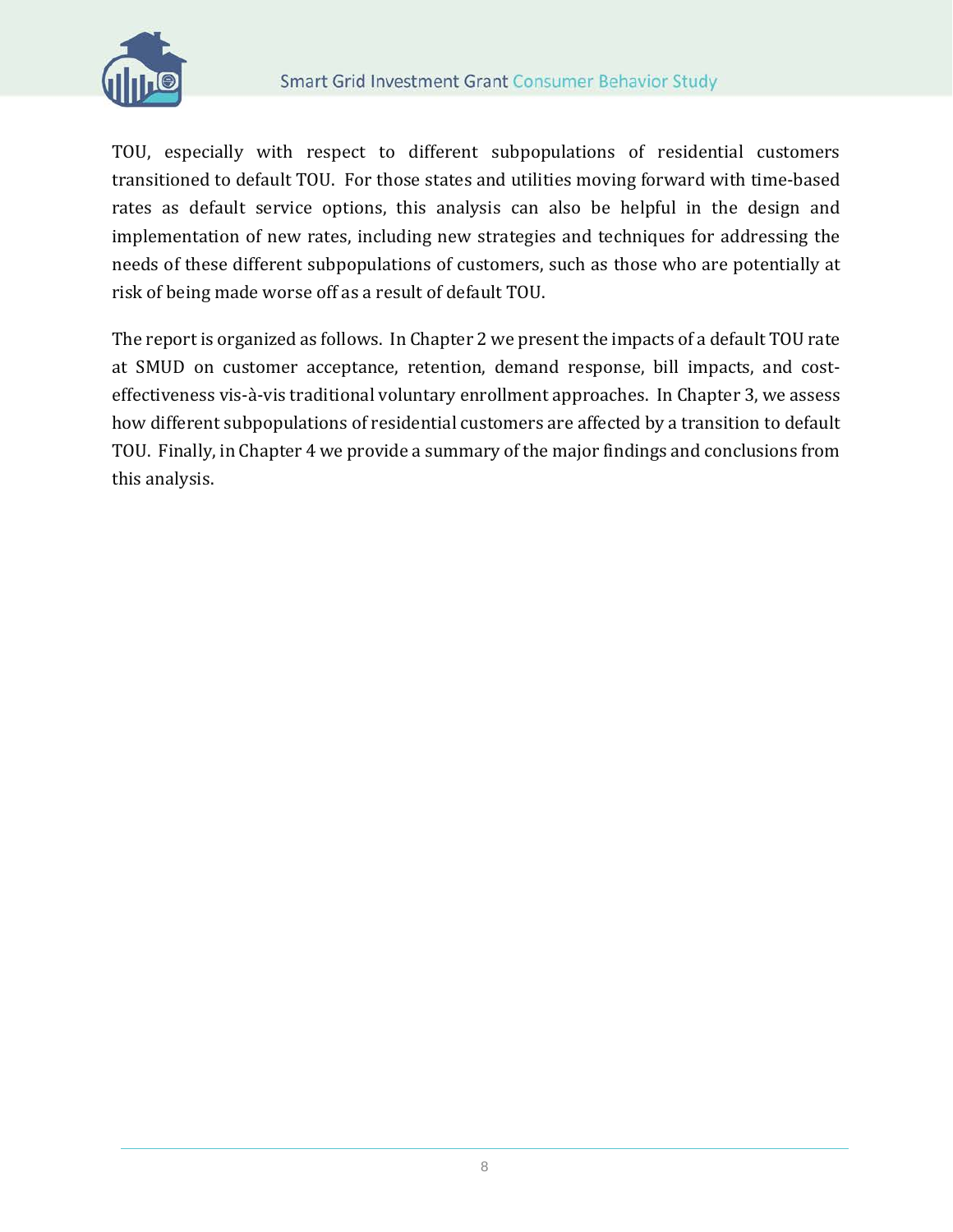# **2. Benefits and Risks of Default TOU Rates for Residential Customers**

SMUD's consumer behavior study provides an opportunity to assess the perceived major benefits and risks of implementing default TOU for residential customers. An analysis of the data collected during their study provides information for policy and decision makers about the impacts of default rates on customer acceptance, retention, demand response, bill impacts, and cost-effectiveness vis-à-vis traditional voluntary enrollment approaches.

#### **2.1 Potential Benefits and Risks of Default TOU**

Most residential customers in the U.S. today have the opportunity to take service under TOU rates, but on a voluntary (i.e., opt-in) basis. The lack of customers signing up for these rates in large numbers (i.e., less than 2%) could be an artifact of past trends (e.g., these rate options were not always generally available, when available these rate options were poorly designed and/or ineffectively marketed) and rate economics (e.g., estimating bill savings has been challenging for a customer given the rate design and/or lack of knowledge of their own capabilities to alter electricity consumption) coupled with a tendency for consumers to stick with the status quo and/or default options (see the previous discussion of "status quo bias"). For this reason, changing the default rate structure to TOU could have several benefits. First, the variation in price from a TOU rate better reflects the increase in wholesale electricity prices as well as transmission and distribution costs due to higher demand in the peak periods. Second, on a flat rate, customers have no way of affecting the amount they pay for electricity beyond reducing use overall. In contrast, with a TOU rate, customers have an ability to adjust the timing of their consumption in a way that allows them to use the same level of services at a lower total cost. This may give customers a greater sense of control over their electricity bills. Third, because of status quo bias, making TOU a default rate in particular would be expected to increase participation in TOU without the costly recruitment efforts required to increase opt-in participation.

However, the historic low levels of voluntary participation in TOU might be an indication of a lack of awareness, interest, and/or ability to respond to this type of time-based rate design. Historically, investor-owned utilities have not had a financial incentive to vigorously pursue TOU rates for their customers, absent regulatory directives. As such, although the rates are included in their tariffs, in part due to PURPA, some contend that electric utilities have not historically rigorously marketed the rates to bolster participation levels. However, some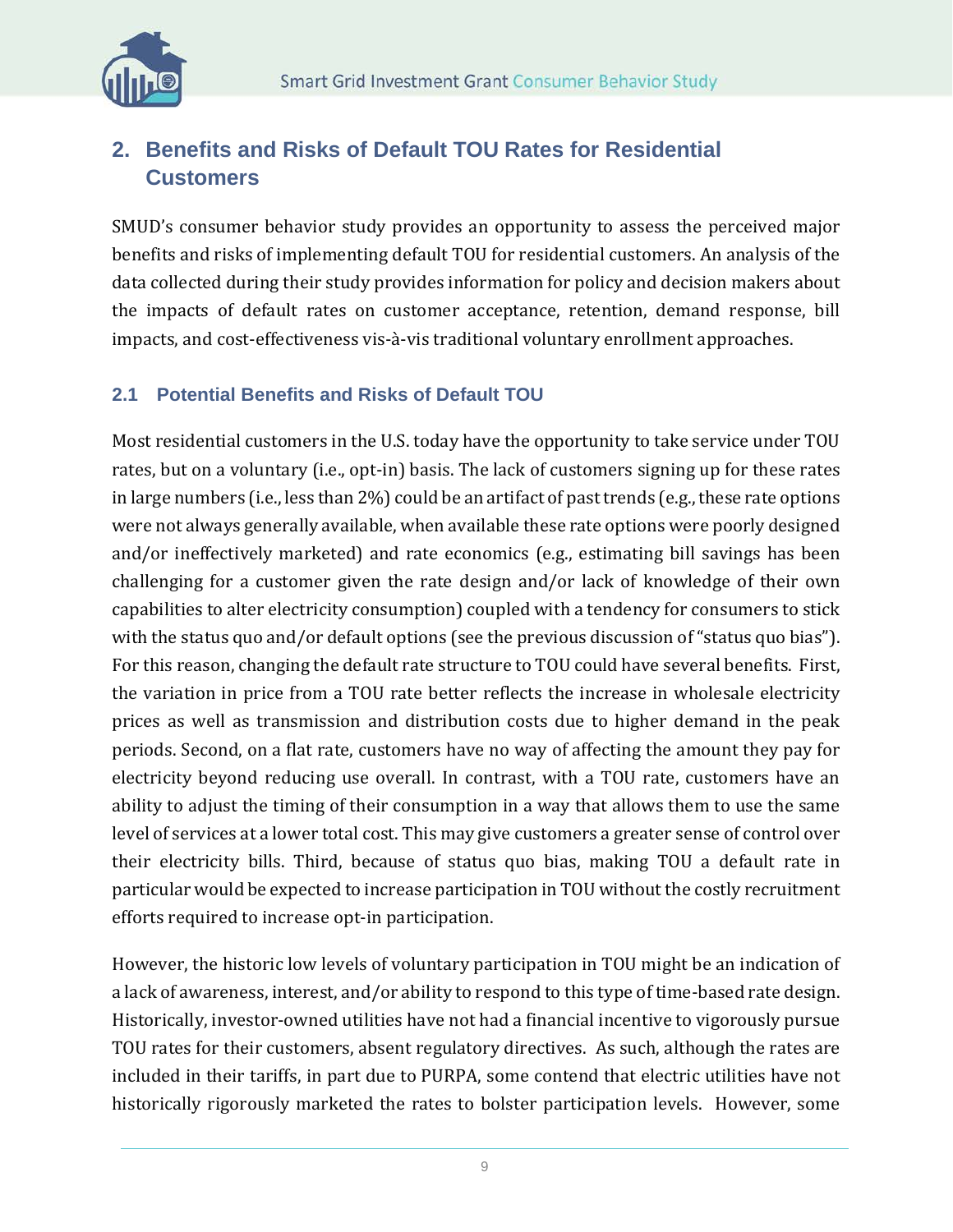

view low participation levels less as a marketing failure on the part of the utility and more as a reflection of the fact that customers are simply not interested in taking service under a TOU rate. From the perspective of those who espouse the latter position, establishing TOU as the default rate going forward could be problematic. Customers that fail to opt-out of the pending default TOU rate during the transition stage might chose to drop-out soon after going onto the rate, resulting in substantial attrition. For customers who remain, their potential lack of awareness of a default transition in rate structure may result both in an inability to respond to the TOU rate by changing the timing of their electricity consumption, and high levels of dissatisfaction if and when they become aware of the rate change. Even if some of the remaining customers can and do respond to the rate, their load profile even after taking into account these changes may result in higher or more volatile bills than they had on the prior flat or tiered rate.

Utilities also face potential risks when implementing time-based rates as the default service option. They may contend with customer dissatisfaction if rates are poorly accepted. This can lead to low customer satisfaction ratings and an increase in customer complaints. If behavioral changes and the resulting demand impacts are smaller than expected, operation and electricity production savings to the utility may not exceed education, marketing, information and other implementation costs. In addition, utilities typically design timebased rates to collect a substantial amount of fixed costs in the higher priced peak period. As such, utilities may also experience deleterious revenue erosion if customers shift a considerable amount of load to the less expensive off-peak period.

The results from SMUD's CBS, which are expanded upon below, shows that most of these risks are not particularly substantial. In fact, SMUD's CBS showed that default residential TOU rates produced measurable benefits for both participating customers and for the utility.

#### **2.2 Experiences with Customer Acceptance**

As [Figure 2](#page-33-0) illustrates, SMUD's decision to default customers onto the TOU rate produced far higher enrollment rates than their efforts to recruit volunteers.<sup>[16](#page-32-0)</sup> Enrollment rates were over five times larger under a default enrollment approach (98.0%) than under one that

<span id="page-32-0"></span> <sup>16</sup> For this analysis, we consider customers that were solicited to join the TOU rate, whether voluntary or default, and also offered an in home display.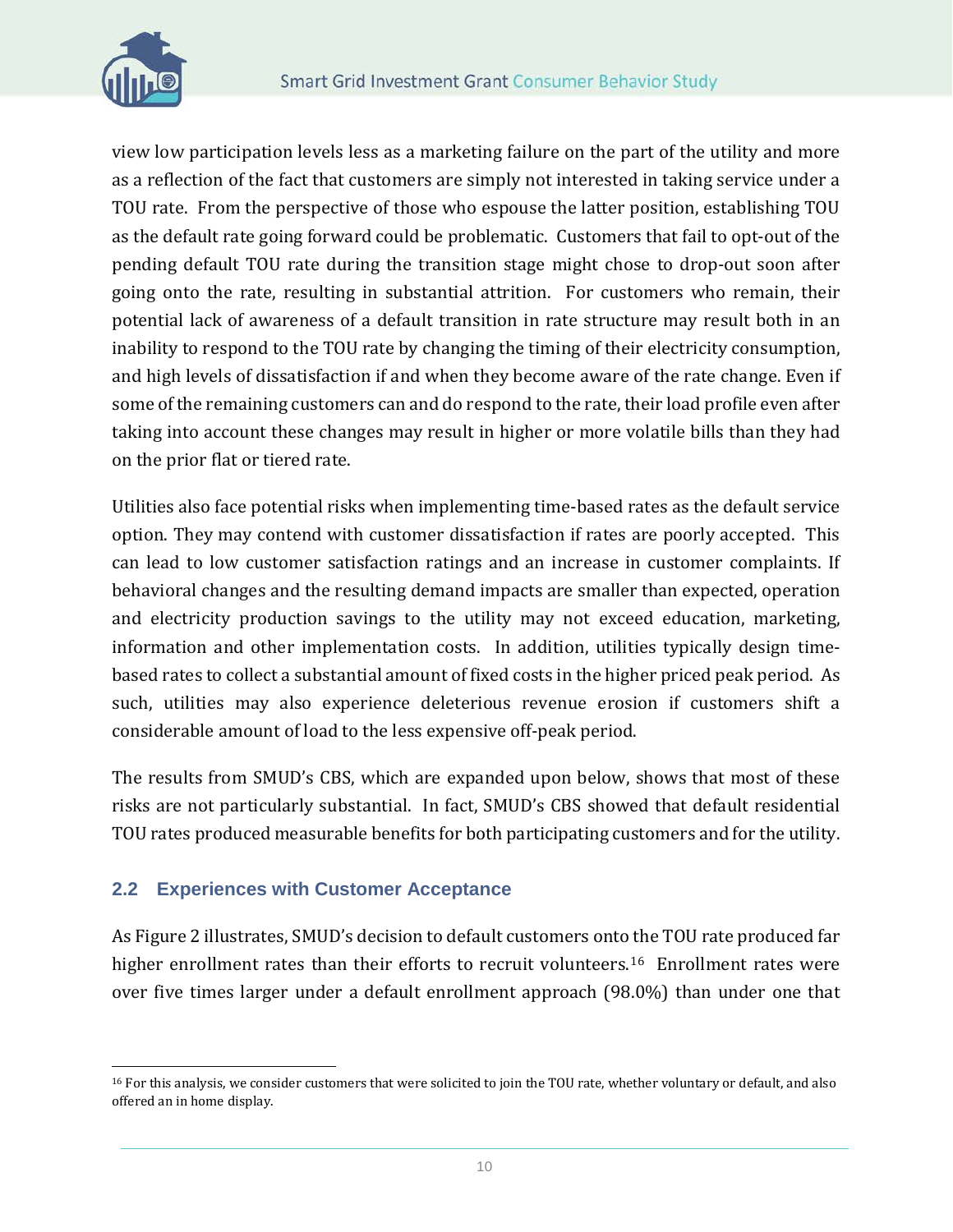

sought volunteers (19.5%) for the TOU rate.[17](#page-33-1) SMUD reported that extensive customer outreach, education, and marketing efforts were required for achieving even this rate of voluntary enrollment. Customer recruitment costs for those who opted in to the voluntary enrollment study (excluding any enabling equipment costs) were estimated at \$60.77 per enrollee. This is in comparison to \$3.99 per enrollee for those who were defaulted onto the TOU rate, in spite of using nearly identical marketing material (Potter et al., 2014). As such, the significantly higher enrollment rates under default enrollment were achieved with much lower marketing and recruiting costs.



#### <span id="page-33-0"></span>**Figure 2. SMUD Enrollment Rates by Enrollment Approach**

<span id="page-33-1"></span><sup>&</sup>lt;sup>17</sup> These enrollment statistics reflect the share of customers enrolled in the study as of the date on which the study rates took effect (June 1st, 2012) after having omitted any customers who moved prior to that date.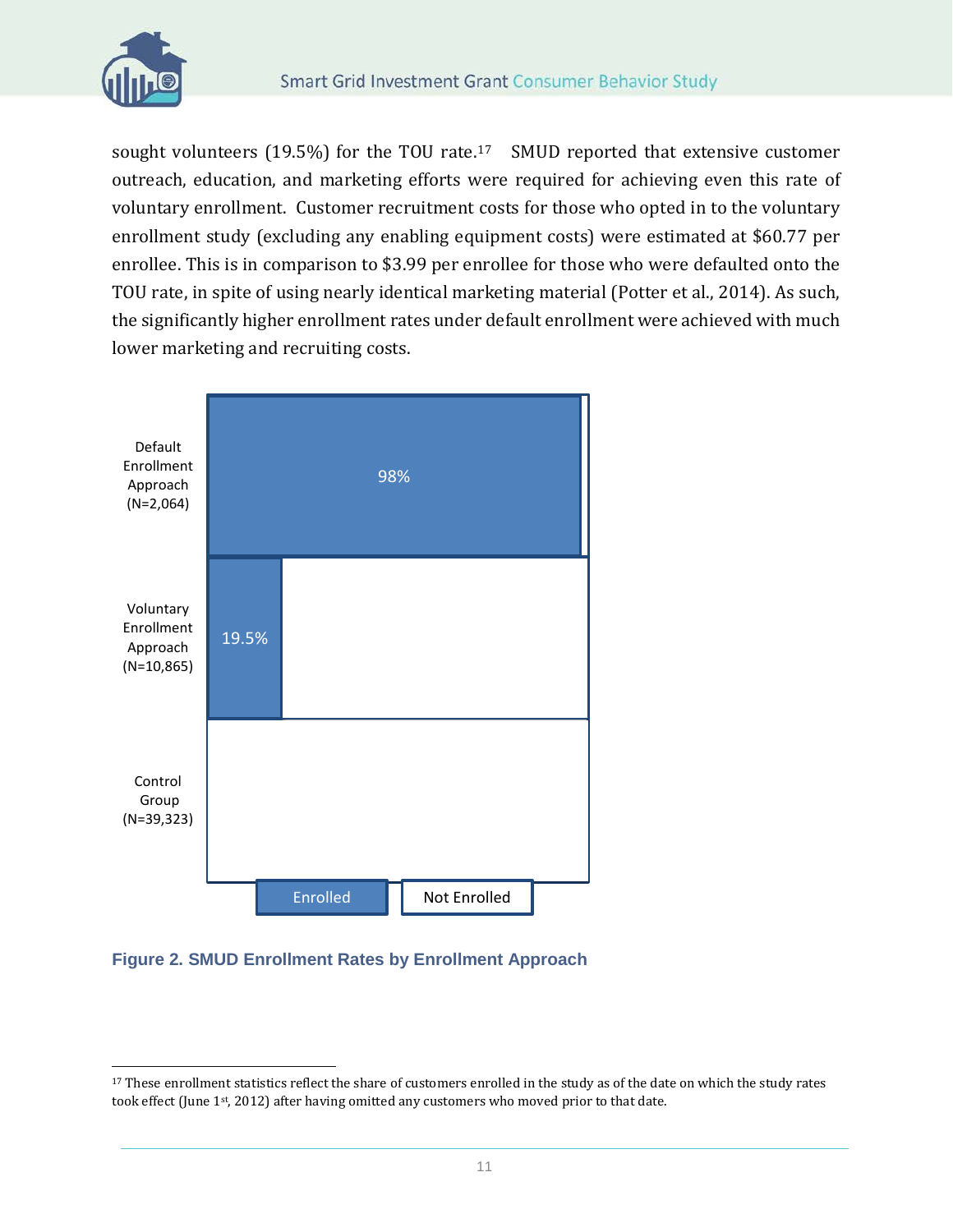

#### **2.3 Experiences with Customer Retention**

In contrast to some expectations, SMUD did not experience high levels of attrition among the customers defaulted onto residential TOU rates. In fact, [Figure 3](#page-34-0) shows that drop-out rates were very low for those defaulted onto the rate (only 3.9% dropped out overall), and lower overall for those in the default group than for those in the voluntary group (4.4% dropped out overall).[18](#page-34-1) 



<span id="page-34-0"></span>**Figure 3. SMUD Drop-out Rates for Default and Voluntary Groups**

An analysis of responses to SMUD's End-of-Pilot customer satisfaction survey found little difference between survey respondents who volunteered and those who were defaulted onto the rate concerning difficulties faced when adapting to the new rates.[19](#page-34-2) However, default customers were more likely to indicate that they didn't understand or know about the new rates compared to those who volunteered. This may provide part of the explanation of why retention rates were higher for the default TOU group – they didn't bother to read the material SMUD sent indicating they were to be defaulted onto this new rate as part of a study. It is worth pointing out that this lack of awareness does not necessarily mean that customers were unhappy with being defaulted onto the rate. It is possible that they received the

<span id="page-34-1"></span><sup>&</sup>lt;sup>18</sup> Attrition was measured relative to the size of the enrolled group as of June  $1<sup>st</sup>$ , 2012 (the effective date of the study's rates).

<span id="page-34-2"></span> $19$  A copy of the End-of-Pilot customer satisfaction survey instrument as well as the results of its administration can be found in Appendix G of SMUD's final evaluation report [\(Potter et al., 2014\)](#page-55-6).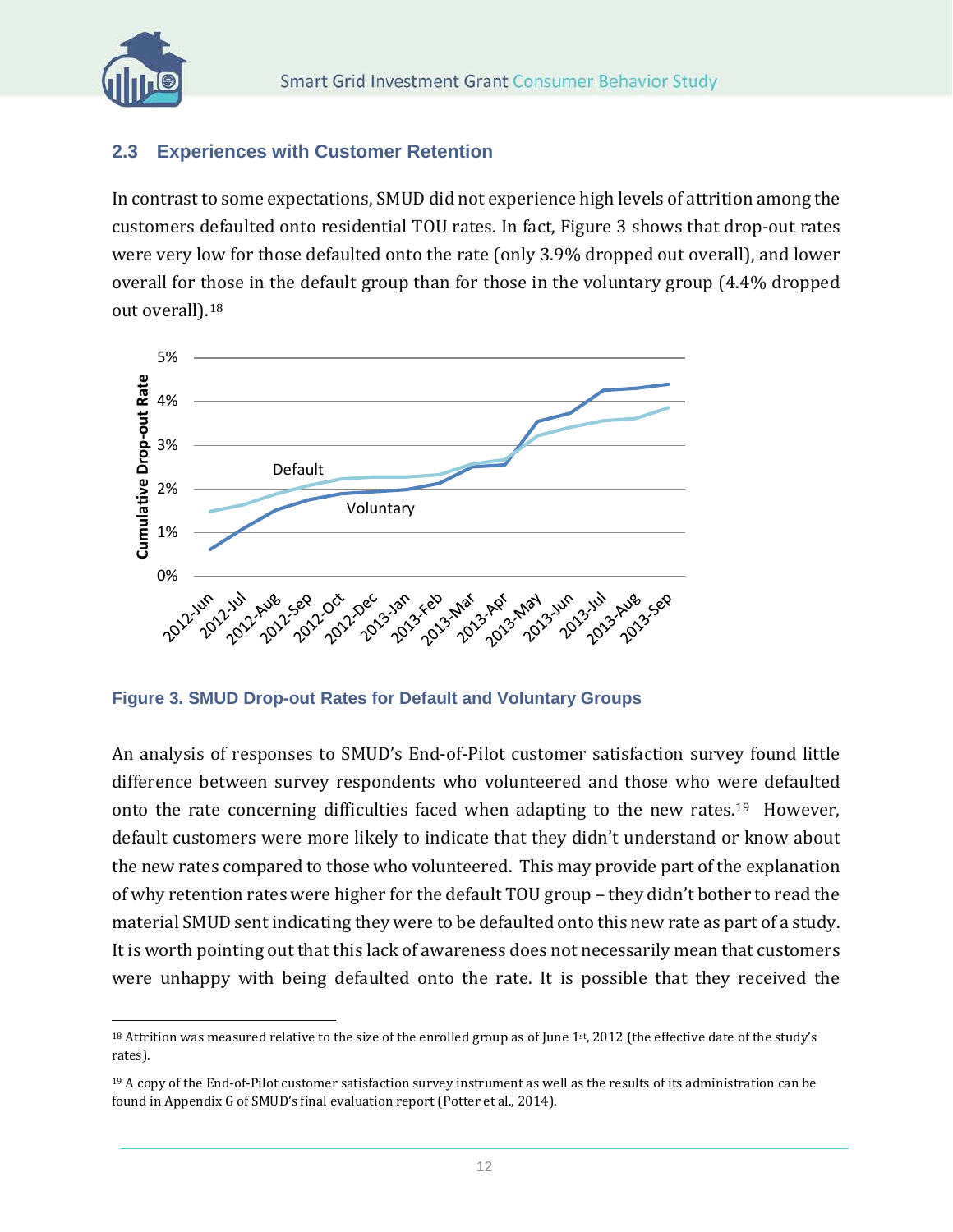

information from SMUD, spent very little time reading that material only to decide that they were basically indifferent about being on the new or old rate. In essence, these customers may have been decided that it wasn't worth any additional effort to make themselves more aware of the details at the time of enrollment, but also not worth attempting to get off of the rate during the study.

#### **2.4 Experiences with Customer Load Impacts**

As may have been expected, the average customer response rates were lower for customers defaulted onto the TOU rate than for those who volunteered.[20](#page-35-1) As shown in [Figure 4,](#page-35-0) average peak period demand reductions per household for volunteers were about three times larger than for those defaulted onto the rate (16.7% vs. 5.8%; the difference is statistically significant, and each estimate on its own is statistically significant).



# <span id="page-35-0"></span>**Figure 4. SMUD Average Peak Period Savings Estimates for Default and Voluntary Groups**

SMUD was not only interested in the level of average response from the default and voluntary groups but also what level of aggregate response would occur if such opportunities were made available to the entire residential class. The per household estimated results can therefore be used to extrapolate the level of peak period demand reduction that could occur if TOU was made the default for all roughly 545,000 of SMUD's residential customers vs. if

<span id="page-35-1"></span> <sup>20</sup> Se[e Appendix C](#page-64-0) for more details on the econometric load impact analysis.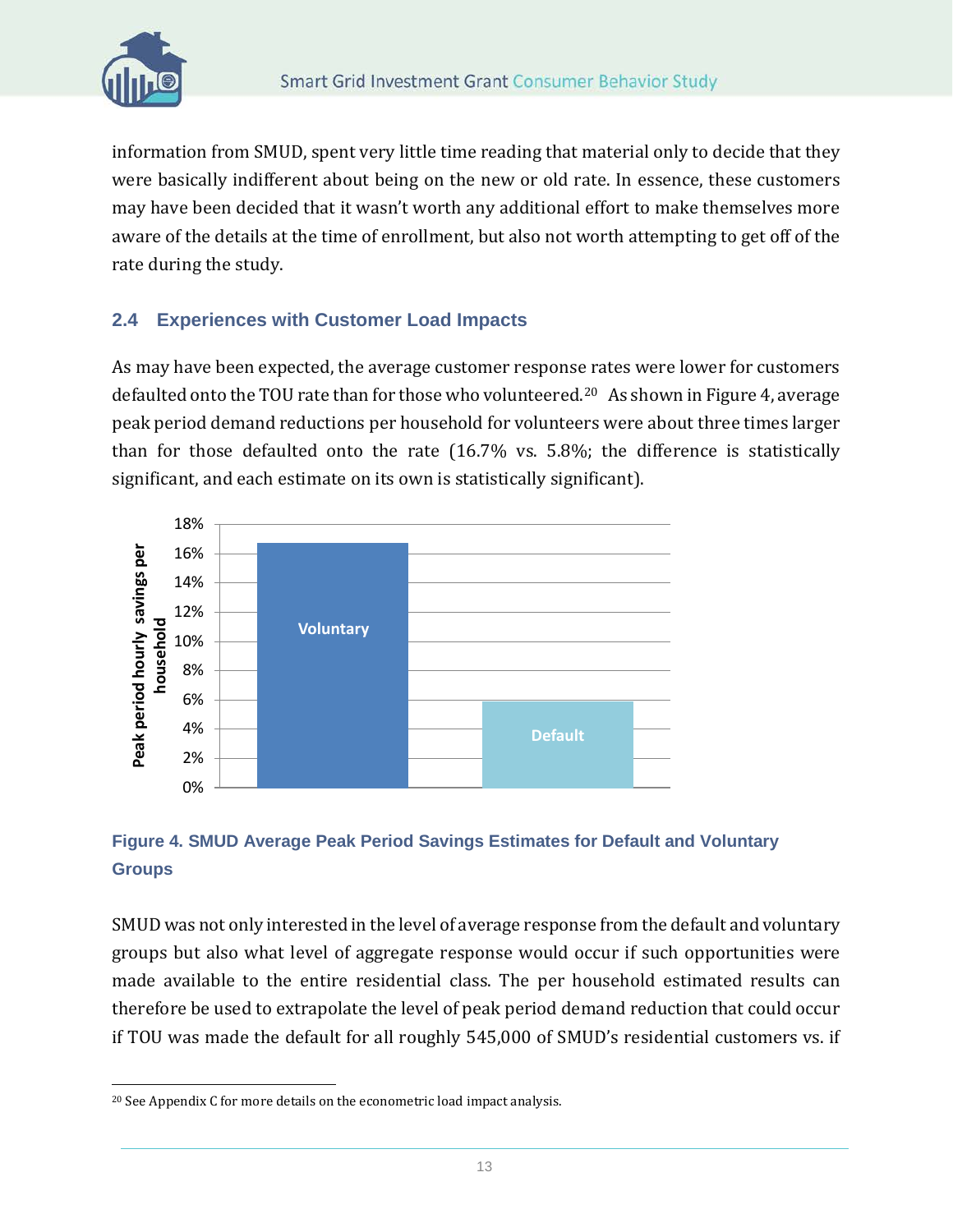

all roughly 545,000 of SMUD's residential customers were asked to opt-in to a voluntary TOU rate.[21](#page-36-1) Under this scenario, the larger number of customers who enrolled and responded under default recruitment more than outweighs the larger per customer response of the smaller number of volunteers. As shown in [Figure 5,](#page-36-0) a default TOU rate applied across the SMUD service territory would produce 5.7% (58.2 MW) aggregate peak period load reduction while a voluntary TOU offering would only produce 3.3% impact (33.2 MW).



## <span id="page-36-0"></span>**Figure 5. SMUD Aggregate Peak Period Savings Projections by Enrollment Approach for 545,000 Residential Customer Population**

SMUD's survey of default and voluntary participant groups show that the vast majority of survey respondents indicated that it was not difficult to make changes in their electricity consumption patterns in response to the TOU rate. [Figure 6](#page-37-0) shows the percentage of survey respondents that undertook various actions to lower their peak period electricity usage. For nearly every action, a larger share of those who volunteered for the rate stated they undertook the action than those who were defaulted onto it. However, a majority of both types of customers who responded to the survey indicated they undertook relatively simple load shifting behaviors, such as adjusting when they did their laundry and dish washing to

<span id="page-36-1"></span> <sup>21</sup> The average monthly residential customer count for 2015 in SMUD's service territory was 546,155. To simplify the calculations, we chose to round this down to 545,000 customers.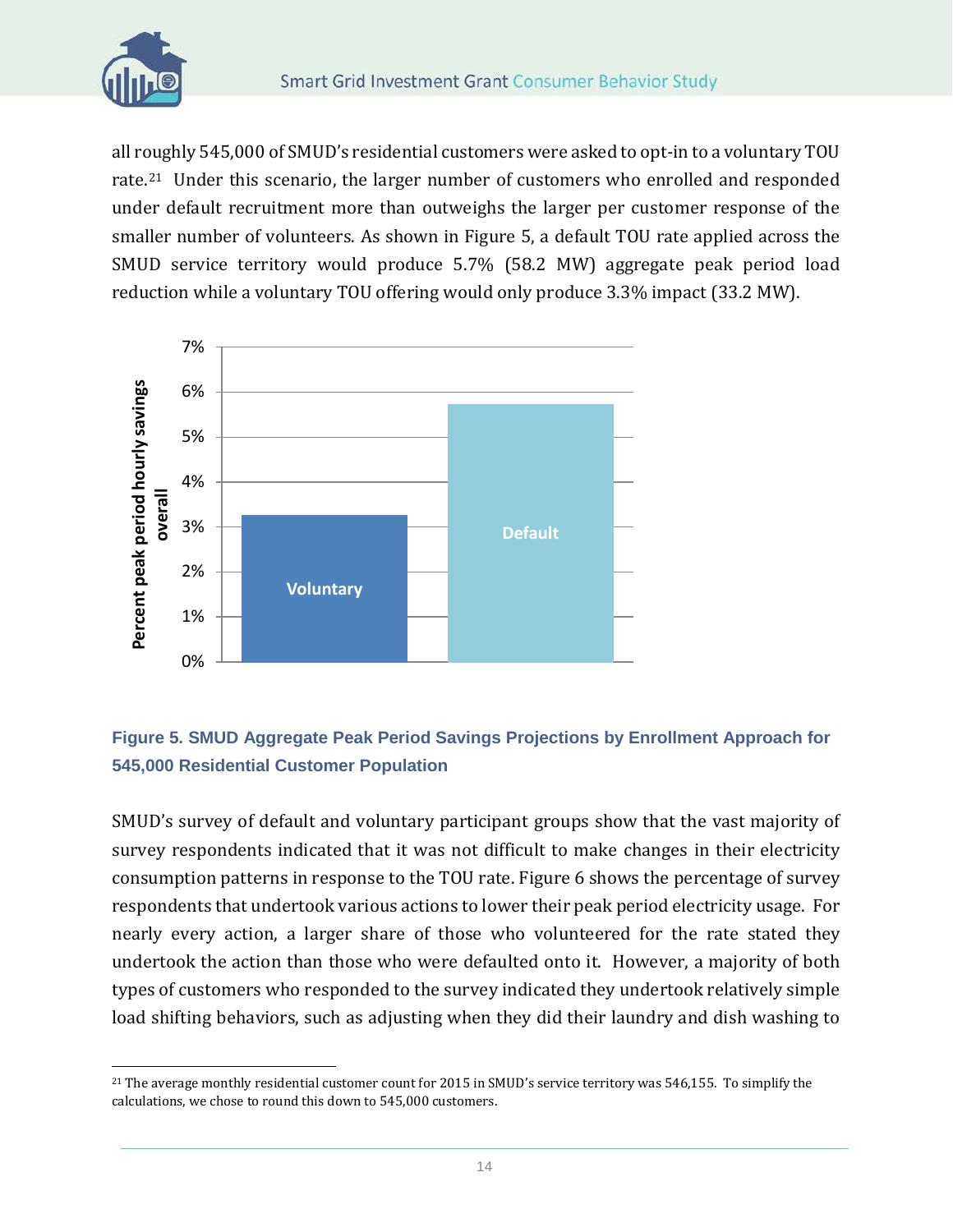

off peak times. In addition, well over 35% of those survey respondents defaulted onto the rate and over 48% of those who volunteered undertook actions to reduce or eliminate air conditioning use during the peak [pe](#page-37-1)riod, steps which were likely to produce much more significant peak electricity savings. <sup>22</sup>



<span id="page-37-0"></span>**Figure 6. SMUD Survey Responses of Actions Taken by Study Participants to Lower Electricity Consumption During Peak Hours**

#### **2.5 Experiences with Customer Bill Savings**

When taking service under TOU rates, the timing of when customers consume electricity matters for electricity costs and bills, whereas on flat or inclining block rates it does not. Because rates are typically designed for the average customer's load shape, moving from flat or inclining block rates to TOU rates will likely make some customers' bills larger. However, the converse is also true; those customers who consume less electricity during peak periods than the average customer may experience lower bills under a TOU rate. In SMUD's study, a larger share of customers with higher peak period consumption than the average were

<span id="page-37-1"></span><sup>&</sup>lt;sup>22</sup> Note that the results from the End-of-Pilot customer satisfaction survey must be interpreted carefully as they are contingent on the subpopulation that responded to the survey. In addition, this response rate differed (not surprisingly) between the default (28.4% responded) and voluntary (45.0% responded) groups. This means that the survey responses may not reflect the experiences of the least engaged and attentive customers in general, which is more of a factor for the default group than the voluntary group.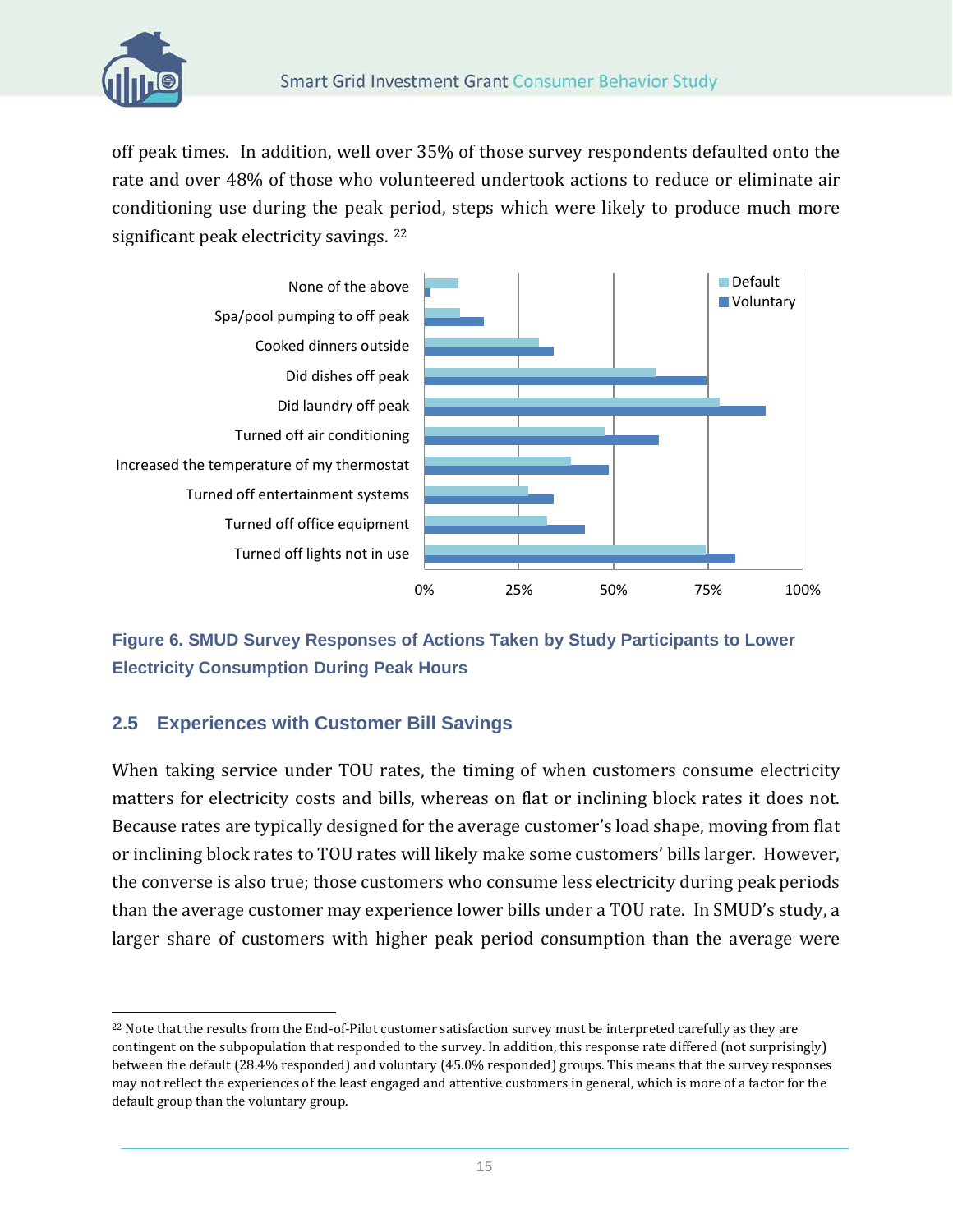

solicited to join the study, both under default and voluntary enrollment approaches.<sup>[23](#page-38-1)</sup> Because of this, the average customer, in both the default and voluntary treatment groups, were both expected to be slightly worse off financially from taking service under the rate, based on an analysis of their meter data from the summer prior to the start of SMUD's CBS applied to the study's TOU rate (see [Table 2\)](#page-38-0). Specifically, bills were expected to rise by 1.8 and 1.9% for those who volunteered or were defaulted onto the rate, respectively (i.e., -1.8% and  $-1.9\%$  bill savings).<sup>[24](#page-38-2)</sup>

<span id="page-38-0"></span>**Table 2. Predicted Bill Savings Absent Customer Response to TOU Rate and Actual Bill Savings in Response to the TOU Rate**

|                       | <b>Predicted % Savings (using pre-</b><br>treatment energy usage) | <b>Actual % Savings (using</b><br>post-treatment bills) |
|-----------------------|-------------------------------------------------------------------|---------------------------------------------------------|
| Default Rate          | $-1.9\%$                                                          | 1.8%                                                    |
| <b>Voluntary Rate</b> | -1.8%                                                             | 2.6%                                                    |

Once exposed to TOU rates, customers were likely to reduce consumption in high-priced peak periods and potentially shift it to lower priced off-peak periods. As illustrated in [Table](#page-38-0)  [2,](#page-38-0) both the average default and average volunteer participant attained no measurable bill losses during the study relative to the control group – suggesting that on average customers took sufficient action to shift usage from the higher priced period to the lower priced period to offset the initially predicted bill losses from changing to the TOU rate. [25](#page-38-3)

#### **2.6 Experiences with Cost Effectiveness**

With lower recruitment costs and higher *aggregate* demand reductions under default enrollment approaches, SMUD's cost-effectiveness analysis showed higher benefit-cost ratios and 10-year net present value for default versus voluntary enrollments, as shown in [Table 3.](#page-39-0)

<span id="page-38-1"></span><sup>&</sup>lt;sup>23</sup> SMUD randomly assigned customers from their eligible residential class to be solicited to join either the voluntary or default study. As such, this result is not representative of some systematic effort on the part of SMUD to choose such a skewed study population, but rather due to random chance.

<span id="page-38-2"></span><sup>&</sup>lt;sup>24</sup> This finding was surprising as SMUD's rate was designed to be revenue neutral to the class average customer.

<span id="page-38-3"></span><sup>&</sup>lt;sup>25</sup> It is worth noting that only the Actual % Savings estimate for the default group was statistically different from zero. So, in essence, there were no measurable bill savings or losses for the average customer in the Voluntary group.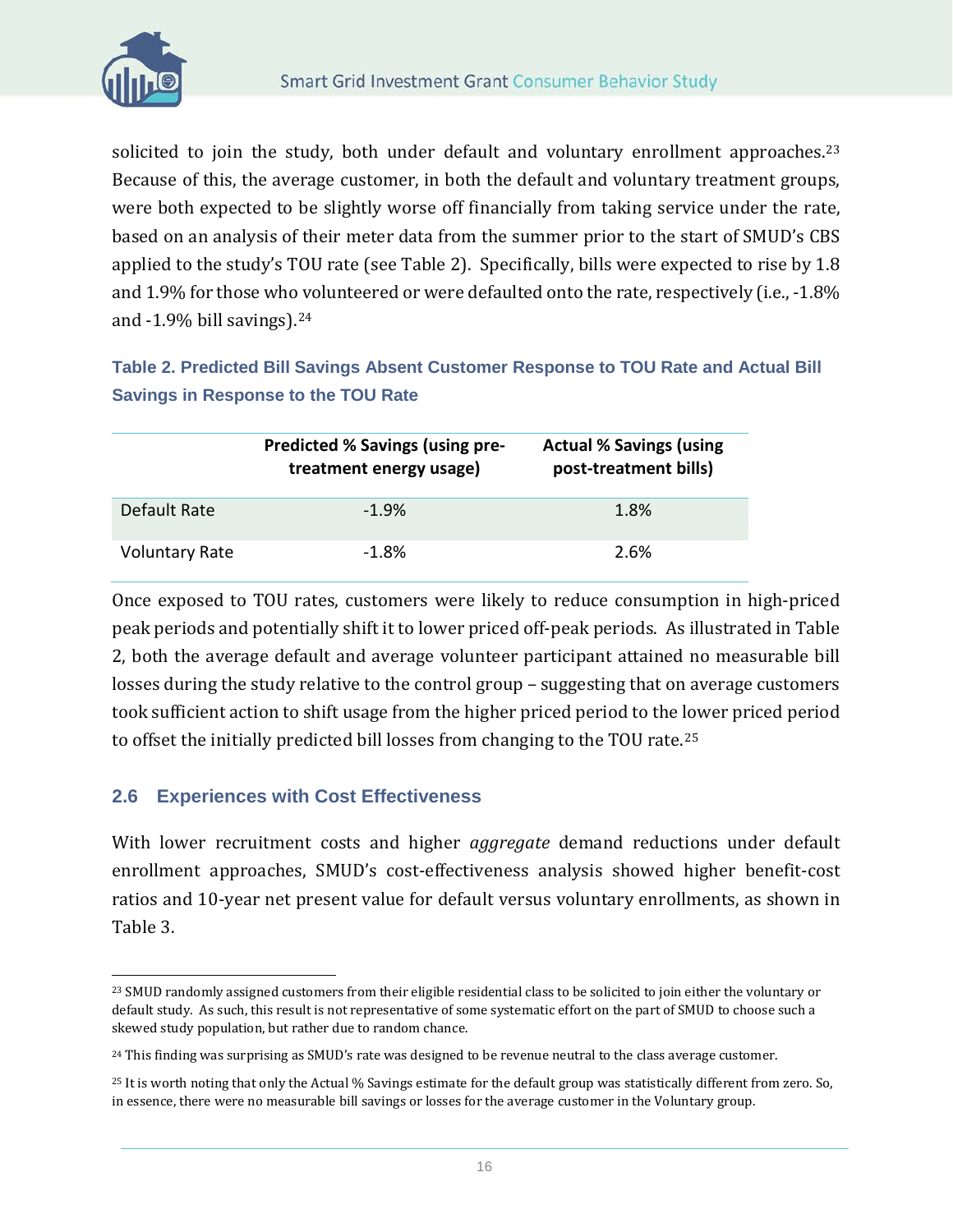

#### <span id="page-39-0"></span>**Table 3. SMUD Cost Effectiveness Results by Enrollment Approach[26](#page-39-1)**

| <b>Enrollment Approach</b> | <b>Benefit-Cost Ratios</b> | 10-year Net Present Values (\$M) |
|----------------------------|----------------------------|----------------------------------|
| <b>Voluntary</b>           | 0.74                       | $-$ \$5.50                       |
| <b>Default</b>             | 2.04                       | $+$ \$34.10                      |

<span id="page-39-1"></span> <sup>26</sup> See Potter et al. [\(2014\)](#page-55-0).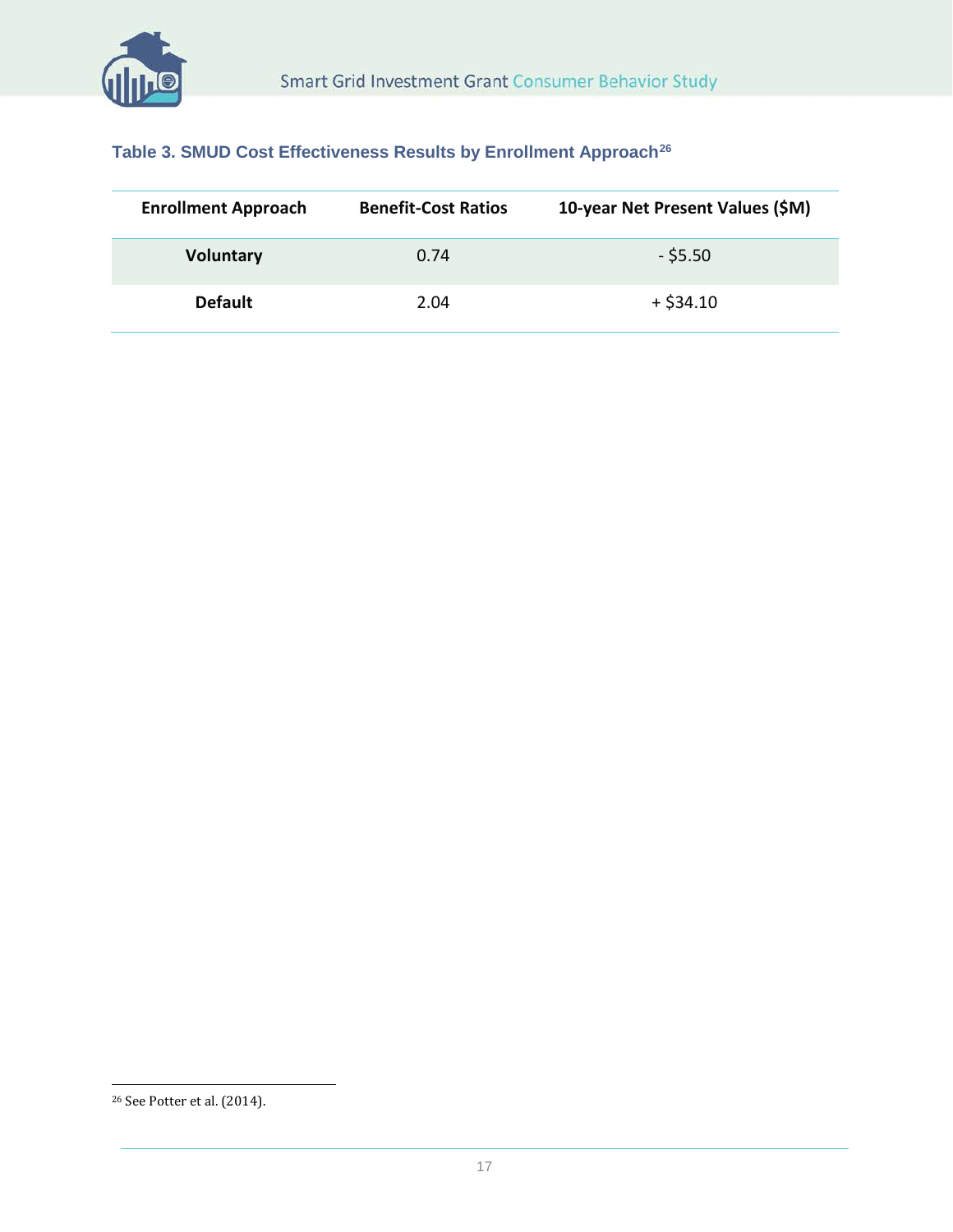

## **3. Understanding Customer Subpopulations**

In totality, the results of our analysis show that the average residential customer defaulted onto SMUD's TOU rate responds to the rate and doesn't experience any measurable bill losses. However, this average result masks substantial diversity in responses to new rates and the underlying customer preferences. In fact, one of the main concerns about defaulting all residential customers onto TOU is that certain subpopulations will be adversely affected.

Here we define three subpopulations of customers that can help clarify thinking about who might possibly be made better off or might be at risk of being worse off due to default TOU rates:

- **Never takers**: the set of customers that would not actively opt in to voluntary TOU rate offers, and would actively opt out when TOU rates are the default;
- **Always takers**: the set of customers that would actively opt in to voluntary TOU rate offers and would not actively opt out when TOU rates are the default; and
- **Complacents**: the set of customers who would not actively opt in to voluntary TOU rate offers, but would not actively opt out when TOU rates are the default.

We assume that the people who opt in to a voluntary TOU rate would be likewise expected to not opt out initially if defaulted onto the rate. Thus, we believe that the way in which these *Always Takers* enroll in the TOU rate would not affect their satisfaction from taking service under it. In fact, they may benefit from a default rate in that they are automatically placed on the rate, and don't have to take the time to opt in to the voluntary rate.

In addition, there is a subpopulation of customers who prefer their existing rate over a TOU rate. These customers will not opt in when solicited to voluntarily take up the TOU rate and will likewise opt out if defaulted onto it. These *Never Takers* clearly express their preferences when presented with choices.

This leaves a third group of residential customers: the group that will not opt in to a voluntary TOU rate but neither will they opt out when TOU is made the default rate design. These *Complacents* seem willing to go along with the tariff that they are placed on by the utility.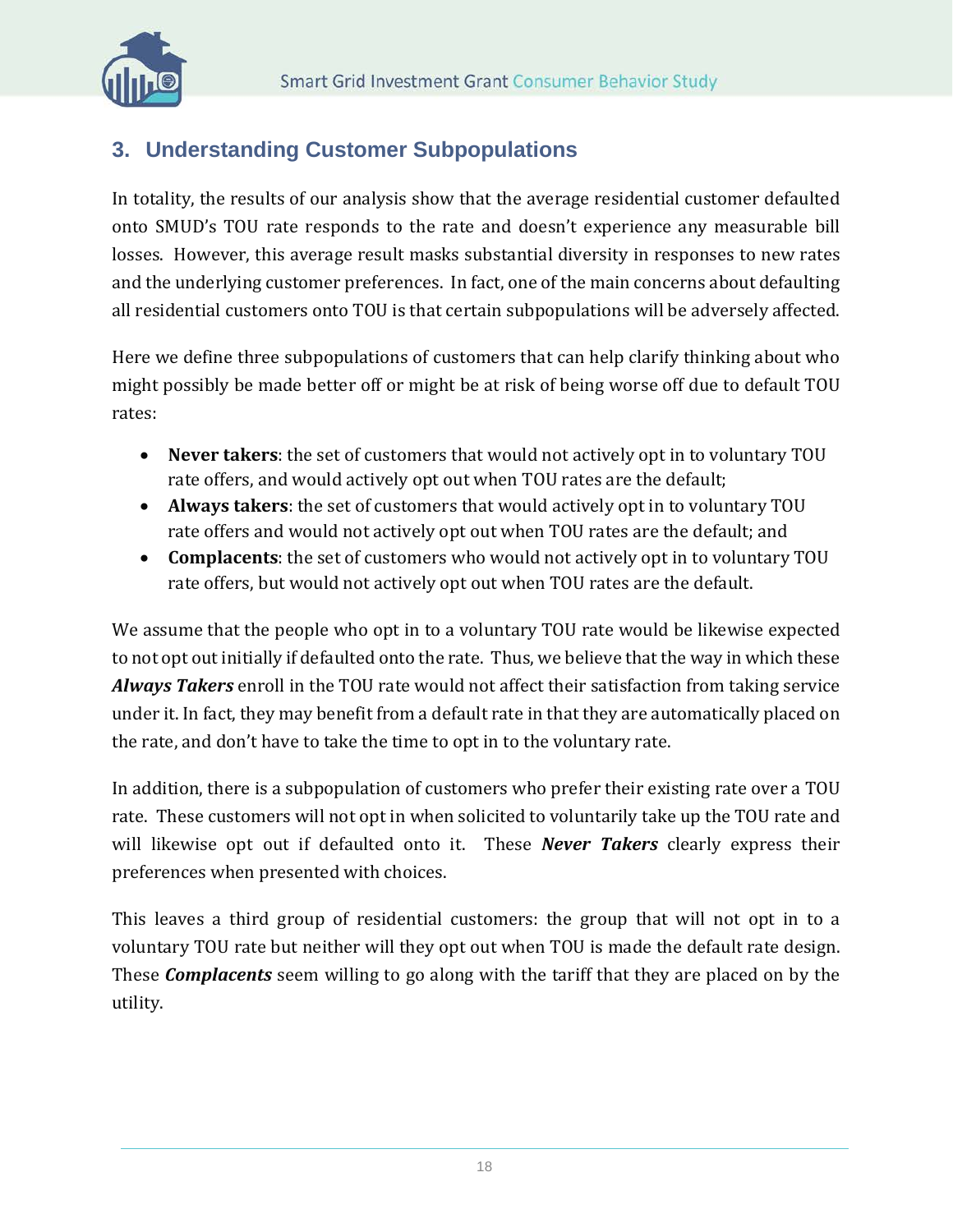

[Figure 7](#page-41-0) shows a breakout of the estimated proportions of these three subpopulations in SMUD's study. In using SMUD data to analyze these subpopulations, it was necessary (but reasonable from our standpoint) to assume that the group of Always Takers observed in the voluntary enrollment experimental design would represent the same proportion of, and act similarly to, those Always Takers who could not be directly identified in the default enrollment experimental design.



<span id="page-41-0"></span>

Key potential concerns one might anticipate ex-ante for the Complacent customer subpopulations under default TOU rates can be defined as follows:

• **Concerns regarding customer retention**– Complacents may not opt out initially, but once exposed to the rate, they may be more likely to drop out compared to Always Takers;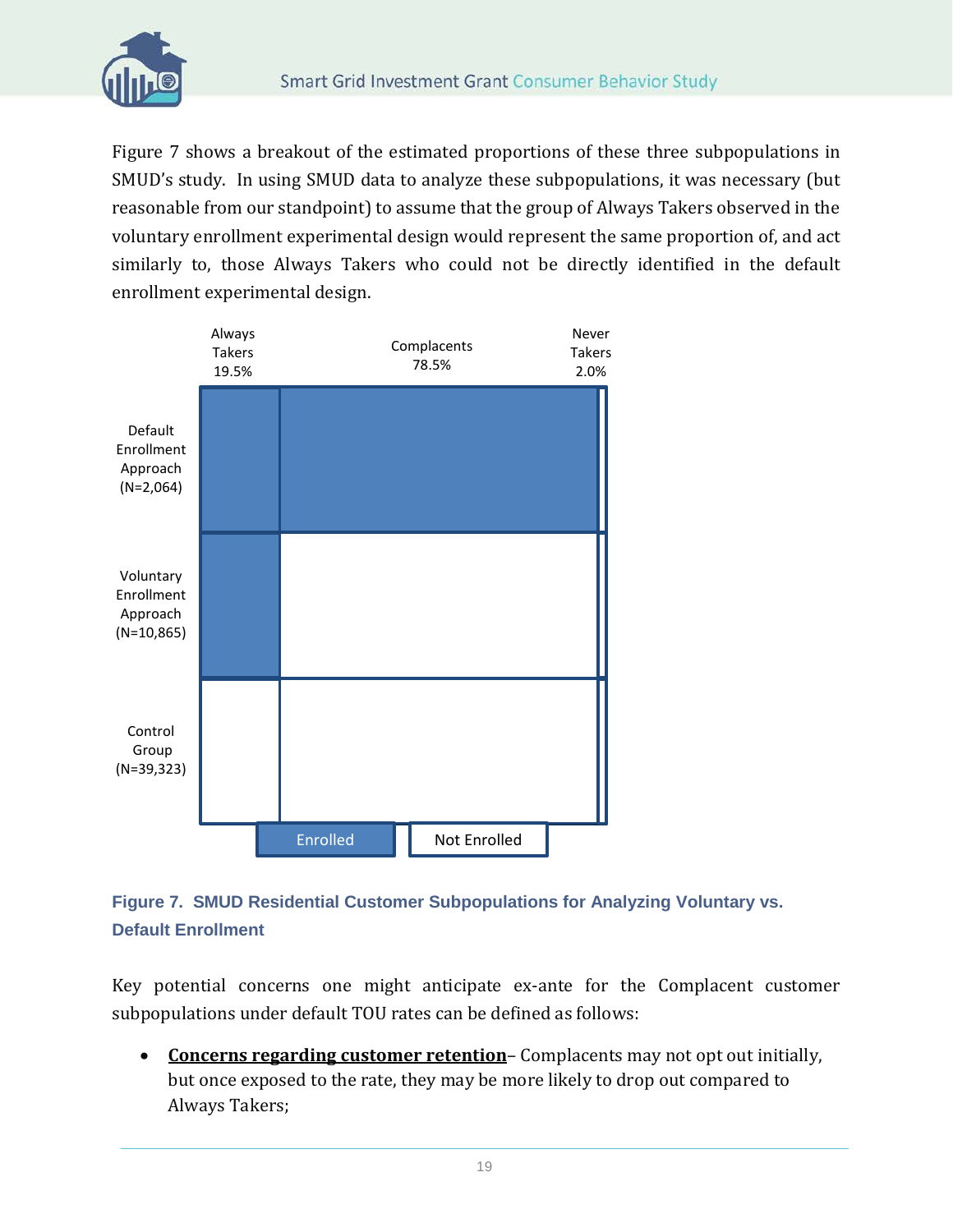

- **Concerns regarding customer response** Complacents may be unlikely to respond as much (if at all) as compared to Always Takers; and
- **Concerns regarding customer bill impacts** Complacents may be more likely to experience detrimental bill impacts as compared to Always Takers, if they have a more limited response.

In the following subsections we examine these three concerns in turn.

#### **3.1 Concerns Regarding Customer Retention**

One of the key concerns involves Complacents dropping out at higher rates than Always Takers. [Figure 8](#page-42-0) provides a breakdown of the drop-out rate for Always Taker and Complacent subpopulations through the course of the study and depicts a very different story. Complacents did drop out at a slightly higher rate over the first summer. However, at the beginning of the second summer we see that the rate of drop-outs for Complacents stayed relatively constant while this rate increased for Always Takers. This resulted in a larger share of Always Takers (observed to be 4.4%) dropping out overall compared to Complacents (estimated to be 3.7%).



#### <span id="page-42-0"></span>**Figure 8. SMUD Drop-Out Rates by Customer Subpopulation**

One explanation for this finding is that the majority of Complacents may have been satisfied with the new TOU rate once they gained experience with it. According to SMUD's End-of-Pilot customer satisfaction survey, the vast majority of survey respondents in all groups said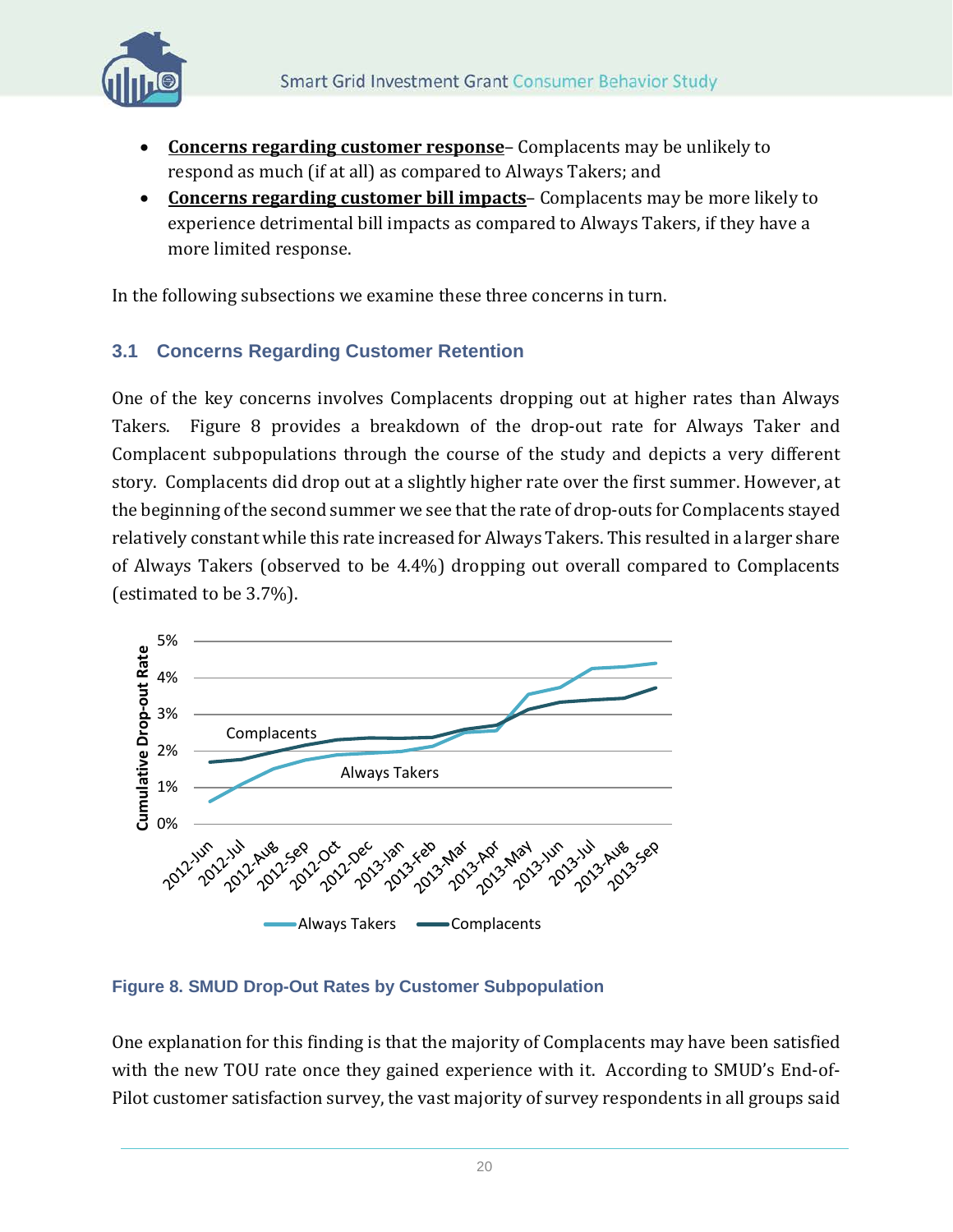they were generally satisfied with the new rate. A majority also indicated that they would want to stay on the new TOU rate going forward. Of survey respondents, a somewhat higher percentage of Complacents said that they did not want to stay on their TOU pricing plan (12% of Complacents vs. 6% of Always Takers who responded to the survey). In general we can conclude that, contrary to expectations, defaulting Complacents onto a TOU rate did not automatically mean high levels of dissatisfaction and in some instances seemed to actually increase satisfaction levels when customers were exposed to and understood how to use the new rate to their advantage.

However, SMUD's survey also provided evidence that Complacents were:

- Less likely to respond to the survey;
- Less likely to recognize the new TOU rates and more likely to say they were not sure about their rate when asked;
- Less likely to recall receiving the "Welcome Back" package of information from SMUD in the mail; and
- Much more likely to check the "neutral" box to most survey questions when given the option.

These survey responses (or lack thereof) suggest a few different potential reasons for the relatively low drop-out rates for Complacents. First, Complacents may have decided early in this process that it wasn't worth the mental energy and time to carefully analyze all the material sent by SMUD. These people may have learned enough from the limited time they spent reviewing the material to know they were basically indifferent to the new rate they were being put on. Thus, they were never motivated to leave the rate even though they may not have understood many of its details. Alternatively, Complacents might have decided, after their cursory perusal of the marketing material, that they didn't like the new default rate but then decided it wasn't worth the time and mental effort to get out of the study. Maybe they never got around to determining how to navigate the opt-out process or got that information but never followed through on it. Lastly, Complacents may not have been engaged enough to read any of the material sent by SMUD concerning the study and the rate transition. As such, these Complacents never attempted to get off the rate simply because they didn't know they were on it to begin with.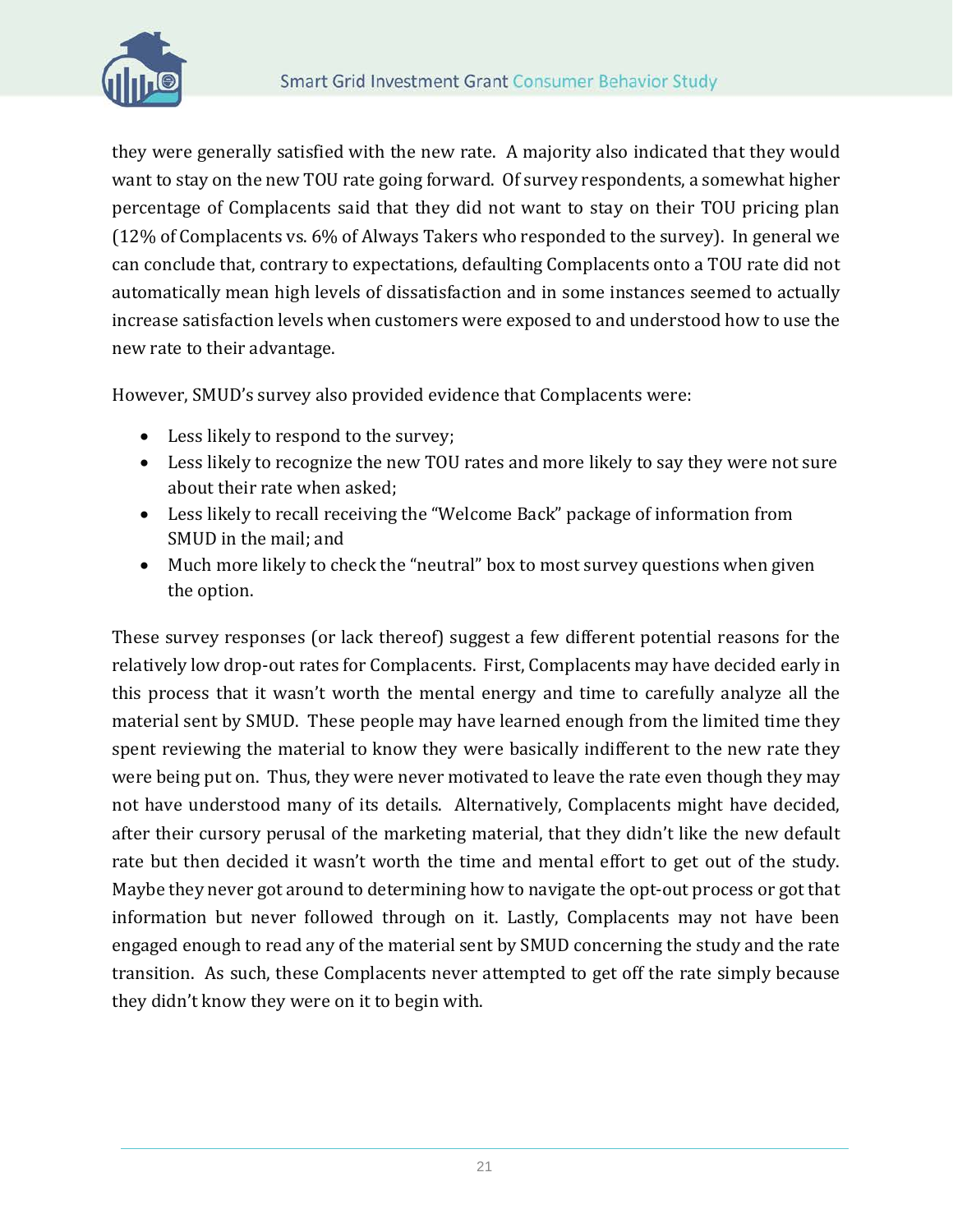

#### **3.2 Concerns with Customer Response**

With the potential lack of engagement, interest, and understanding among some Complacents when defaulted onto time-based rates, lower average per-customer demand reductions from them were expected.<sup>[27](#page-44-0)</sup> [Figure 9](#page-45-0) confirms this and shows average percentage demand reductions were around five times larger for Always Takers (16.7%) as compared to Complacents (3.1%) on average across both summers of the study. The result indicates that the average Always Taker reduced their peak period hourly consumption by an estimated 18.2% on average in the first summer, while the average Complacent reduced their peak period hourly consumption by an estimated 3.4% in the first summer on average.[28](#page-44-1) Interestingly, when comparing the impact estimates between the first and second summer of the study, we see that Always Takers peak period savings attenuated, dropping to 14.7%, resulting in a difference between the two summers that is statistically significant. On the other hand, Complacents basically maintained their level of peak period savings between the two summers (they dropped from 3.4 to 2.9% savings, but this difference is not statistically significant). This suggests that possibly the more sizable actions taken by Always Takers ended up feeling like too much over time and they eventually relaxed their efforts, while Complacents tended to take more modest actions that they were more likely to maintain.

<span id="page-44-0"></span> $27$  Se[e Appendix C](#page-64-0) for more details about the econometric load impact analysis.

<span id="page-44-1"></span><sup>&</sup>lt;sup>28</sup> This effect size for the Complacents in the first summer was small but statistically significant.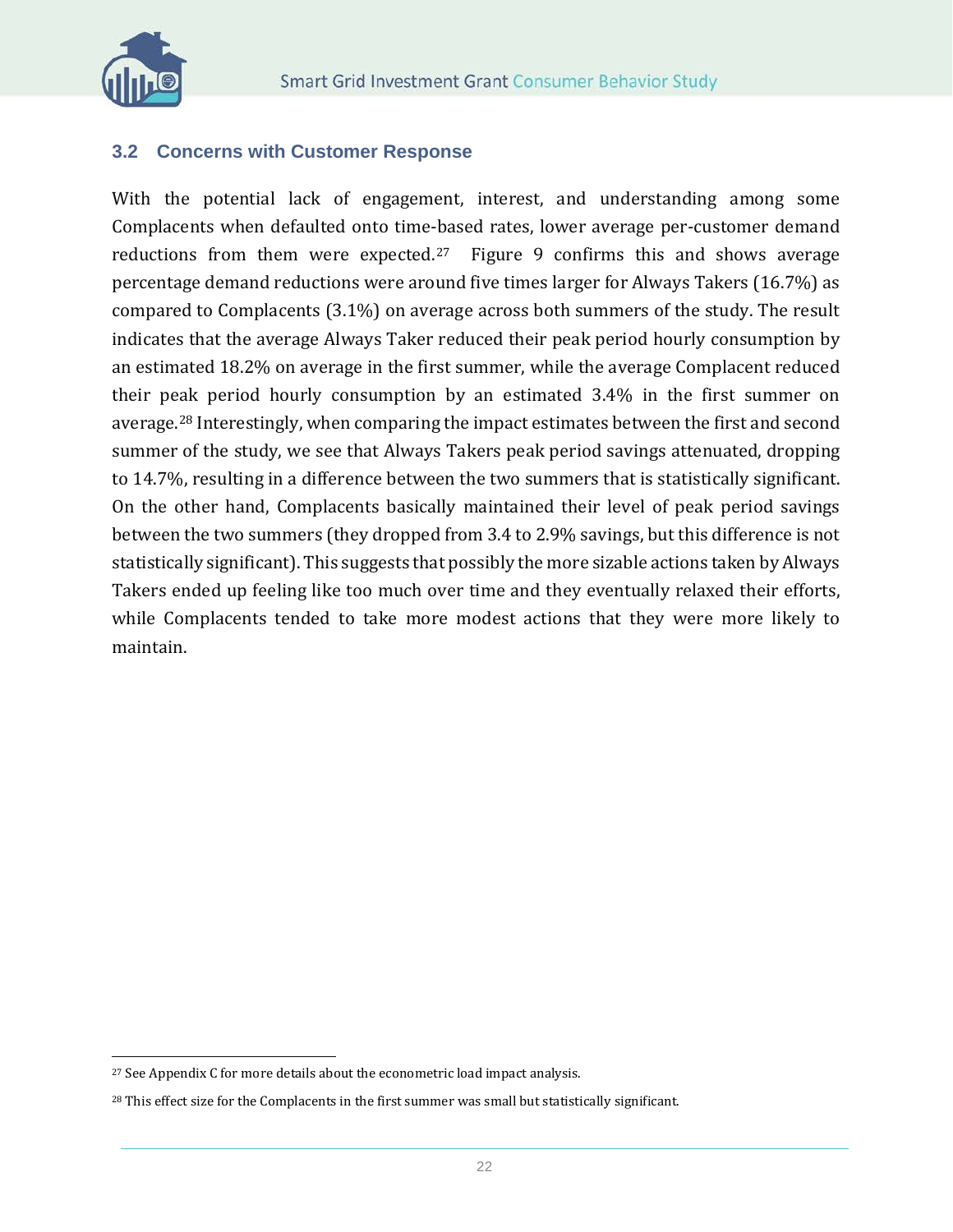



#### <span id="page-45-0"></span>**Figure 9. SMUD Average Peak Period Demand Reductions by Customer Subpopulation**

From the utility's perspective, it is the aggregate demand reductions for the entire group of customers that were originally encouraged and marketed to that matters most. In the scenario discussed previously where all ~545,000 of SMUD's residential customers are defaulted onto a TOU rate, [Figure 10](#page-46-0) shows that the entire group of Complacents would provide about 2.4% (24.8 MW) of demand reductions during peak periods, while the entire group of Always Takers would provide an additional 3.3% (33.2 MW).

Collectively, these results suggest that while some Complacents may be less likely to be engaged, interested, and knowledgeable about the rate, a sizable number understood the rate well enough, were willing and able to change their consumption patterns of electricity in direct response to the default TOU rate design, and were seemingly satisfied with doing so.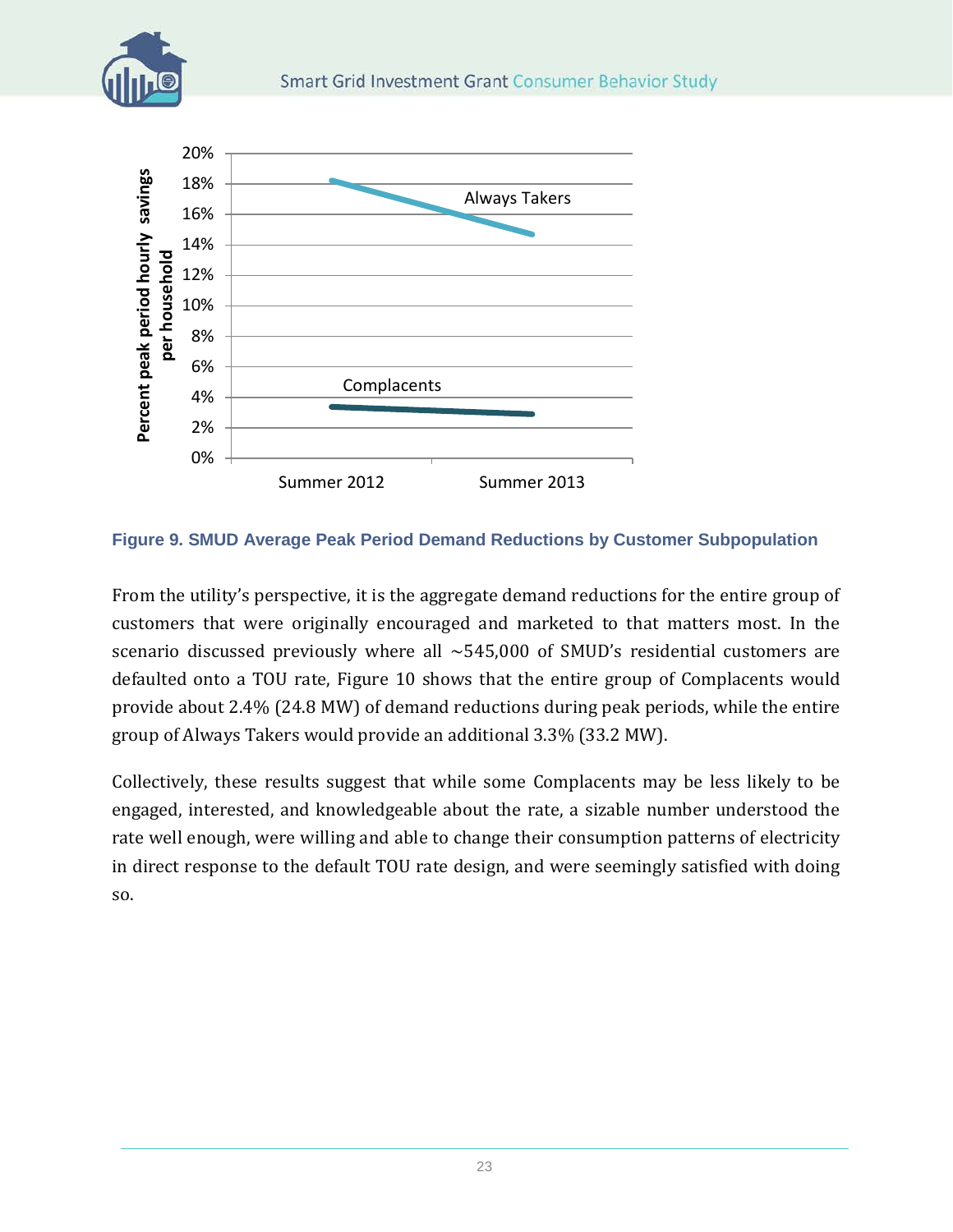



### <span id="page-46-0"></span>**Figure 10. Aggregate Peak Period Demand Reductions by Customer Subpopulation if All of SMUD's Residential Customers were Defaulted onto TOU**

## **3.3 Concerns with Customer Bill Impacts**

During the recruitment phase of the study, SMUD did not set explicit expectations with customers that each and every participant would save money by joining the study.[29](#page-46-1) Instead, SMUD's marketing material indicated the study's TOU rate created an opportunity for participating customers to save money by managing when they used electricity, not just how much they consumed. It is not clear if customers actually performed any calculations to assess their potential bill impacts from switching to the TOU rate, even without taking into account any change in their electricity consumption behavior.

An assessment of such predicted bill savings, based on an analysis of meter data collected prior to the commencement of the study from all of those who ultimately participated in the study under the default TOU rate, would have shown a distribution like the one in [Figure 11.](#page-47-0) About 22% of the Always Takers and 22% of the Complacent subpopulations, respectively, absent any response to the rate, were predicted to see +/- \$5 impact over an entire summer

<span id="page-46-1"></span><sup>&</sup>lt;sup>29</sup> In fact, SMUD did not provide any customer-specific information about bill impacts during the recruitment phase of the study, nor did it provide any bill comparison tools during the study so customers could readily identify financial savings due to their participation.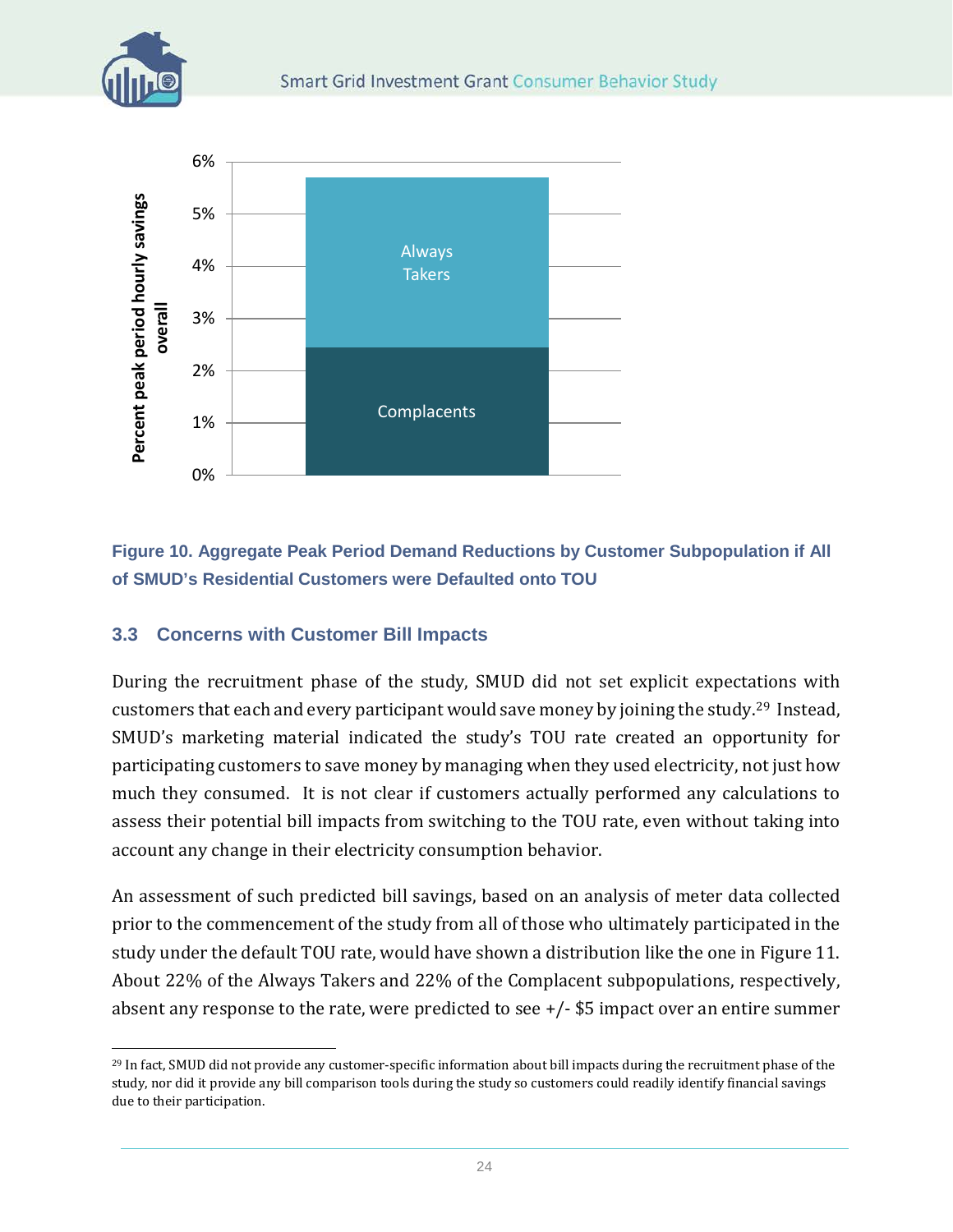

on their bills in total. If that range is expanded to +/- \$10 for the full summer, 40% of Always Takers and 39% of Complacents would be predicted to see such bill impacts. Broadening the range even further to  $+/-$  \$20 for the whole summer would capture a majority (66% and 67%, respectively) of both Complacent and Always Taker subpopulation. It is not clear what level of bill impact might have gotten SMUD's customers' attention to either accept or eschew participation in the study, but this similarity of impacts between the two subpopulation suggests that predicted bill impacts were likely not a key driver in the choice to participate in the study.



#### <span id="page-47-0"></span>**Figure 11. Distribution of Predicted SMUD Summer Bill Savings by Customer Subpopulation[30](#page-47-1)**

Predicted bill impacts also have implications for the degree to which a participating customer would need to alter their electricity consumption patterns once exposed to TOU in order to achieve any positive bill savings. By breaking the Complacent and Always Taker subpopulations into smaller groups (i.e., quintiles of the predicted full summer bill savings), [Figure 12](#page-48-0) shows how the average customer in each of these subgroups reduced their peak period load during the study. Always Takers at the extremes of the predicted bill savings

<span id="page-47-1"></span> $30$  Note that for the purposes o[f Figure 11](#page-47-0) the distribution of predicted bill savings was truncated at  $+/-$ \$100 per summer. There were 2 out of 12,925 customers with predicted losses greater than \$100 and 22 out of 12,925 customers with predicted savings greater than \$100.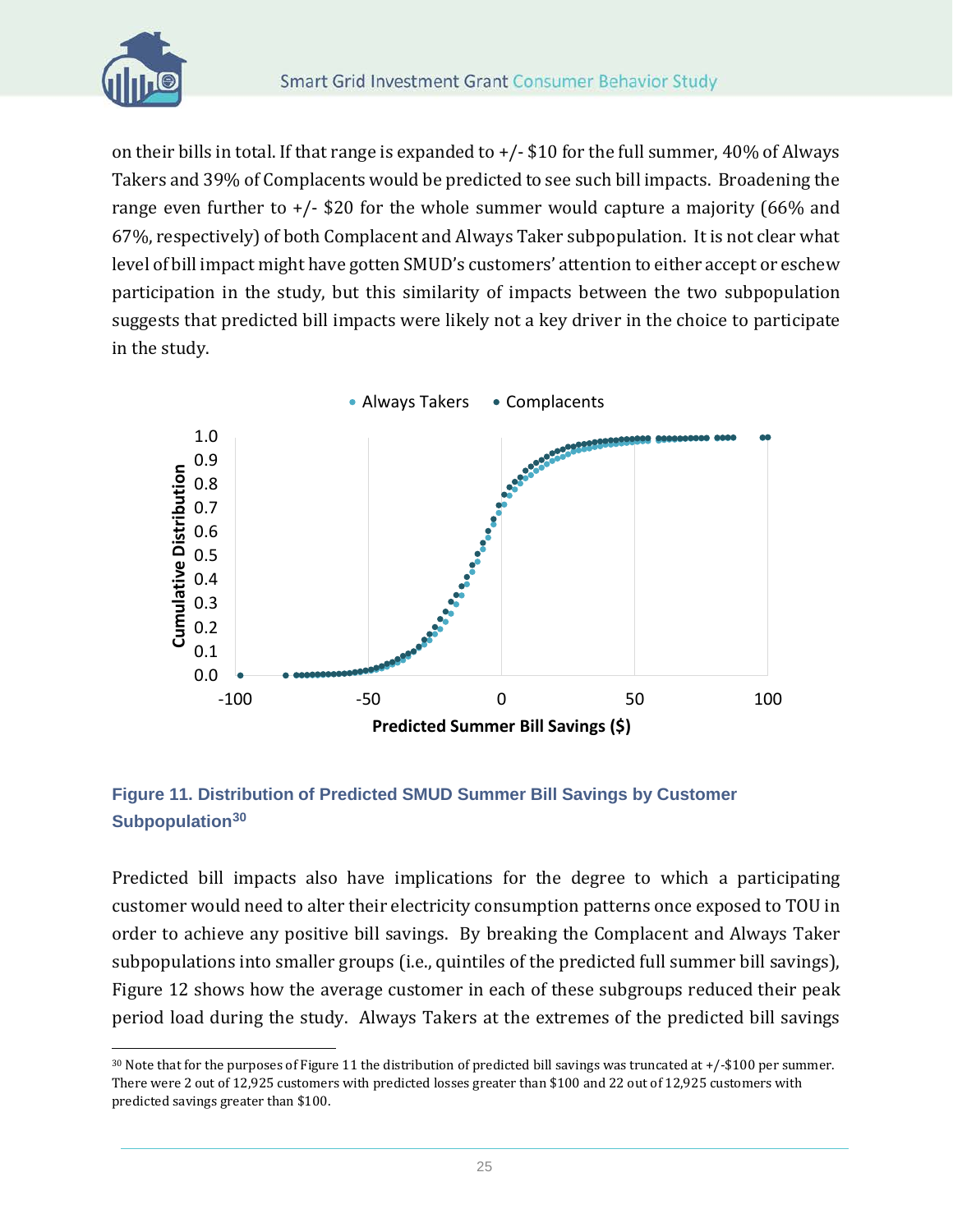

(i.e., those with the largest predicted bill losses or savings) exhibited a substantially larger load impact than those who might see more modest bill effects. Complacents exhibited a similar but less extreme version of this phenomenon.<sup>[31](#page-48-1)</sup> One possible explanation for this is that for some share of both Complacent and Always Taker subpopulations, a large predicted bill impact, regardless of its direction, may increase the desire, willingness, or interest of a customer to manage their electricity consumption relative to one who anticipates that their current consumption patterns is less likely to substantively alter their bill on a TOU rate option.



### <span id="page-48-0"></span>**Figure 12. SMUD Peak Period Load Impacts by Customer Subpopulation and Quintile of Predicted Summer Bill Savings**

Lastly, the level of the predicted bill savings may also have implications for a participant's overall satisfaction with the default TOU rate, especially as it dictates the degree to which a customer might need to adjust their consumption to actually see a bill reduction. Based on survey responses, predicted monthly bill savings, as shown in [Table 4,](#page-50-0) did not appear to be a major factor in how satisfied customers were with the default TOU rate, once exposed to

<span id="page-48-1"></span> <sup>31</sup> Se[e Appendix C](#page-64-0) for information on which peak electricity savings estimates are statistically significantly different across the quintiles of predicted bill savings for the Complacents and Always Takers.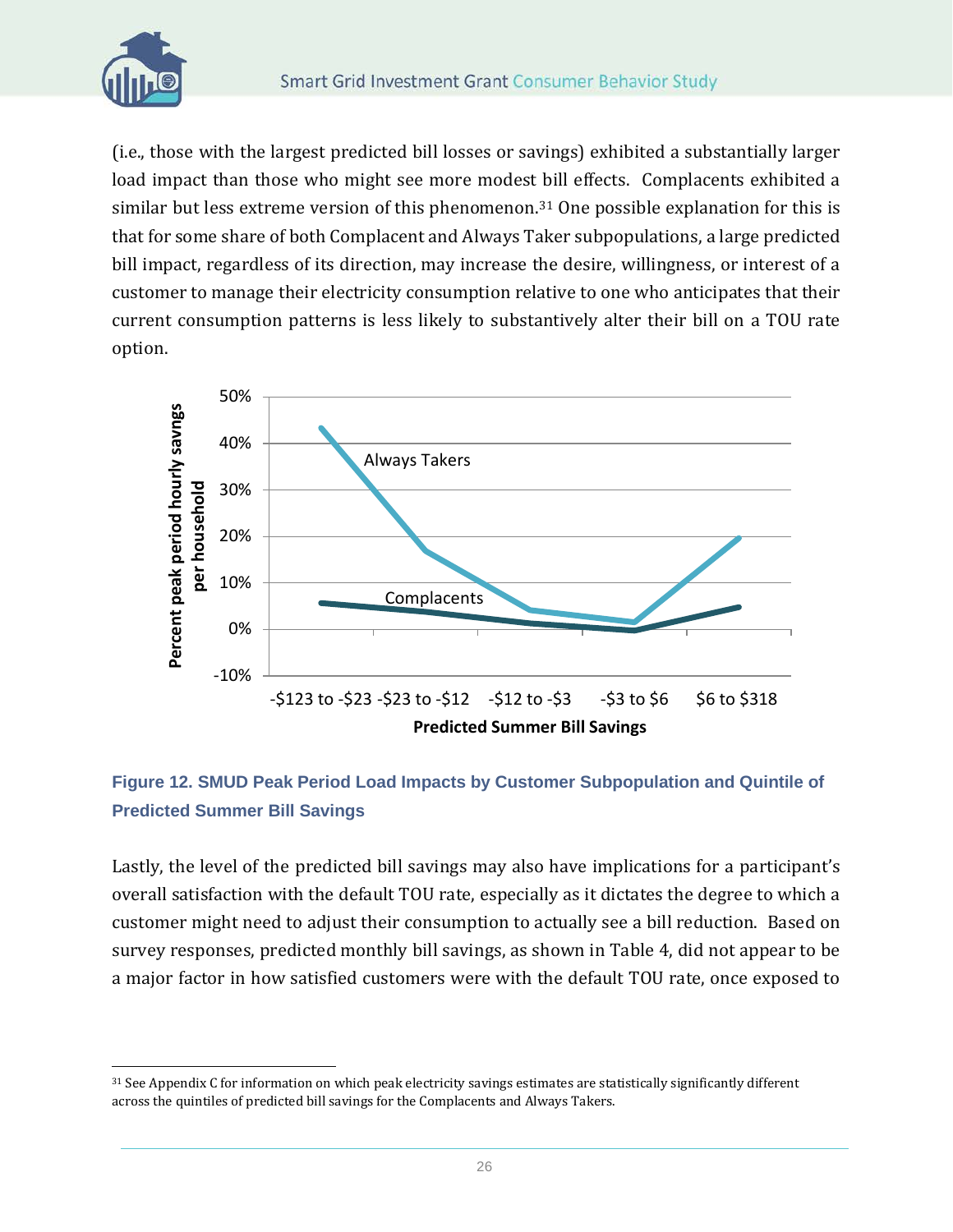

it.[32](#page-49-0) In fact, the survey respondents who were predicted to save the most by taking service under such a rate (i.e., greater than \$20 for the entire summer) generally had lower satisfaction levels than those predicted to see their bills increase by \$5 or more over the course of the summer (e.g., -\$10 to -\$5). Furthermore, the estimated level of satisfaction with the rate by Complacent survey respondents varied more widely across predicted bill savings and there appeared to be little relationship between the size of the bill impacts and the share of satisfied customers.

In contrast, there does appear to be a relationship between the size of the predicted bill savings and the degree to which Complacent customers were interested in continuing with the rate, but a rather limited relationship between bill savings and satisfaction with the rate. This finding reinforces the notion that a large share of the Complacent subpopulation were seemingly indifferent – they were reasonably satisfied with the rate, regardless of the level of bill savings they achieved. However, those who were predicted to lose the most during the study expressed an interest to not continue with the rate when given a direct opportunity to get off of it. In contrast, we see that the Always Takers who responded to the survey expressed levels of satisfaction with the default TOU rate that increased as the size of the predicted bill savings dropped. One possible explanation for this result is that the increased effort by those Always Takers with the most to lose from participating in the study was an experience they actually found satisfying. Perhaps if the response required to capture bill savings were higher, the willingness and interest in responding was higher. This heightened ability to manage and/or control their bills may have been viewed positively, especially for those with the most to gain from doing so.

<span id="page-49-0"></span> <sup>32</sup> No standard errors were developed as part of the analysis that relies on values i[n Table 4.](#page-50-0) Thus, the conclusions drawn in this section are based on a numerical comparison of these values, not a statistical one.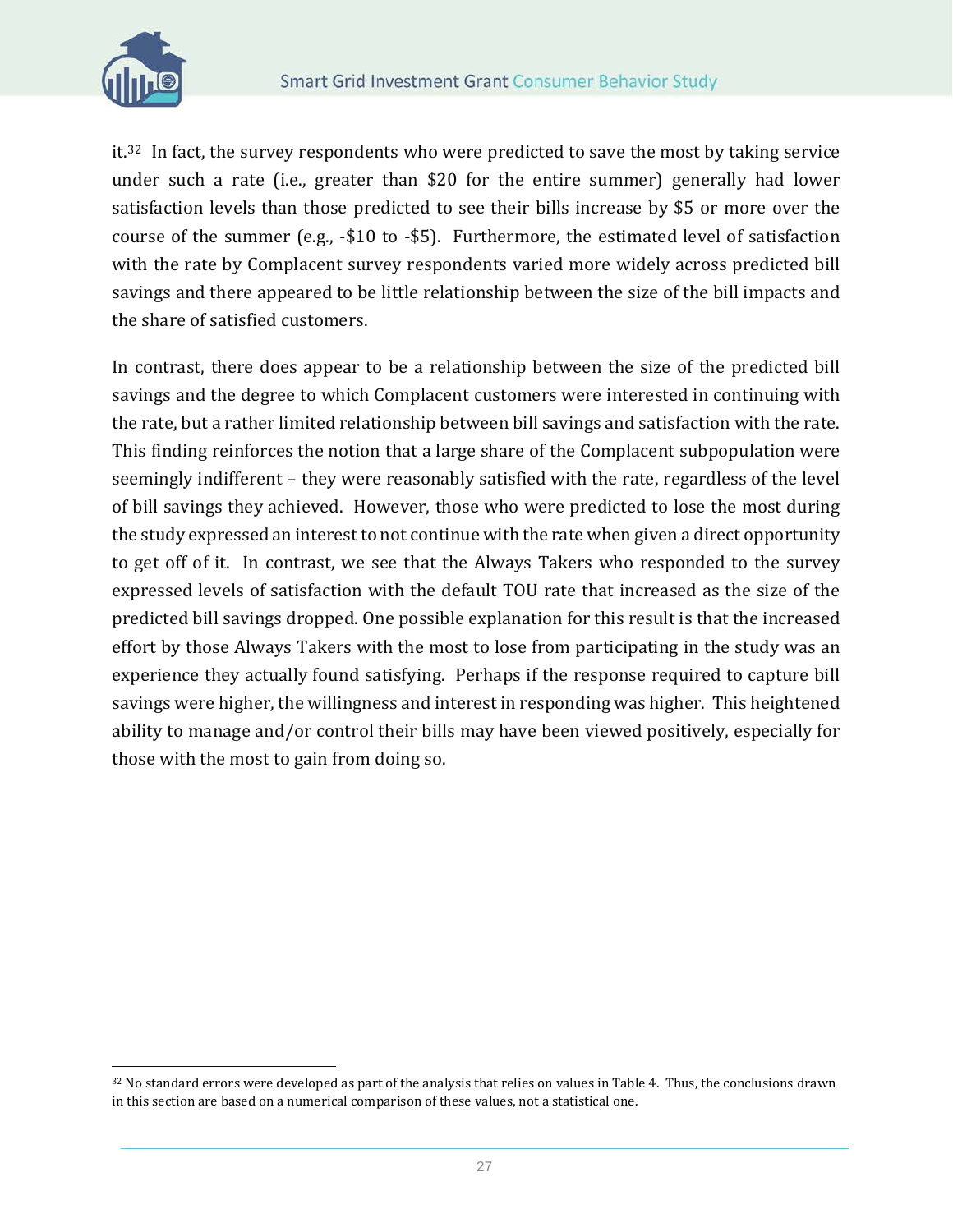

#### <span id="page-50-0"></span>**Table 4. Share of SMUD Survey Responses by Customer Subpopulation and Predicted Summer Bill Savings**

| <b>Predicted</b>                   |                                                      | <b>Average Share of Survey</b><br><b>Respondents Satisfied with</b><br>the Existing Rate | <b>Average Share of Survey Respondents</b><br>Interested in Continuing with the<br><b>Existing Rate</b> |                    |  |  |  |
|------------------------------------|------------------------------------------------------|------------------------------------------------------------------------------------------|---------------------------------------------------------------------------------------------------------|--------------------|--|--|--|
| <b>Summer Bill</b><br>Savings (\$) | <b>Always</b><br><b>Takers</b><br><b>Complacents</b> |                                                                                          | <b>Always</b><br><b>Takers</b>                                                                          | <b>Complacents</b> |  |  |  |
| Less than - \$20                   | 94%                                                  | 73%                                                                                      | 96%                                                                                                     | 69%                |  |  |  |
| $-$ \$20 to $-$ \$10               | 87%                                                  | 92%                                                                                      | 96%                                                                                                     | 89%                |  |  |  |
| $-510$ to $-55$                    | 89%                                                  | 67%                                                                                      | 92%                                                                                                     | 82%                |  |  |  |
| $-$ \$5 to \$5                     | 82%                                                  | 73%                                                                                      | 94%                                                                                                     | 91%                |  |  |  |
| \$5 to \$10                        | 85%                                                  | 100%                                                                                     | 91%                                                                                                     | 100%               |  |  |  |
| \$10 to \$20                       | 72%                                                  | 88%                                                                                      | 88%                                                                                                     | 100%               |  |  |  |
| Greater than \$20                  | 82%                                                  | 53%                                                                                      | 94%                                                                                                     | 92%                |  |  |  |

#### **3.4 Identifying Inattentive Complacents**

While it is difficult to directly identify which customers are attentive or not, proxies for attentiveness can be derived. In particular, utilities know whether or not a customer has ever actively volunteered for one of their programs. By constructing a proxy for attentiveness through identifying all the customers who: a) participated in one of SMUD's programs in the past; b) responded to the End-of-Pilot survey; and/or c) all customers who hooked up their in-home display as part of SMUD's study, it is possible to construct a potential estimate of the size of the attentive complacent population. Using this approach, 75% of Complacents were considered attentive and engaged. This proxy can be used to segment the Complacent subpopulation. In so doing, this definition of attentiveness can be used to see if estimated load impacts are different, which would serve as a test of the validity of this proxy. The results of such an analysis shows that, assuming the inattentive Complacents did not respond to the TOU rate (as one might expect), the attentive Complacents would have provided greater peak period load response than the overall Complacent population (about 5% vs. 3%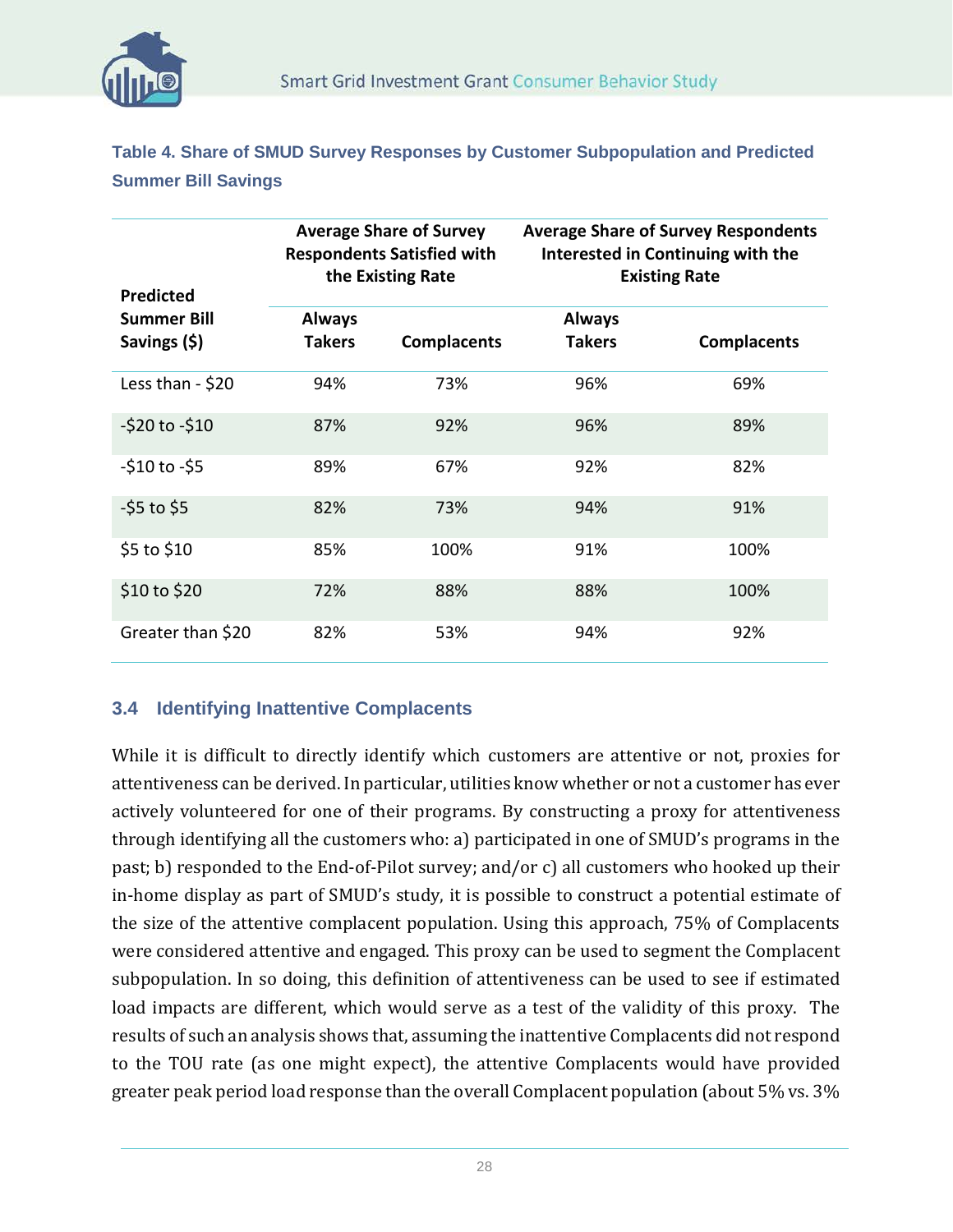

electricity savings). Taken in total, these results suggest that a reasonable estimate of the size of the inattentive complacent population is 25% of the overall Complacent population (which constitutes 20% of the entire SMUD population).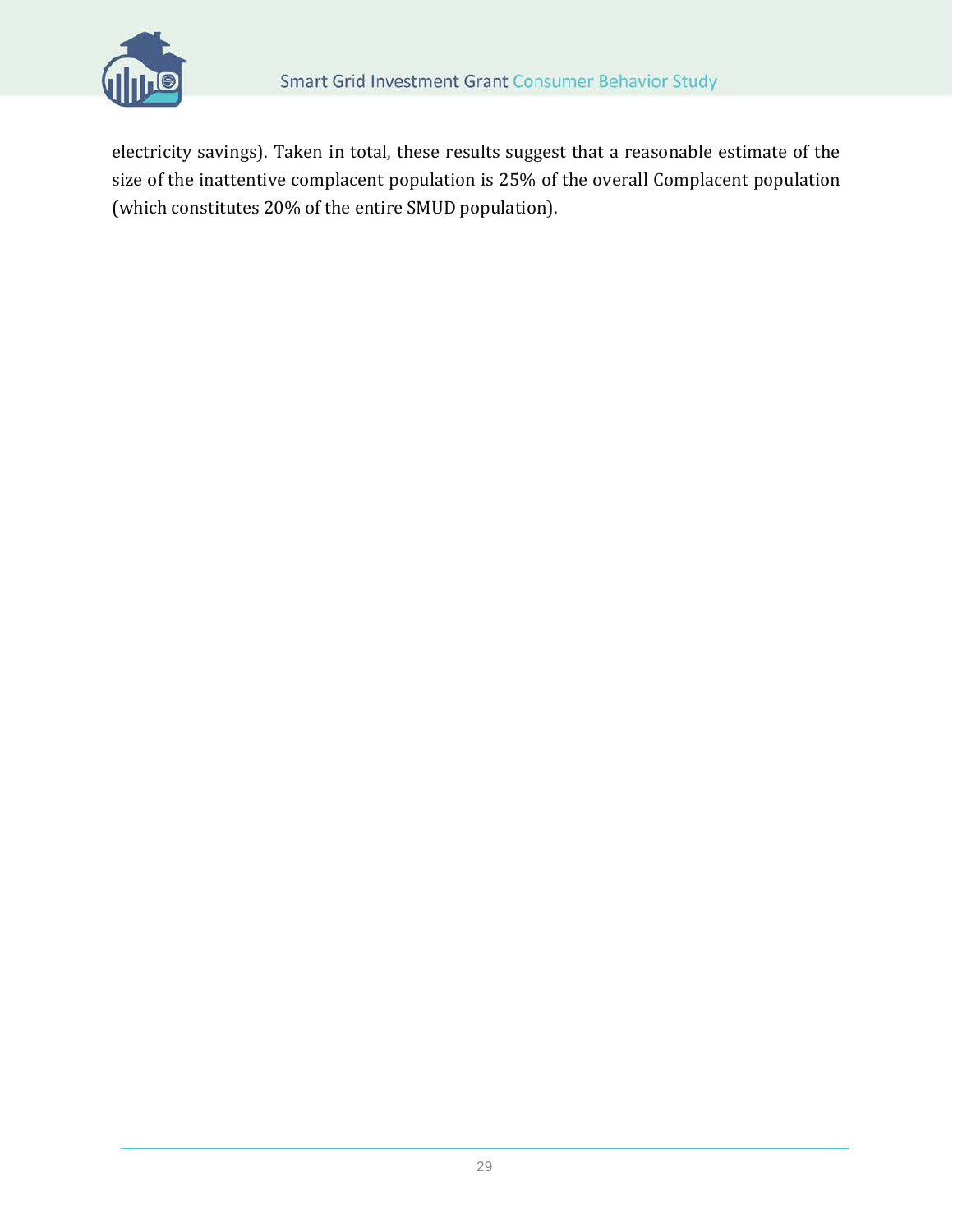

## **4. Summary of Major Findings and Conclusions**

This analysis suggests that many of the previously stated concerns by consumer advocates and other industry stakeholders about a transition of residential customer to a default TOU rate did not materialize, based on experiences from SMUD's consumer behavior study. Customers defaulted onto a TOU rate initially stayed where they were placed at unexpected levels, as about 98.0% did not opt out. Once on the rate, these customers did not leave in large numbers as might have been expected; 3.9% dropped out during the study period in total. Instead, a larger share of them remained on the new rate through the end of the study than their counterparts who volunteered to participate (4.4% of whom dropped out in total). In spite of the lower per-customer demand reductions, which was expected for defaulted customers, the average defaulted customer did respond to the rate by altering their consumption of electricity to the TOU rate in a statistically significant fashion resulting in peak period demand reductions of about 5.7%. When taken in aggregate for a similar population of customers who were originally solicited to participate, SMUD's TOU rate offering was more cost effective under a default enrollment approach than a voluntary one by almost 3 to 1, in part because of lower recruitment costs.

Yet, these overall results mask the variety of underlying customer experiences across several different subpopulations. For example, there was a subgroup of residential customers that would have opted in to a voluntary TOU rate and if defaulted into the same rate would not have dropped out. This subpopulation of Always Takers should not be of particular concern to policy and decision makers as they are able to express their preferences and act on them. Likewise, the subpopulation of SMUD customers that decided to opt out of the default TOU offering (i.e., Never Takers) were following their preferences and, as such, should also not be of particular concern to policy and decision makers.[33](#page-52-0) This leaves the remainder of the residential class – those customers who would not have opted in to the voluntary TOU rate but yet did not opt out when defaulted onto the rate. It is these Complacents that regulators, policymakers, advocates and utilities need to understand better.

The analysis in this report suggests that, as a group, Complacents were less engaged, attentive, and informed than the other two subpopulations. There was certainly some subset of the Complacent population who were fully aware of the rate, engaged enough with it to

<span id="page-52-0"></span><sup>&</sup>lt;sup>33</sup> Under a default enrollment, these customers would need to go through the opt-out process which is an additional level of effort they avoid under voluntary enrollment approaches.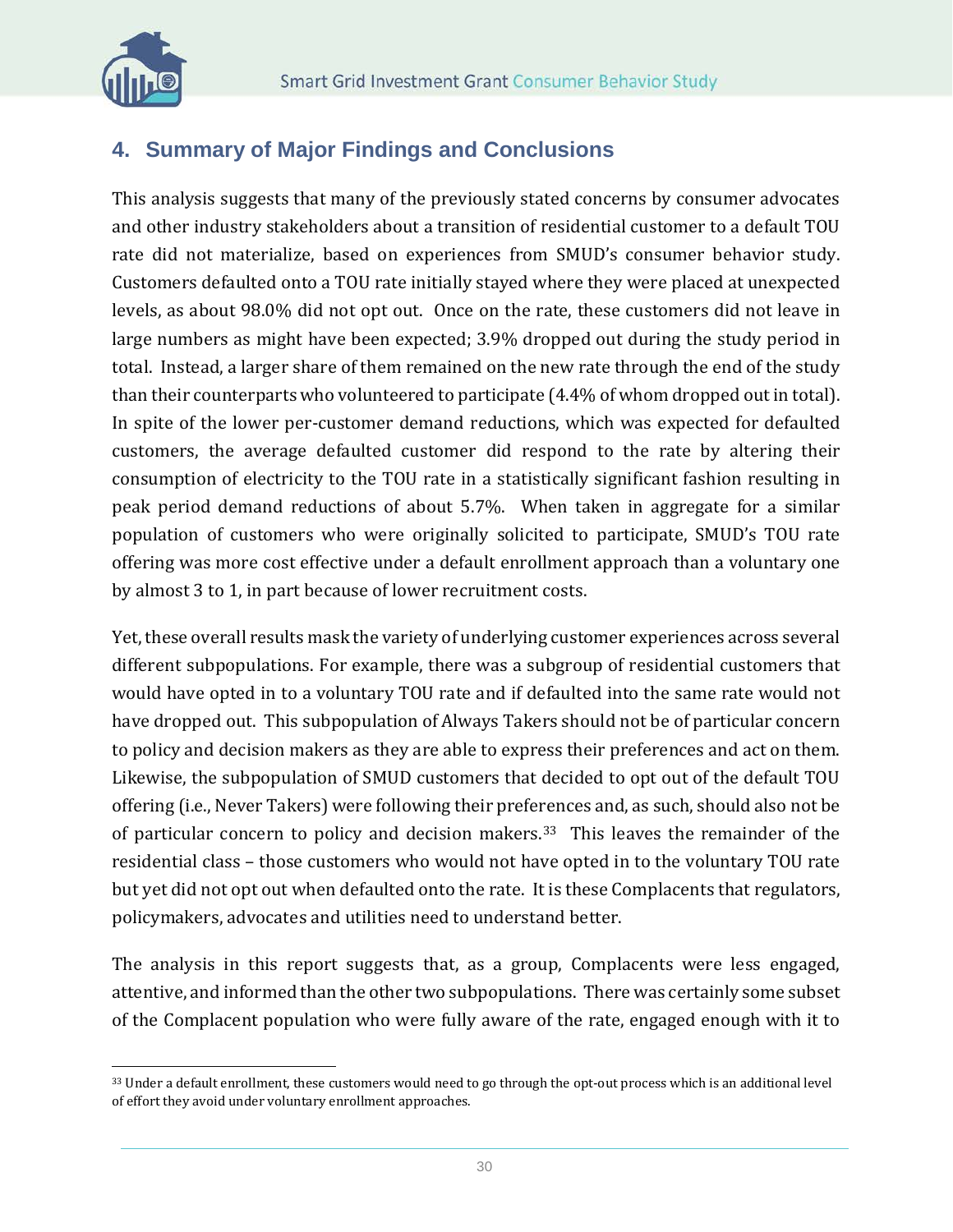

undertake some substantial changes in behavior to respond to it in order to achieve bill savings and were generally satisfied with their experience with the study and the rate. But another subset of Complacents may have been largely indifferent about the rate, not particularly concerned about being defaulted onto it, expended a modest level of effort to respond to the rate and were satisfied enough with it to keep taking service under it after the study ended, provided they didn't see large bill increases. These customers were also likely better off for having been defaulted onto the rate, or at least not worse off. Lastly, there was a subset of customers who likely were highly inattentive and unengaged. We estimate the size of this group to be around 25% of the Complacent population, which represents 20% of the full residential customer population. They were more likely to be unaware of the rate SMUD had transitioned them to, which also helps, in part, to explain the very low attrition rates and also low average per customer peak period response rates. In this case, contrary to the others, it is possi[ble](#page-53-0) that these inattentive Complacents were worse off for having been defaulted onto the rate. 34

This suggests that it is not the entirety of SMUD's residential customers or even the share of residential customers that are Complacents who are at-risk of being made worse off during a transition to default TOU, but rather a minority subset of the latter. For utilities and states considering a transition to default TOU, it is this subpopulation of customers who are potentially at risk of being made worse off that requires the greatest consideration. The likelihood of a successful transition could improve if utilities and others consider the needs of this subpopulation of inattentive Complacents. Ideally, utilities could identify customers who are more likely to be highly inattentive before the transition to default TOU is even announced. For example, utilities could create proxies, as described in the previous section, for the level of a customer's attentiveness and engagement. Customers that seem to be less attentive and less engaged could be targeted by the utility for more direct and nontraditional communication strategies. In addition, utilities could use focus groups or other types of market research to determine the best ways to reach inattentive customers so that they can be made aware of the transition, better understand their options, and more easily navigate the opt-out process if they don't want to make the transition.

<span id="page-53-0"></span> $34$  Although even some of these inattentive Complacents could have captured bill savings absent any change in their electricity consumption suggesting they may have actually been better off.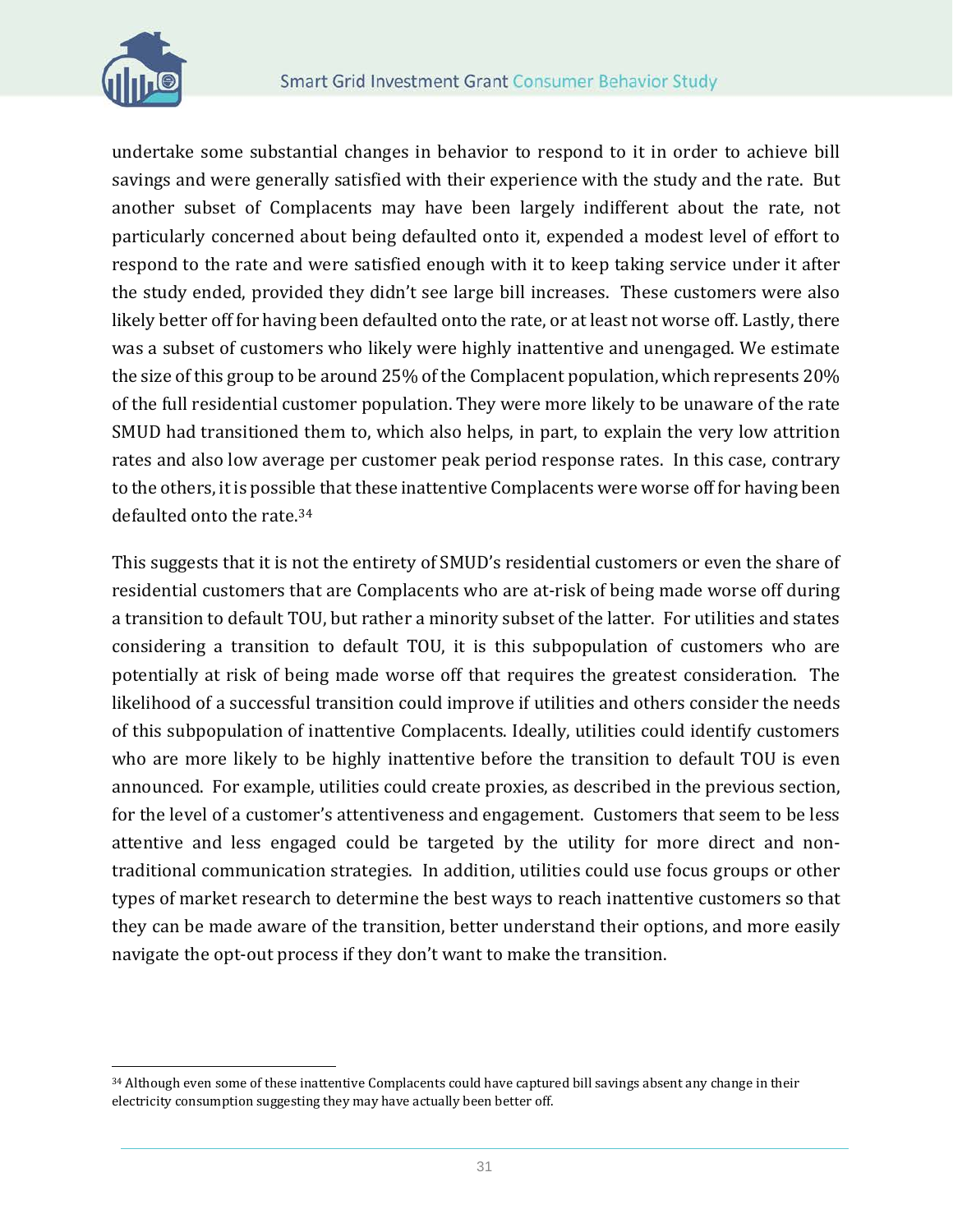

## **References**

- AARP, National Consumer Law Center, National Association of State Utility Consumer Advocates, Consumers Union and Public Citizen (2010) The Need for Essential Consumer Protections: Smart metering proposals and the move to time-based pricing [White Paper].
- <span id="page-54-0"></span>Cappers, P., Todd, A., Perry, M., Neenan, B. and Boisvert, R. (2013) Quantifying the Impacts of Time-based Rates, Enabling Technology, and Other Treatments in Consumer Behavior Studies: Protocols and Guidelines. L. B. N. Laboratory, Berkeley, CA. July, 2013. 115 pages. LBNL-6301E.
- CPUC (2015) *Order Instituting Rulemaking on the Commission's Own Motion to Conduct a Comprehensive Examination of Investor Owned Electric Utilitis' Residential Rate Structures, the Transition to Time Varying and Dynamic Rates, and Other Statutory Obligations*, California Public Utilities Commission, Rulemaking 12-06-013, Decision 7/3/2015, Agenda ID 13928 (Rev. 2), July 3, 2015.
- DellaVigna, S. (2009) Psychology and Economics: Evidence from the Field. *Journal of Economic Literature.* 47(2): 315-372.
- DOE (2012) Smart Grid Investment Grant Program Progress Report. U.S. Department of Energy, Washington, D.C. . July 2012. 96 pages.
- EPRI(2011a) The Effect on Electricity Consumption of the Commonwealth Edison Customer Application Program Pilot: Phase 1. April 2011. 1022703.
- EPRI (2011b) The Effect on Electricity Consumption of the Commonwealth Edison Customer Application Program: Phase 2 Final Analysis. October 2011. 1023664.
- Faruqui, A. and Malko, J. R. (1983) The residential demand for electricity by time-of-use: A survey of twelve experiments with peak load pricing. *Energy.* 8(10): 781-795.
- Faruqui, A., Sergici, S., Lessem, N. and Mountain, D. (2015) Impact measurement of tariff changes when experimentation is not an option - A csae study of Ontario, Canada. *Energy Economics.* 52(A): 39-48.
- FERC (2012) 2012 Assessment of Demand Response & Advanced Metering: Staff Report. Federal Energy Regulatory Commission, Washington, D.C. December 2012.
- Hausman, W. J. and Neufeld, J. L. (1984) Time-of-Day Pricing in the U.S. Electric Power Industry at the Turn of the Century. *The Rand Journal of Economics.* 15(1): 116-126.
- Ida, T. and Wang, W. (2014) A Field Experiment on Dynamic Electricity Pricing in Los Alamos: Opt-in Versus Opt-out. Kyoto University Graduate School of Economics, Kyoto City, Japan. September 2014. Discussion Paper No. E-14-010.
- Institute for Electric Innovation (2014) Utility-Scale Smart Meter Deployments: Building Block of the Evolving Power Grid. The Edison Foundation. September 2014.
- Institute for Energy and the Environment (2012) Salt River Project: Delivering Leadership on Smarter Technology & Rates. Smart Grid Case Study Series Vermont Law School. June 2012. Case 2.
- Lakeland Electric (2015) Consumer Behavior Study Final Evaluation Report.Lakeland, FL. April 2015.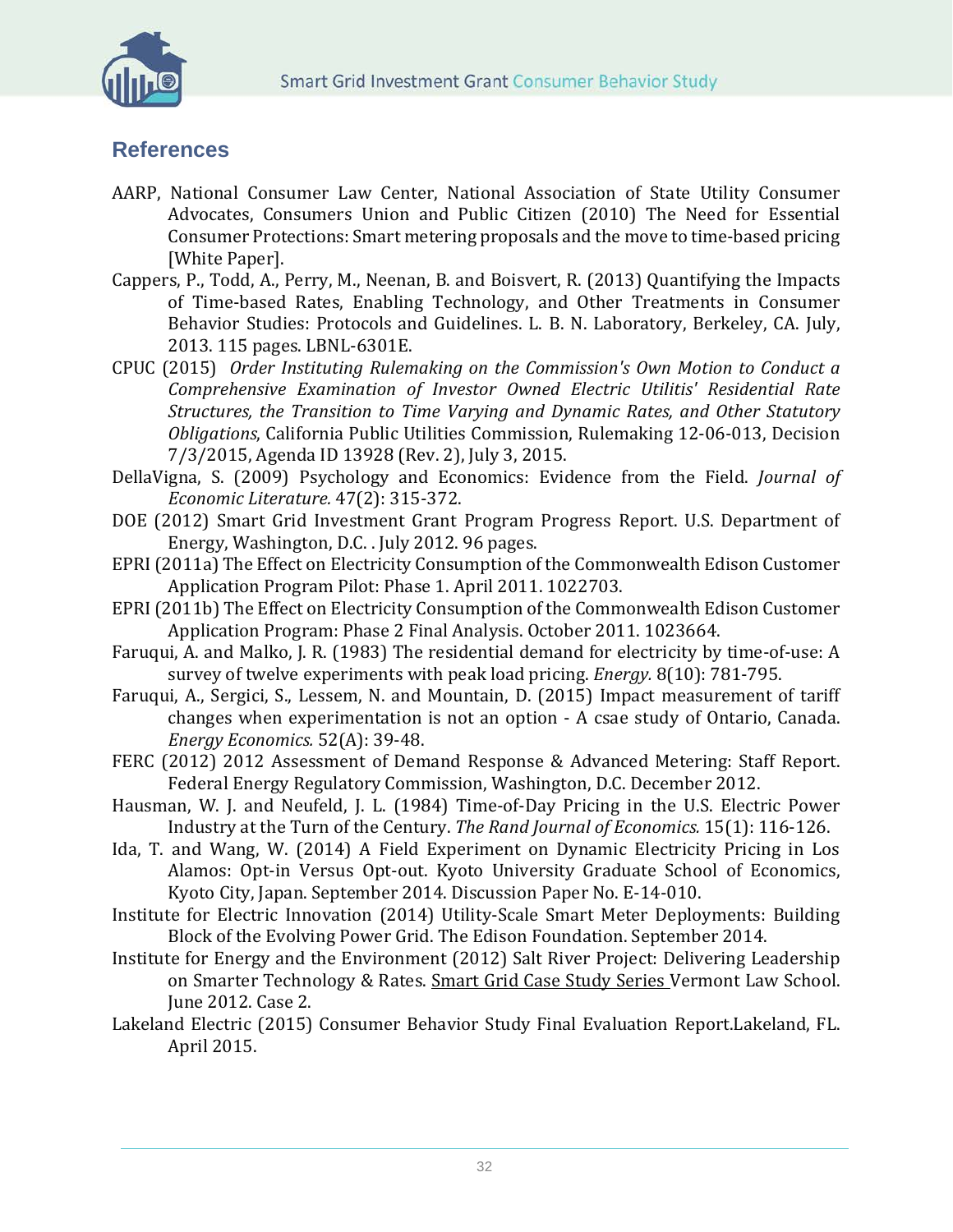

- MADPU (2014) *Docket D.P.U. 14-04-C: Order Adopting Policy Framework for Time Varying Rates*, The Commonwealth of Massachusetts Department of Public Utilities, November 5, 2014.
- NYDPS (2015) *Staff White Paper on Ratemaking and Utility Business Models*, State of New York Department of Public Service, Case 14-M-0101, Issued July 28, 2015.
- <span id="page-55-0"></span>Potter, J. M., George, S. S. and Jimenez, L. R. (2014) SmartPricing Options Final Evaluation. Sacramento Municipal Utility District. Prepared for U.S. Department of Energy,. September 2014.
- Power System Engineering Inc. (2012) EmPOWER Critical Peak Pricing Pilot Assessment.Minneapolis, MN. Prepared for Sioux Valley Energy,. March 2012.
- Schwartz, L. (2003) Demand Response Programs for Oregon Utilities.Salem, OR. Prepared for Oregon Public Utility Commission,. May 2003.
- Snook, L. and Grabel, M. (2015) There and Back Again: Why a residential demand rate developed 40 years ago is increasingly relevant today. *Public Utilities Fortnightly*.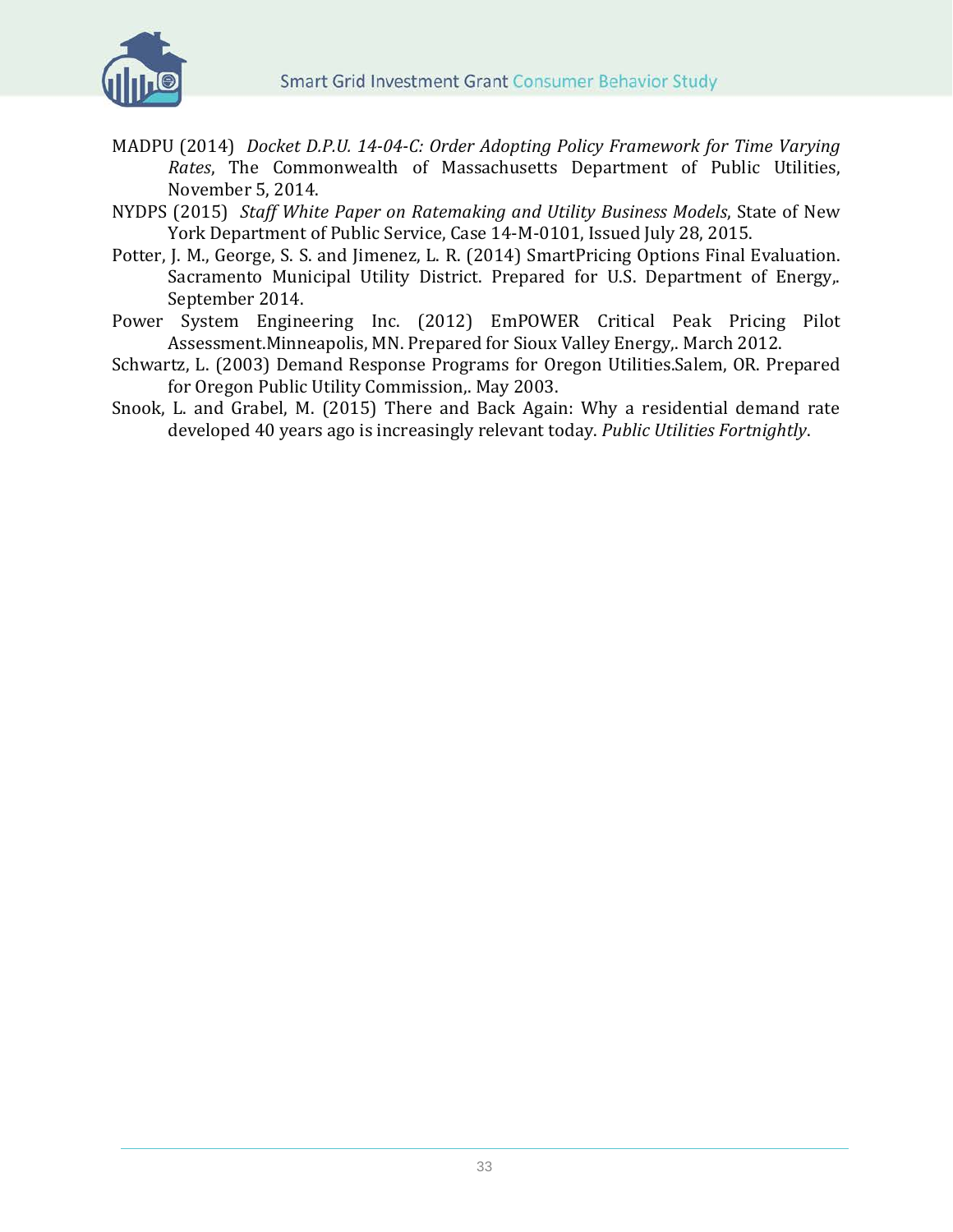

# **Appendix A: Background on SGIG Consumer Behavior Studies**

In 2009, Congress saw an opportunity to advance the electricity industry's investment in the US power system's infrastructure by including the Smart Grid Investment Grant (SGIG) as part of the American Recovery and Reinvestment Act (Recovery Act). To date, DOE and the electricity industry have jointly invested over \$7.9 billion in 99 cost-shared SGIG projects that seek to modernize the electric grid, strengthen cybersecurity, improve interoperability, and collect an unprecedented level of data on smart grid and customer operations enabled by these investments. The SGIG program includes more than 60 projects that involve AMI deployments with the aim of improving operational efficiencies, lowering costs, improving customer services, and enabling expanded implementation of time-based rate programs.[35](#page-56-0)

In selecting project applications for SGIG awards, DOE was interested in working closely with a subset of utilities willing to conduct comprehensive consumer behavior studies that applied randomized and controlled experimental designs. DOE's intent for the studies was to encourage the utilities to produce robust statistical results on the impacts of time-based rates, customer information systems, and customer automated control systems on peak demand, electricity consumption, and customer bills. The intent was to produce more robust and credible analysis of impacts, costs, benefits, and lessons learned and assist utility and regulatory decision makers in evaluating investment opportunities involving time-based rates. Of the SGIG projects investing in AMI and implementing time-based rate programs, there were ten utilities that were interested in working with DOE to participate in the CBS program.

#### **A.1 Scope of the CBS Projects**

The ten CBS utilities set out to evaluate a variety of different time-based rate programs and customer systems. Concerning the former, the CBS utiliti[es](#page-56-1) planned to study TOU, CPP, critical peak rebates (CPR), and variable peak pricing (VPP). <sup>36</sup> Many also planned to include some form of customer information system (e.g., IHDs) and/or customer automated control system (e.g., PCTs). Several CBS utilities evaluated multiple combinations of rates and

<span id="page-56-0"></span> <sup>35</sup> When the SGIG program is completed in 2015, SGIG will have helped to deploy more than 15 million new smart meters, which represents about 23% of the 65 million smart meters that industry estimates will be installed nationwide. At that point, smart meter deployment is estimated to comprise about 45% of the electric meters in the United States.

<span id="page-56-1"></span><sup>36</sup> Technically, CPR is not a time-based rate; it is an incentive-based program. However, for simplicity of presentation in Table A-1, it is classified with the other event-driven time-based rate programs.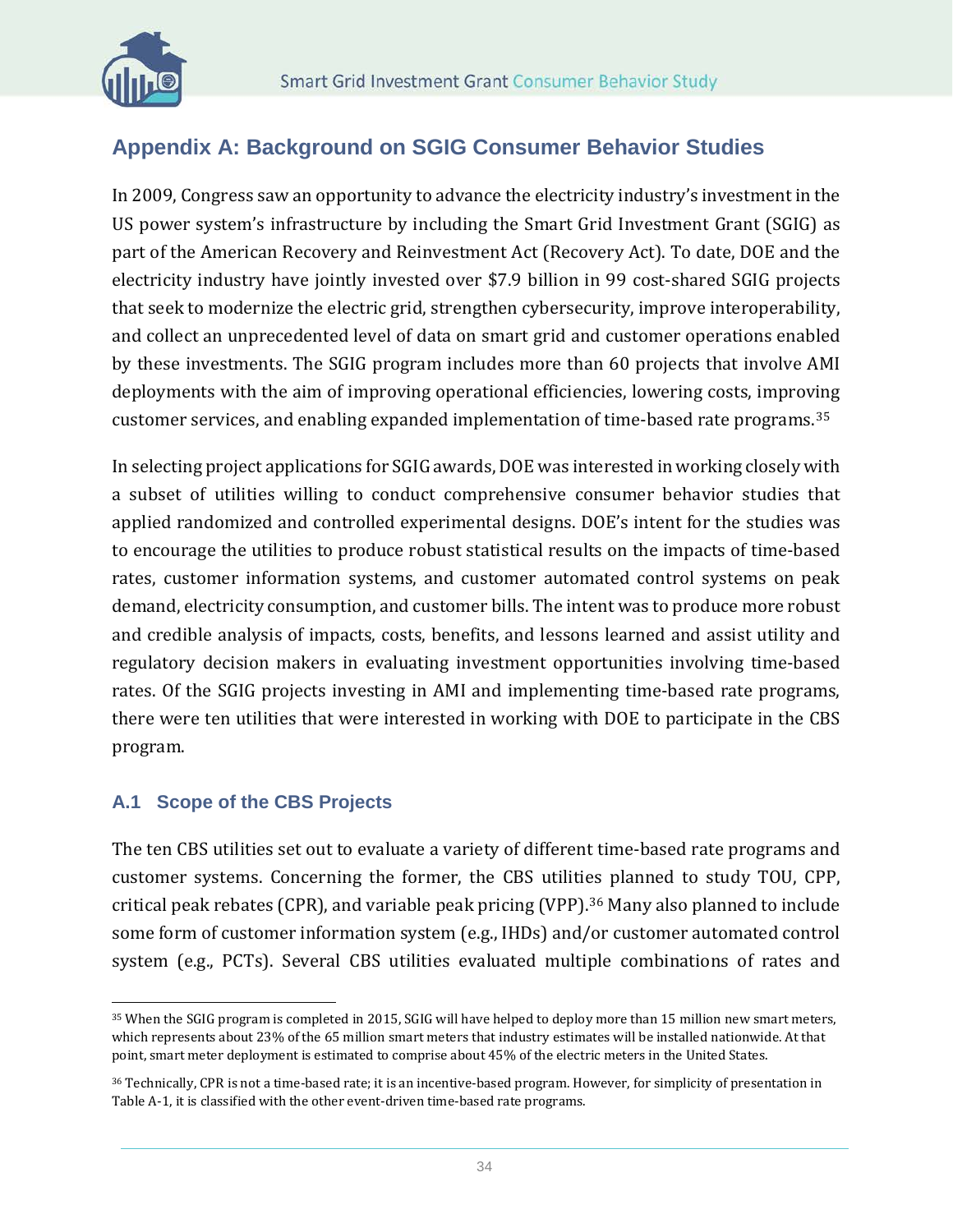

customer systems, based on the specific objectives of their SGIG projects and consumer behavior studies (see [Table A-1\)](#page-57-0). For example, one utility evaluated treatment groups with a CPP rate layered on top of a flat rate, in combination with and without IHDs. Another evaluated VPP as well as CPP layered on top of a TOU rate in combination with and without PCTs. [Table A-1](#page-57-0) provides a summary of the scopes of the CBS projects.



#### <span id="page-57-0"></span>**Table A-1. Scope of CBS Projects**

(GMP), Lakeland Electric (LE), Marblehead Municipal Light Department (MMLD), Minnesota Power (MP), NV Energy (NVE), Oklahoma Gas and Electric (OG&E), Sacramento Municipal Utility District (SMUD), Vermont Electric Cooperative (VEC)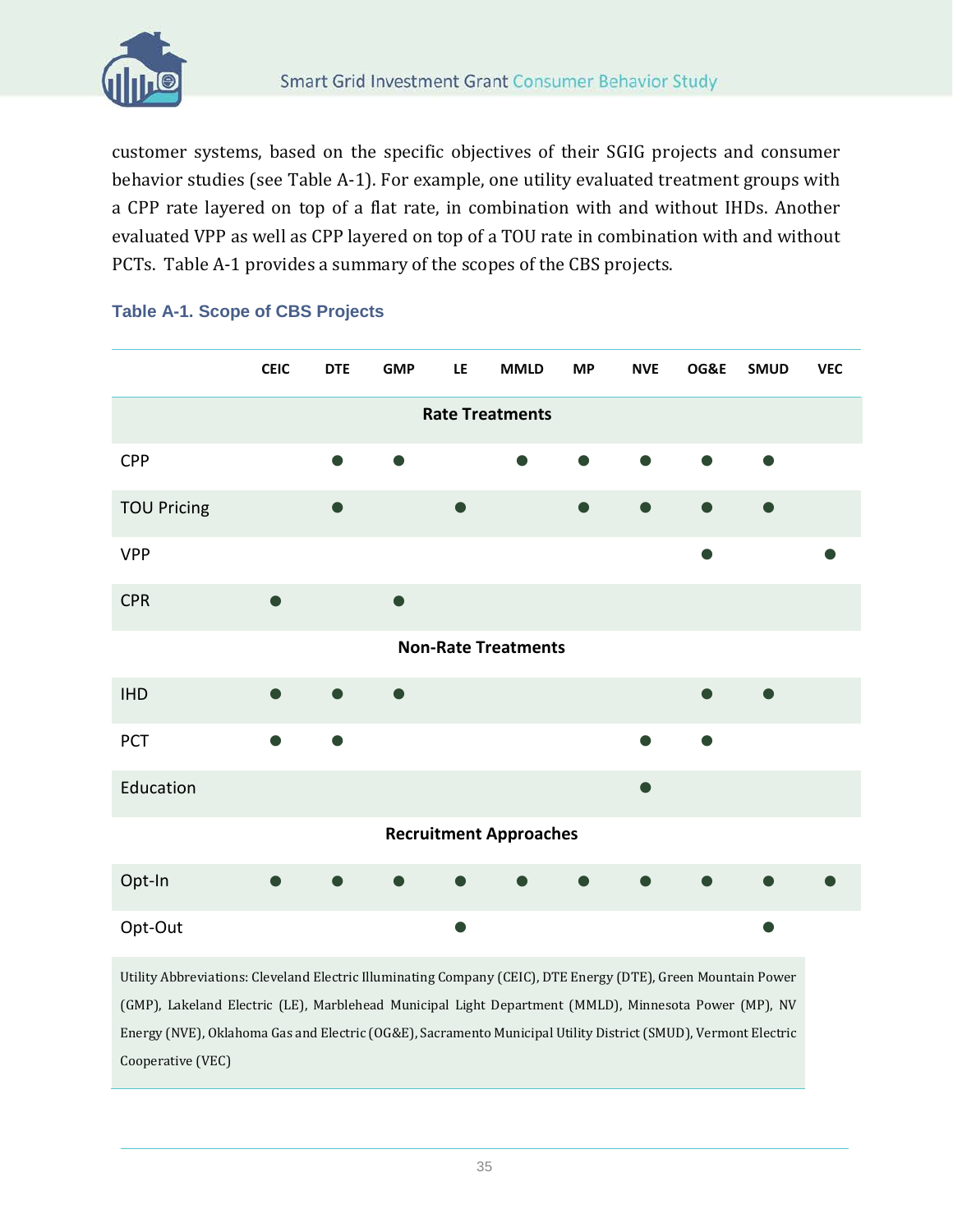

### **A.2 DOE Guidance on CBS Projects**

DOE's goal for all of the consumer behavior studies was for them to produce load impact results that achieve internal and ideally external validity.<sup>[37](#page-58-0)</sup> To help ensure that this goal was met, DOE published ten guidance documents for the CBS utilities. The guidelines were intended to help the utilities better understand DOE's expectations of their studies to achieve these goals, including their design, implementation, and evaluation activities.

Specifically, several of the DOE guidance documents addressed how to appropriately apply experimental methods such as randomized controlled trials and randomized encouragement designs to more precisely estimate the impact of time-based rates on electricity usage patterns, and identify the key drivers that motivated changes in behavior.<sup>[38](#page-58-1)</sup> The guidance documents identified key statistical issues such as the desired level of customer participation, which is critical for ensuring that sample sizes for treatment and control groups were large enough for estimates of customer response to have the desired level of accuracy and precision. Without sufficient numbers of customers in control and treatment groups, it would be difficult to determine whether or not differences in the consumption of electricity were due to exposure to the treatment or random factors (i.e., internal validity).

To make best use of the guidance documents, DOE assigned a Technical Advisory Group (TAG) of industry experts to each CBS utility to provide technical assistance. The TAGs helped customize the application of the guidance documents as each of the utility studies was different and had their own goals and objectives, starting points, levels of effort, and regulatory and stakeholder interests. These latter factors, in conjunction with the DOE guidance documents, determined how each utility study was designed and implemented. For example, several utilities had prior experience with time-based rates and used the studies to evaluate needs for larger-scale roll-outs. Others had little or no experience and used the

<span id="page-58-0"></span> <sup>37</sup> Internal validity is the ability to confidently identify the observed effect of treatments, and determine unbiased estimates of that effect. External validity is the ability to confidently extrapolate study findings to the larger population from which the sample was drawn.

<span id="page-58-1"></span><sup>38</sup> The experimental designs were intended to ensure that measured outcomes could be determined to have been caused by the program's rate and non-rate treatments, and not random or exogenous factors such as the local economic conditions, weather or even customer preferences for participating in a study. Most of the studies decided to use a *Randomized Controlled Trial* experimental design, which is a research strategy involving customers that volunteer to be exposed to a particular treatment and are then randomly assigned to either a treatment or a control group. A few studies chose to use a *Randomized Encouragement Design*, which is a research strategy involving two groups of customers selected from the same population at random, where one is offered a treatment while the other is not. Not all customers offered the treatment are expected to take it, but for analysis purposes, all those who are offered the treatment are considered to be in the treatment group. For more information, see Cappers et al. [\(2013\)](#page-54-0)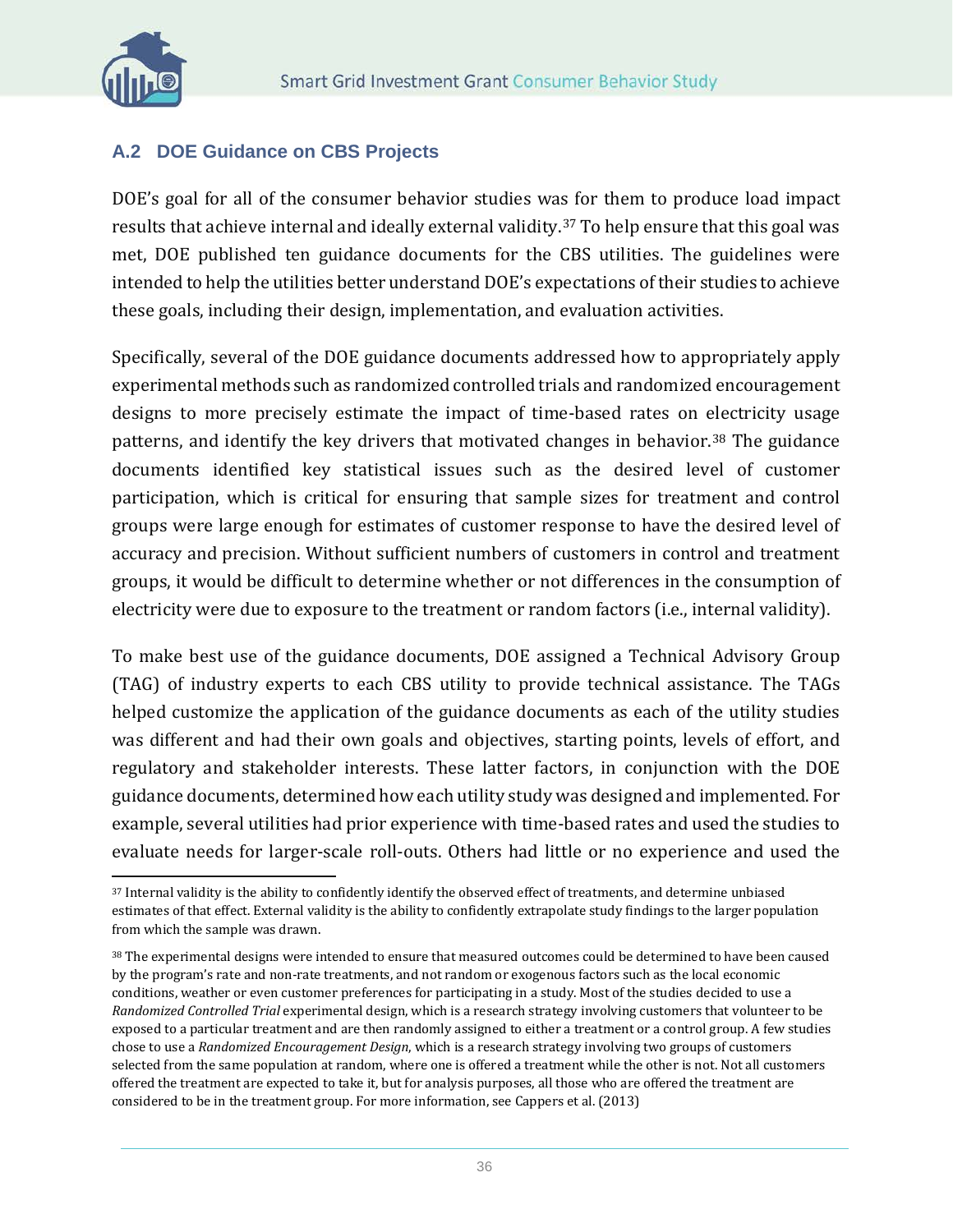

studies to learn about customer preferences and assess the relative merits of alternative rates and technologies.

Each CBS utility was required to submit a comprehensive and proprietary Consumer Behavior Study Plan (CBSP) that was reviewed by the TAG and approved by DOE. In its CBSP, each utility documented the proposed study elements, including the objectives, research hypotheses, sample frames, randomization methods, recruitment and enrollment approaches, and experimental designs. The CBSP also provided details surrounding the implementation effort, including the schedule for regulatory approval and recruitment efforts, methods for achieving and maintaining required sample sizes, and methods for data collection and analysis.[39](#page-59-0)

Each CBS utility was also required to comprehensively evaluate their own study and document the results, along with a description of the methods employed to produce them, in a series of evaluation reports that were reviewed by the TAG, approved by DOE, and posted on Smartgrid.gov. Each utility was expected to file an interim evaluation report after the first year of the study and a final evaluation report at the end of the study.

<span id="page-59-0"></span> <sup>39</sup> In several cases, utilities encountered problems during implementation (e.g., insufficient numbers of customers in certain treatment groups) that required the study's initial design as described in the CBSP to be altered to maintain a high probability of achieving as many of the study's original objectives as possible. For several utilities this meant reductions in the number of treatment groups included in the studies.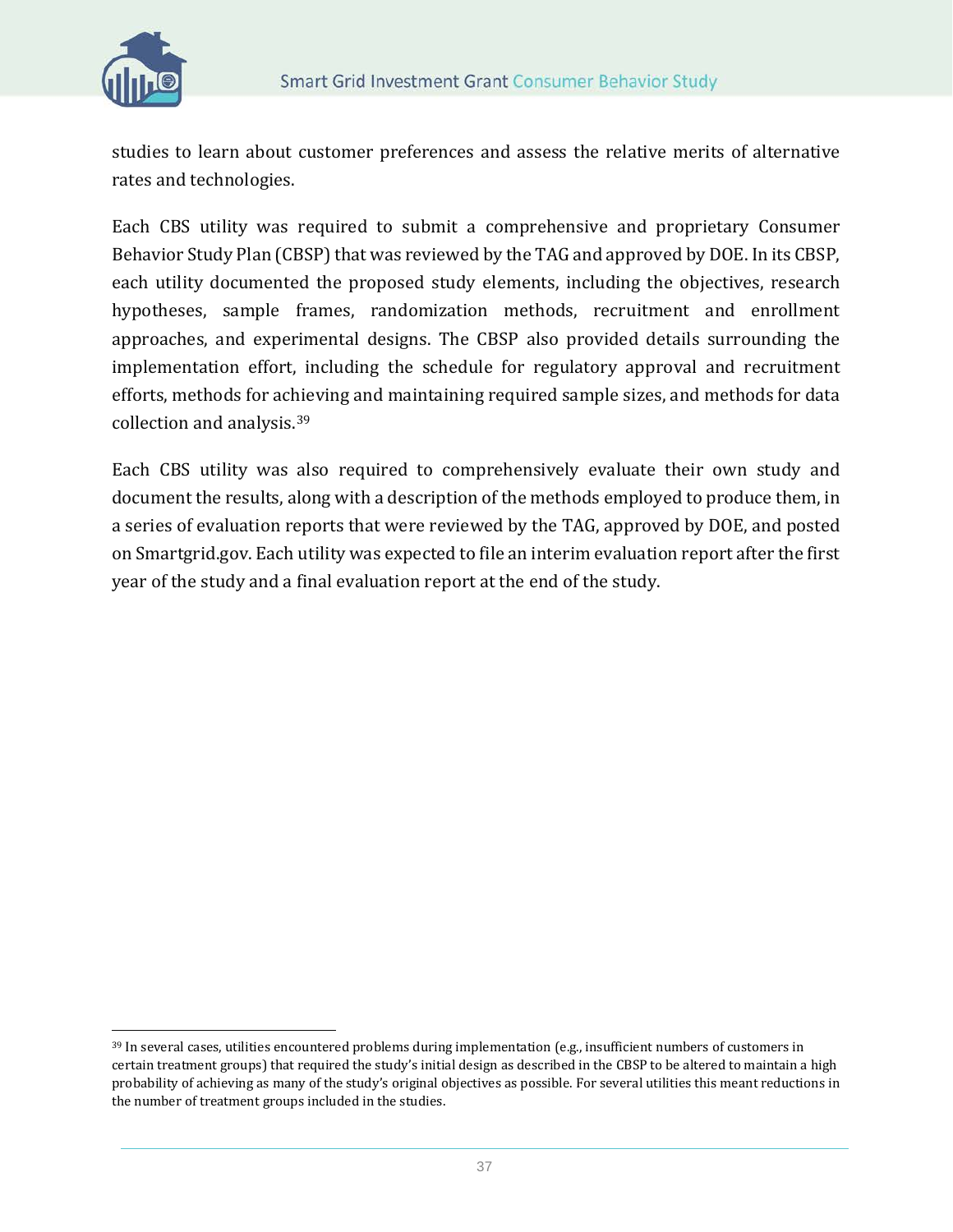

# **Appendix B: Background on SGIG Consumer Behavior Studies**

#### **B.1. Overview**

Sacramento Municipal Utility District (SMUD) is a summer peaking municipal electric utility with  $\sim$  625,000 customers in its  $\sim$ 900 square mile service territory that covers much of the Sacramento, CA metropolitan area. SMUD's SGIG project (SmartSacramento) includes a consumer behavior study that evaluates customer acceptance and response to enabling technology combined with various time-based rates under different recruitment methods. The utility is targeting AMI-enabled residential customers across the entire service territory to participate in the study.

### **B.2. Goals and Objectives**

This study focuses on evaluating the timing and magnitude of changes in residential customers' peak demand patterns due to exposure to varying combinations of enabling technology, different recruitment methods (i.e., opt-in vs. opt-out), and several time-based rates. SMUD is also interested in learning about customer acceptance of the different timebased rates under the alternative recruitment methods.

#### **B.3. Treatments of Interest**

Rate treatments include the implementation of three time-based rate programs in effect from June through September: a two-period TOU rate that includes a three-hour on-peak period (4 - 7 p.m.) each non-holiday weekday; a CPP overlaid on their underlying tiered rate; and a TOU with CPP overlay (TOU w/CPP) (see [Table B-1\)](#page-61-0). Customers participating in any CPP rate treatments receive day-ahead notice of critical peak events, called when wholesale market prices are expected to be very high and/or when system emergency conditions are anticipated to arise. CPP participants will be exposed to 12 critical peak events during each year of the study.

Control/information technology treatments include the deployment of IHDs. SMUD is offering IHDs to all opt-out customers in any given treatment group and to more than half of the opt-in customers in the treatment group. All participating customers receive web portal access, customer support and a variety of education materials.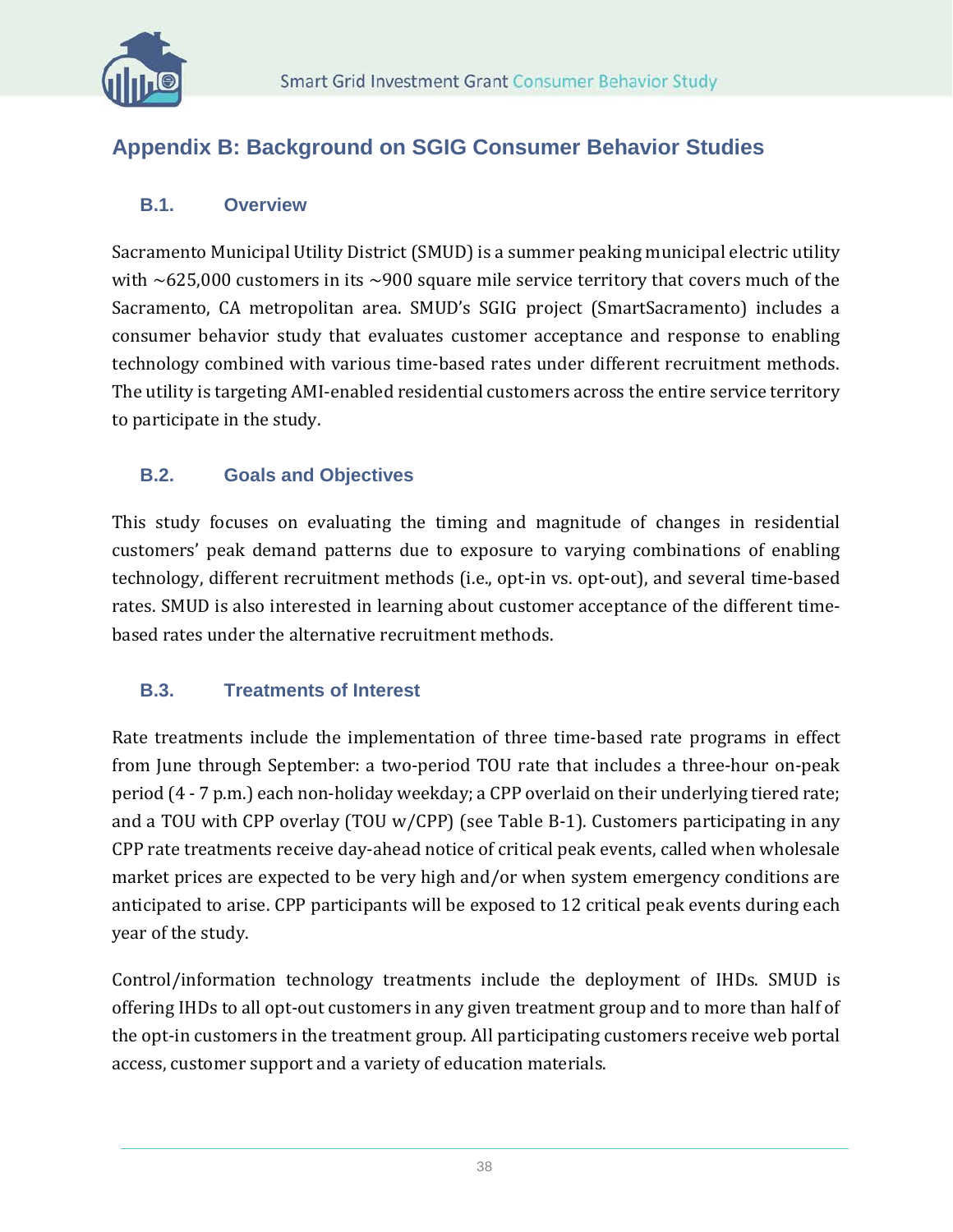

| <b>Period</b>                  | <b>CPP</b> | <b>TOU</b> | <b>TOU-CPP</b> |
|--------------------------------|------------|------------|----------------|
| Base (< 700 kWh)               | 8.51       |            |                |
| Base (> 700 kWh)               | 16.65      |            |                |
| <b>Off-Peak (&lt; 700 kWh)</b> |            | 8.46       | 7.21           |
| Off-Peak (>700 kWh)            |            | 16.60      | 14.11          |
| Peak                           |            | 27.00      | 27.00          |
| <b>Critical Peak</b>           | 75.00      |            | 75.00          |

### <span id="page-61-0"></span>**Table B-1. SMUD CBS Rate Design (¢/kWh)**

### **B.4. Experimental Design**

Due to the variety of treatments, the study includes three different experimental designs: randomized controlled trial (RCT) with delayed treatment for the control group, randomized encouragement design (RED) and within-subjects design (see [Figure B-1\)](#page-63-0).

In all three cases, AMI-enabled residential customers in SMUD's service territory are initially screened for eligibility and then randomly assigned to one of the seven treatments or the RED control group.

For the two treatments that are included in the RCT "Recruit and Delay" study design, customers receive an invitation to opt in to the study where participating customers receive an offer for a specific treatment. Upon agreeing to join the study, customers are told if they are to begin receiving the rate in the first year of the study (i.e., June 2012) or in the summer after the study is complete (i.e., June 2014).

For two of the three treatments that are included in the RED, customers are told that they have been assigned to a specific identified treatment but have the ability to opt out of this offer. Those who do not opt out receive the indicated treatment for the duration of the study. Those who opt out are nonetheless included in the study's evaluation effort but do not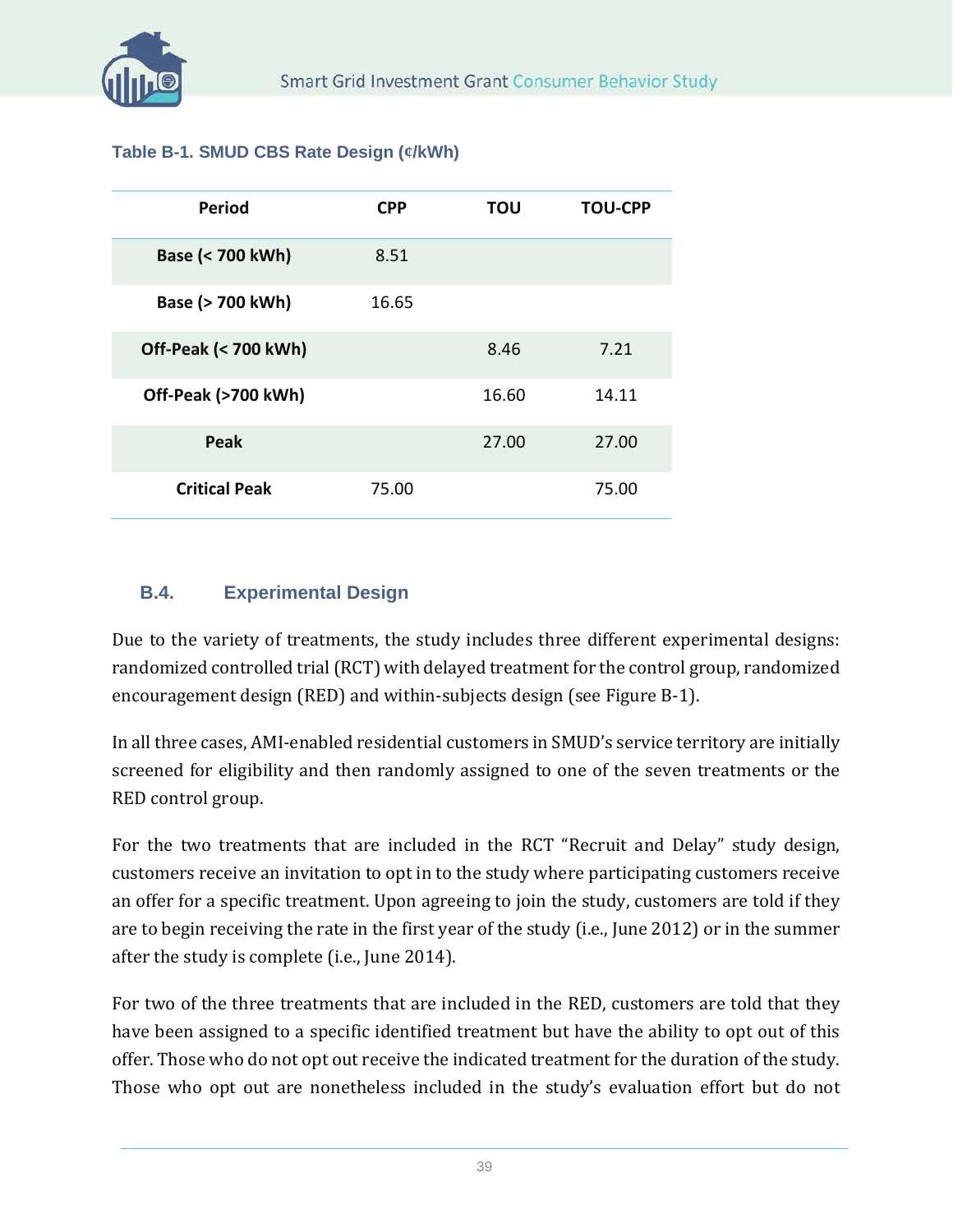

receive the indicated treatment. For one of the three RED treatments, customers receive an invitation to opt in to the study where participating customers receive a specific treatment. Customers that opt in are then assigned to receive the treatment in year 1 of the study (i.e., 2012).

For the two treatments that are included in the within-subject design, customers are told they have been assigned to either the Block w/CPP treatment or the TOU w/CPP treatment with technology.<sup>40</sup> In the former case, customers only have the ability to opt in to this specific treatment. In the latter case, customers only have the ability to opt out of this specific treatment.

<span id="page-62-0"></span> <sup>40</sup> The within-subjects method was designed to use no explicit control group; instead it estimates the effects of the treatment for each participant individually, using observed electricity consumption behavior both before and after becoming a participant in the study as well as on critical peak event and non-event days. However, the control group selected for the RED design may be used as a control group.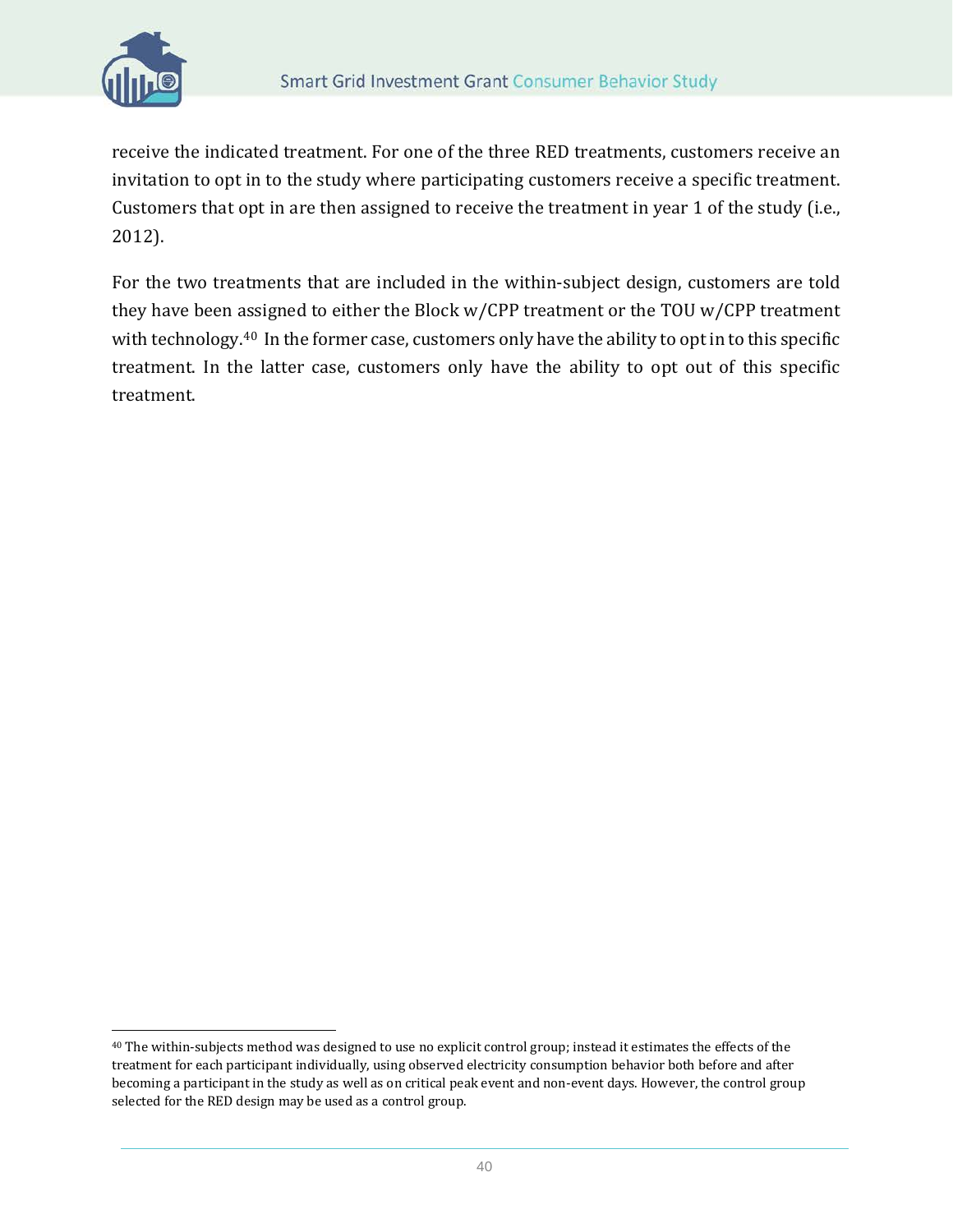



<span id="page-63-0"></span>**Figure B-1. SMUD Recruitment Process**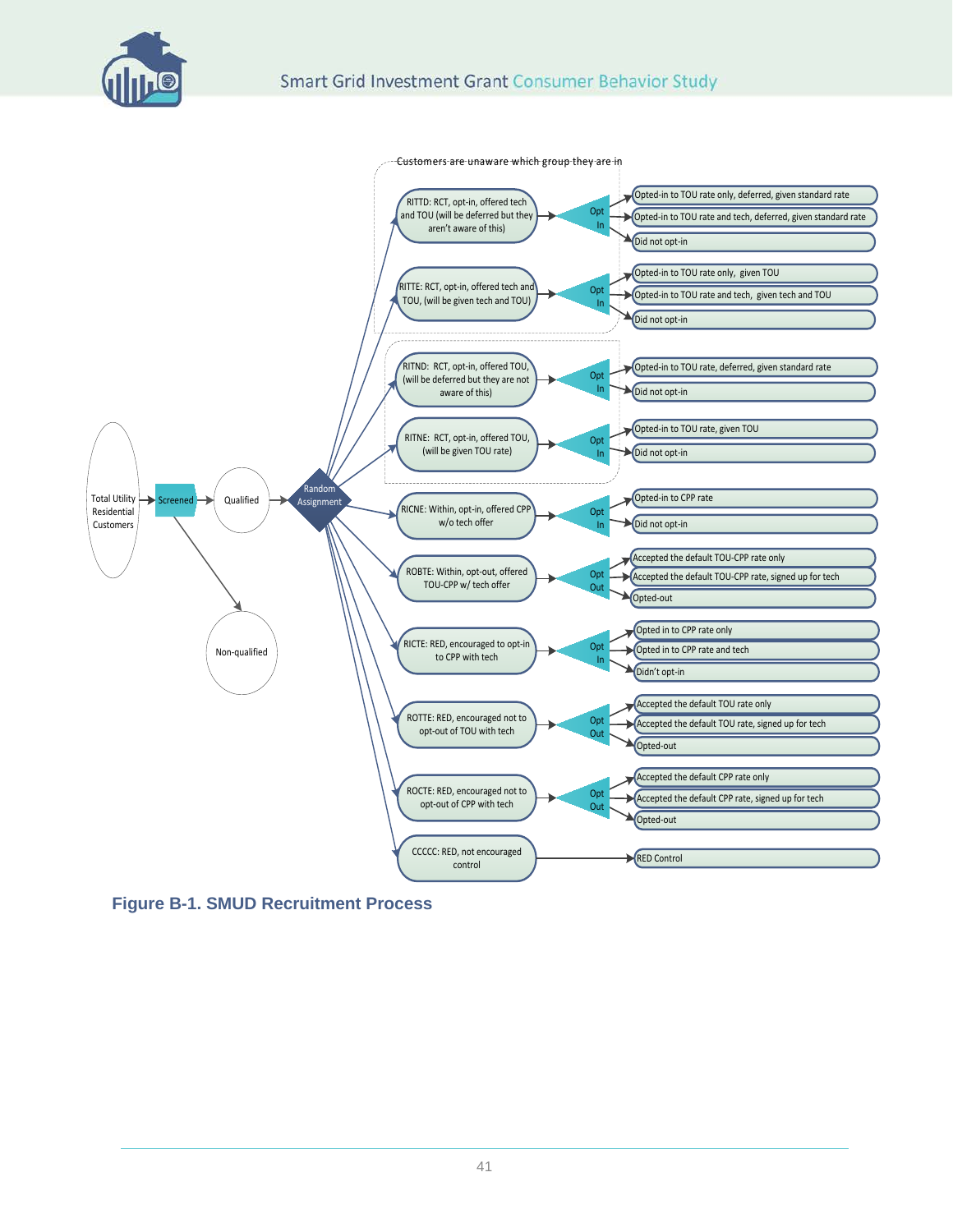

# <span id="page-64-0"></span>**Appendix C: Data Analysis and Methods**

## <span id="page-64-3"></span>**C.1. SMUD Average Peak Period Load Impacts for Default (Complacents + Always Takers), Voluntary (Always Takers), and Complacent Groups**

The average peak period load impacts estimates for the two treatment groups (Default and Voluntary) were estimated using a difference-in-differences (DID) instrumental variables (IV) regression using Two-Stage Least Squares (2SLS). While whether or not a household actually experiences the study TOU electricity rates is not random (because of self-selection in or out of treatment), the assignment to a treatment group is random. We can therefore use *assignment* to treatment (or "encouragement" as it's known in the literature) as an instrument for *actual* treatment (i.e., exposure to the treatment time-of-use rate).

A separate regression is run for each treatment group (Default or Voluntary). We instrument for *Tit* with randomized assignment (or encouragement) to treatment indicator *Ait*.

$$
T_{it} = \delta A_{it} + \gamma_i + \tau_t + e_{it} \tag{1}
$$

*Tit* is an indicator variable is equal to one starting on June 1st, 2012 if household *i* was actually enrolled in treatment and remained in the treatment group at time *t*, zero otherwise. *Ait* is an indicator variable equal to one starting on June 1st, 2012 if household I was encouraged to be in one of the treatment groups (random assignment to treatment), zero otherwise. The predicted values  $\hat{T}_{^{it}}$  are then used in Equation (2).

The estimating equation we use to derive the estimates in Table C1 is as follows:

$$
y_{it} = \beta \hat{T}_{it} + \gamma_i + \tau_t + \varepsilon_{it} \qquad (2)
$$

The variable  $y_{it}$  is hourly electricity consumption for household *i* in hour  $t$ ;  $\hat{T}_{it}$  are the predicted values generated from the regression shown in equation (1);  $\mathcal{Y}_i$  is a household fixed effect;<sup>[41](#page-64-1)</sup><sup> $\tau$ </sup>, is an hour of sample fixed effect<sup>[42](#page-64-2)</sup>; and  $\epsilon$ <sup>*i*</sup> *i*s the error term assumed to be distributed IID normal across households. In order to account for serial correlation across time observations within households, we clustered the standard errors of the estimates at

<span id="page-64-1"></span><sup>&</sup>lt;sup>41</sup> In the tables that follow which show the output from the econometric analysis, the row titled "Household Fixed Effects" with a value of "Yes" indicates when these household-level fixed effects were applied.

<span id="page-64-2"></span><sup>&</sup>lt;sup>42</sup> In the tables that follow which show the output from the econometric analysis, the row titled "Hour of Sample Fixed" Effects" with a value of "Yes" indicates when these hour of sample fixed effects were applied.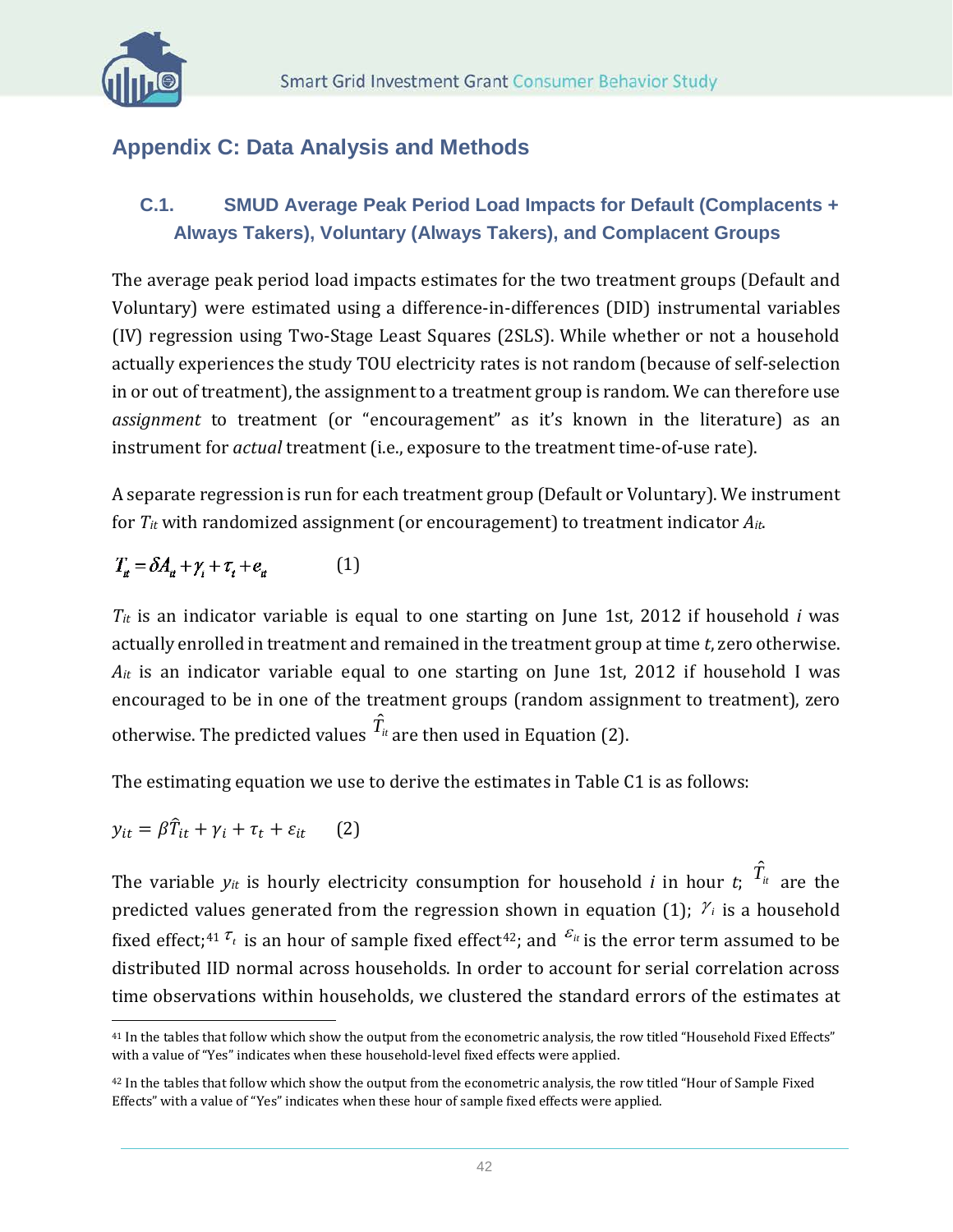

the household level. The data used are peak hour consumption (4 pm to 7 pm) on nonholiday weekdays in both treatment summers (2012 and 2013) and in the pre-treatment summer (2011). Households in both the treatment groups and the control group are included. Coefficient  $^\beta$  captures the average hourly treatment effect per household.

The estimates generated using this methodology for the Voluntary treatment group are shown in the first column of [Table C-1.](#page-66-0) The estimates for the Default treatment group are shown in the second column of [Table C-1.](#page-66-0) The third column of [Table C-1](#page-66-0) shows the estimated treatment effect of the Complacents, as isolated from the Always Takers within the Default treatment group, and was estimated using a similar, but slightly different regression.

To estimate the treatment effect for the Complacent group a regression was done using all the households from both the Voluntary treatment group and the Default treatment group (the Control group was omitted from this regression). The same estimating procedure was used as that shown in equations (1) and (2), however now, the variable *Tit* used in the first stage equation (1) is an indicator variable equal to one starting on June 1st, 2012 if household *i* was actually enrolled in either treatment group (Voluntary or Default) and remained in the treatment group at time *t*, zero otherwise. The instrument used (*Ait*) now in the first stage equation (1) is an indicator variable of whether household *i* was randomly assigned to the Default treatment group, zero otherwise. Therefore, the estimation isolates the effect of being in treatment, conditional on being assigned to the default group, relative to the treatment effect of the Voluntary group. In essence, it backs out the treatment effect of the Voluntary group (the Always Takers) from the treatment effect of the Default group, which includes both Always Takers and Complacents, in order to isolate the treatment effect of the Complacents alone.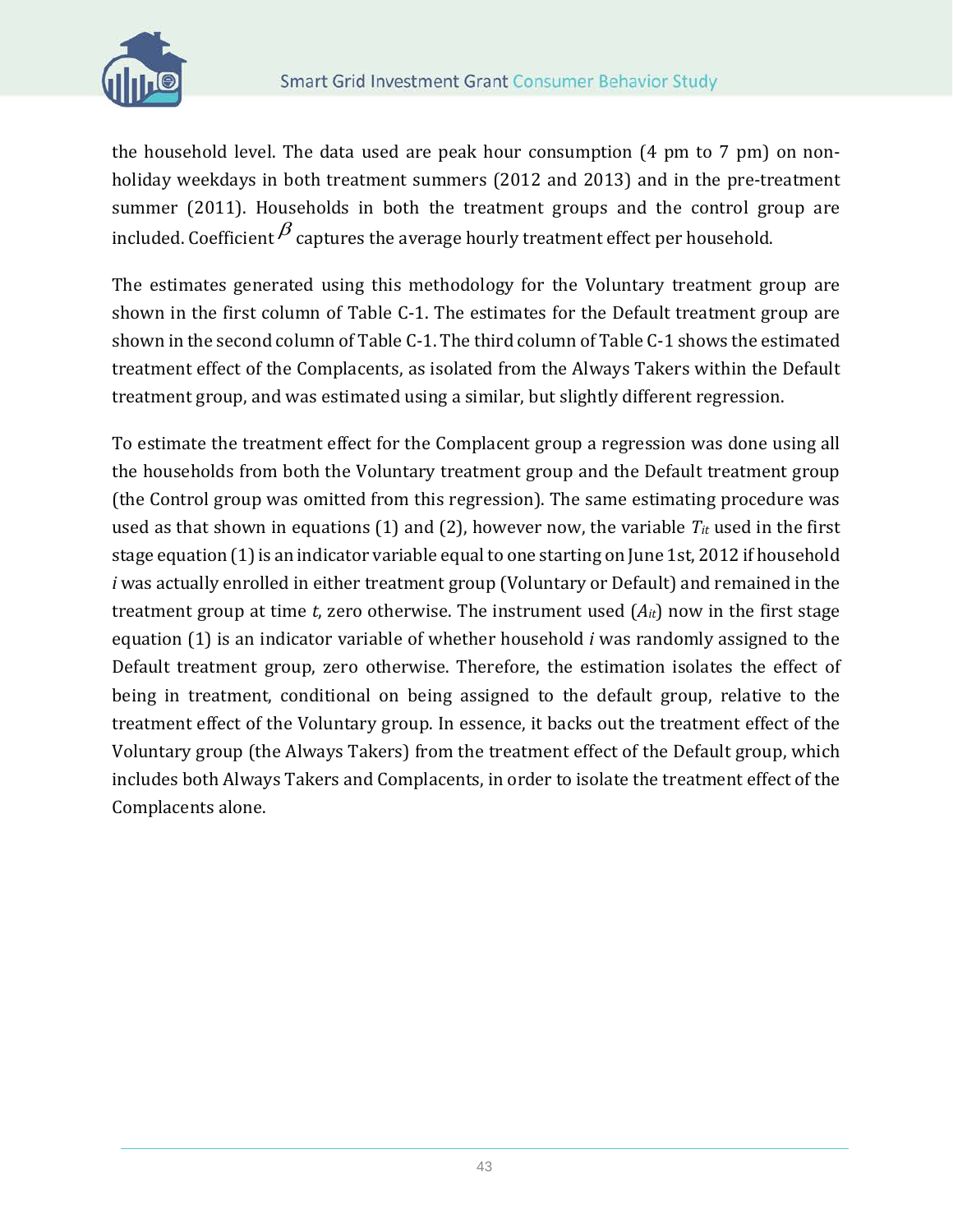

<span id="page-66-0"></span>

| Table C-1. SMUD Average Peak Period Load Impacts for Default (Complacents + Always |  |
|------------------------------------------------------------------------------------|--|
| Takers), Voluntary (Always Takers), and Complacent Groups                          |  |

|                                                       |                      | Always Takers +    |                    |  |  |  |
|-------------------------------------------------------|----------------------|--------------------|--------------------|--|--|--|
|                                                       | <b>Always takers</b> | <b>Complacents</b> |                    |  |  |  |
|                                                       | (Voluntary)          | (Default)          | <b>Complacents</b> |  |  |  |
|                                                       |                      |                    |                    |  |  |  |
| <b>Treatment Effect</b>                               | $-0.312***$          | $-0.109***$        | $-0.0580**$        |  |  |  |
|                                                       | (0.0301)             | (0.0145)           | (0.0190)           |  |  |  |
| <b>Household Fixed Effects</b>                        | Yes                  | Yes                | Yes                |  |  |  |
| Hour of Sample Fixed Effects                          | Yes                  | Yes                | Yes                |  |  |  |
| Observations                                          | 38,335,801           | 31,613,593         | 9,879,234          |  |  |  |
| Number of households                                  | 58566                | 48242              | 15138              |  |  |  |
| R-squared                                             | 0.556                | 0.558              | 0.550              |  |  |  |
| Average Hourly Energy Use                             | 1.865                | 1.865              | 1.865              |  |  |  |
| Standard errors clustered by household in parentheses |                      |                    |                    |  |  |  |
| *** p<0.001, ** p<0.01, * p<0.05                      |                      |                    |                    |  |  |  |

## <span id="page-66-1"></span>**C.2. Average Hourly Peak Period Demand Reductions Per Household for the Voluntary (Always Takers), Default (Always Takers + Complacents), and Complacent Groups Disaggregated Across the Two Treatment Summers**

The treatment effects across the two summers were separated using a regression procedure similar to that described in equations (1) and (2), but allowing for heterogeneity between the two summers. The estimation of these effects for the Voluntary and Default treatment groups is show in equations (3), (4) and (5). Households in both the treatment groups and the control group are included. A separate regression is run for each treatment group (Default or Voluntary). The two first stage regressions are show in equation (3) and (4).

$$
(T_{u}^{*}D_{2012,t}) = \delta_{2012}(A_{u}^{*}D_{2012,t}) + \delta_{2013}(A_{u}^{*}D_{2013,t}) + \gamma_{i} + \tau_{i} + e_{u}
$$
 (3)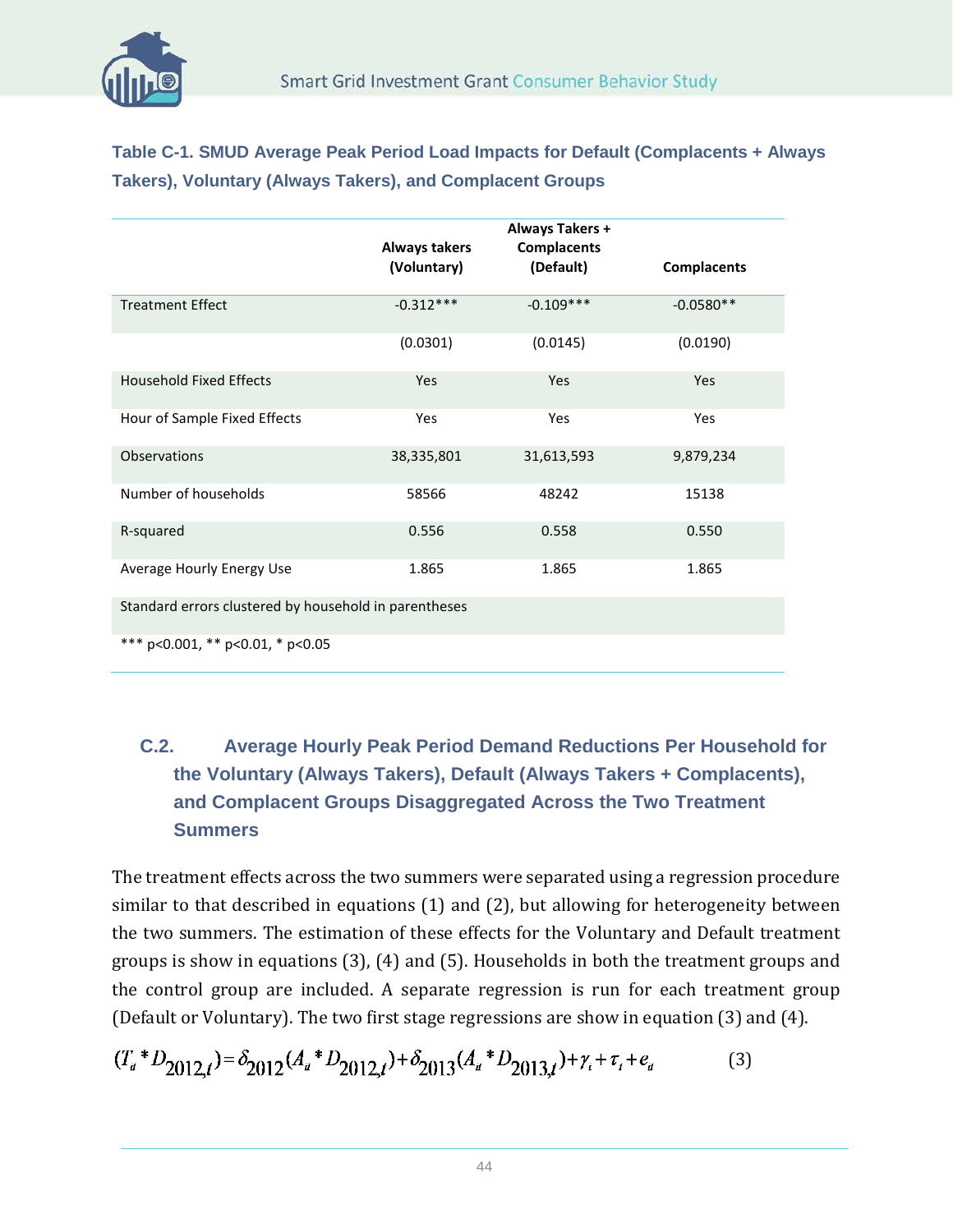

$$
(T_u * D_{2013,t}) = \delta_{2012}(A_u * D_{2012,t}) + \delta_{2013}(A_u * D_{2013,t}) + \gamma_i + \tau_i + e_u
$$
 (4)

In equations (3) and (4), *Tit* is an indicator variable equal to one starting on June 1st, 2012 if household *i* was actually enrolled in treatment and remained in the treatment group at time *t*, zero otherwise.  $T_{it}$  is interacted with two indicator variables for the two summers:  $D_{2012,t}$ 

is an indicator variable equal to one if time *t* is in the summer of 2012, zero otherwise, while the indicator variable  $D_{2013}$  is equal to one if time *t* is in the summer of 2013, zero otherwise. Once again, *Ait* is an indicator variable equal to one starting on June 1st, 2012 if household I was encouraged to be in one of the treatment groups (random assignment to treatment), zero otherwise. The interaction between these indicator variables and the treatment indicator variable is instrumented for with the interaction between these two summer indicator variables and the randomized encouragement to treatment indicator *Ait*, respectively, as shown in equations (3) and (4). The predicted values from equations (3) and (4) of the two terms  $(T_{tt} * D_{2012,t})$  and  $(T_{tt} * D_{2013,t})$  are then used in the second stage regression shown in equation (5).

$$
y_{it} = \beta_{2012} (T_{it} * D_{2012,t}) + \beta_{2013} (T_{it} * D_{2013,t}) + \gamma_i + \tau_t + \varepsilon_{it} \quad (5)
$$

The variable  $y_{it}$  is hourly electricity consumption for household *i* in hour *t*;  $\gamma_i$  is a household fixed effect;  $\tau_t$  is an hour of sample fixed effect; and  $\epsilon$ <sup>*t*</sup> *i* is the error term assumed to be distributed IID normal across households. In order to account for serial correlation across time observations within households, we clustered the standard errors of the estimates at the household level. The data used are peak hour consumption (4 pm to 7 pm) on nonholiday weekdays in both treatment summers (2012 and 2013) and in the pre-treatment summer (2011).

The coefficients  $\beta_{2012}$  and  $\beta_{2013}$  capture the average hourly treatment effect per household in the summer of 2012 and the summer of 2013, respectively. The results of this regression for the Voluntary treatment group are shown in the first column of [Table C-2,](#page-68-0) and for the Default treatment group in the second column of [Table C-2.](#page-68-0) The estimates for the Complacent group are done, as in the average treatment effect case shown in Appendi[x C.1,](#page-64-3) by using both the treatment groups (Default and Voluntary) and not the Control group in the regression. Again, *Tit* is an indicator of whether household *i* is in treatment at time *t* (whether or not they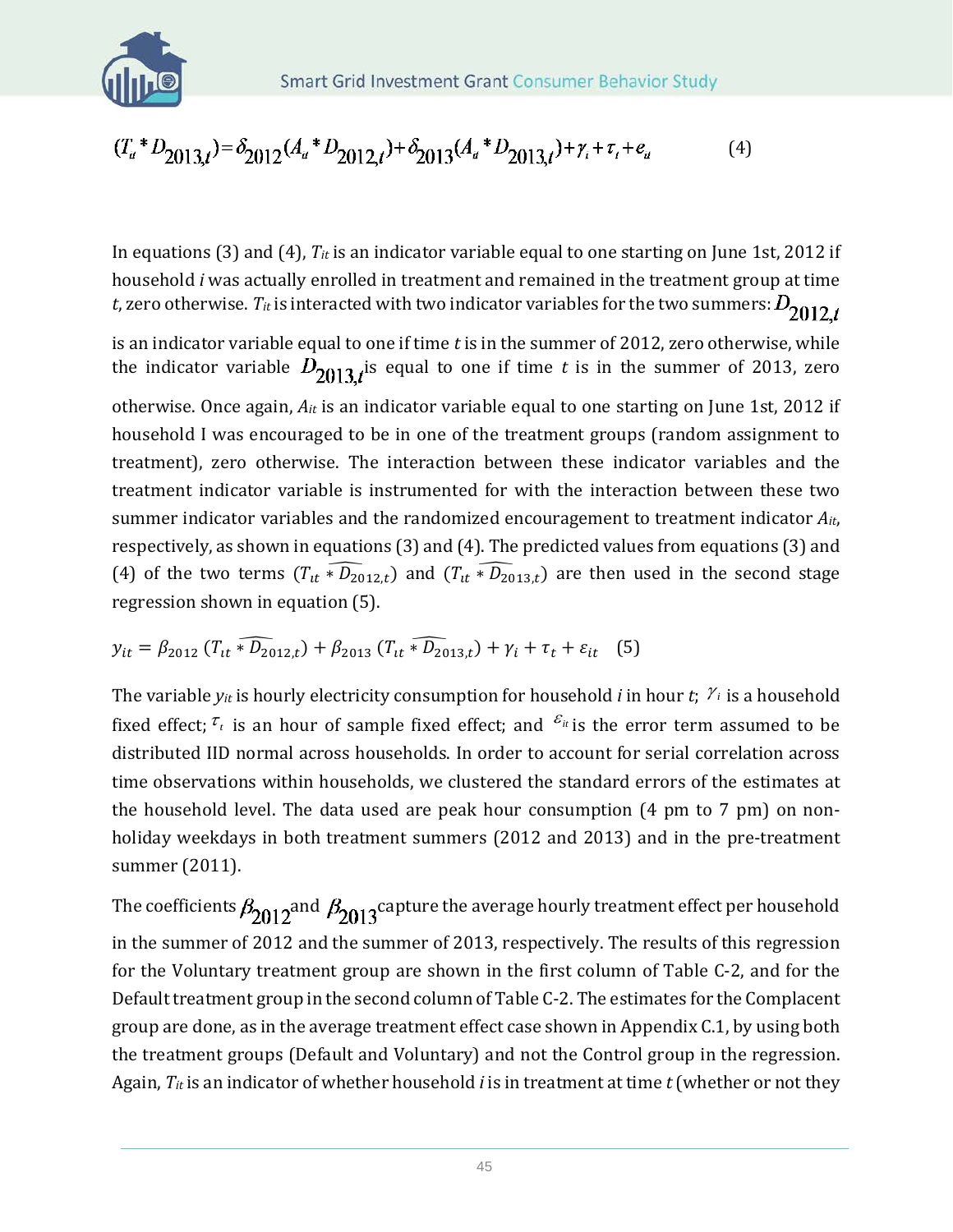

were assigned to the Voluntary or Default treatment group), while *Ait* is now an indicator of whether household *i* was randomly assigned to be in the Default treatment group. The results for the Complacents are shown in the third column of [Table C-2.](#page-68-0) 

<span id="page-68-0"></span>**Table C-2. Average Hourly Peak Period Demand Reductions Per Household for the Voluntary (Always Takers), Default (Always Takers + Complacents), and Complacent Groups Dissaggregated Across the Two Treatment Summers**

|                                                       | <b>Always Takers</b><br>(Voluntary) | Always Takers +<br><b>Complacents</b><br>(Default) | <b>Complacents</b> |  |  |  |
|-------------------------------------------------------|-------------------------------------|----------------------------------------------------|--------------------|--|--|--|
| Summer 2012                                           | $-0.340***$                         | $-0.118***$                                        | $-0.0616**$        |  |  |  |
|                                                       | (0.0299)                            | (0.0144)                                           | (0.0190)           |  |  |  |
| Summer 2013                                           | $-0.274***$                         | $-0.0969***$                                       | $-0.0531*$         |  |  |  |
|                                                       | (0.0397)                            | (0.0177)                                           | (0.0233)           |  |  |  |
| <b>Household Fixed Effects</b>                        | Yes                                 | Yes                                                | Yes                |  |  |  |
| Hour of Sample Fixed Effects                          | Yes                                 | Yes                                                | Yes                |  |  |  |
| Observations                                          | 38,335,801                          | 31,613,593                                         | 9,879,234          |  |  |  |
| Number of households                                  | 58566                               | 48242                                              | 15138              |  |  |  |
| R-squared                                             | 0.556                               | 0.558                                              | 0.550              |  |  |  |
| <b>Average Energy</b>                                 | 1.865                               | 1.865                                              | 1.865              |  |  |  |
| Standard errors clustered by household in parentheses |                                     |                                                    |                    |  |  |  |
| *** p<0.001, ** p<0.01, * p<0.05                      |                                     |                                                    |                    |  |  |  |

## **C.3. SMUD Aggregate Peak Period Load Impacts by Recruitment Method for 545,000 Residential Customer Population**

The aggregate peak period load impact was estimated by taking the per-household load impact estimates from Appendi[x C.2,](#page-66-1) and multiplying them by 545,000\*(enrollment rate) for each treatment group. So, for the Voluntary treatment group, the enrollment rate was 0.195,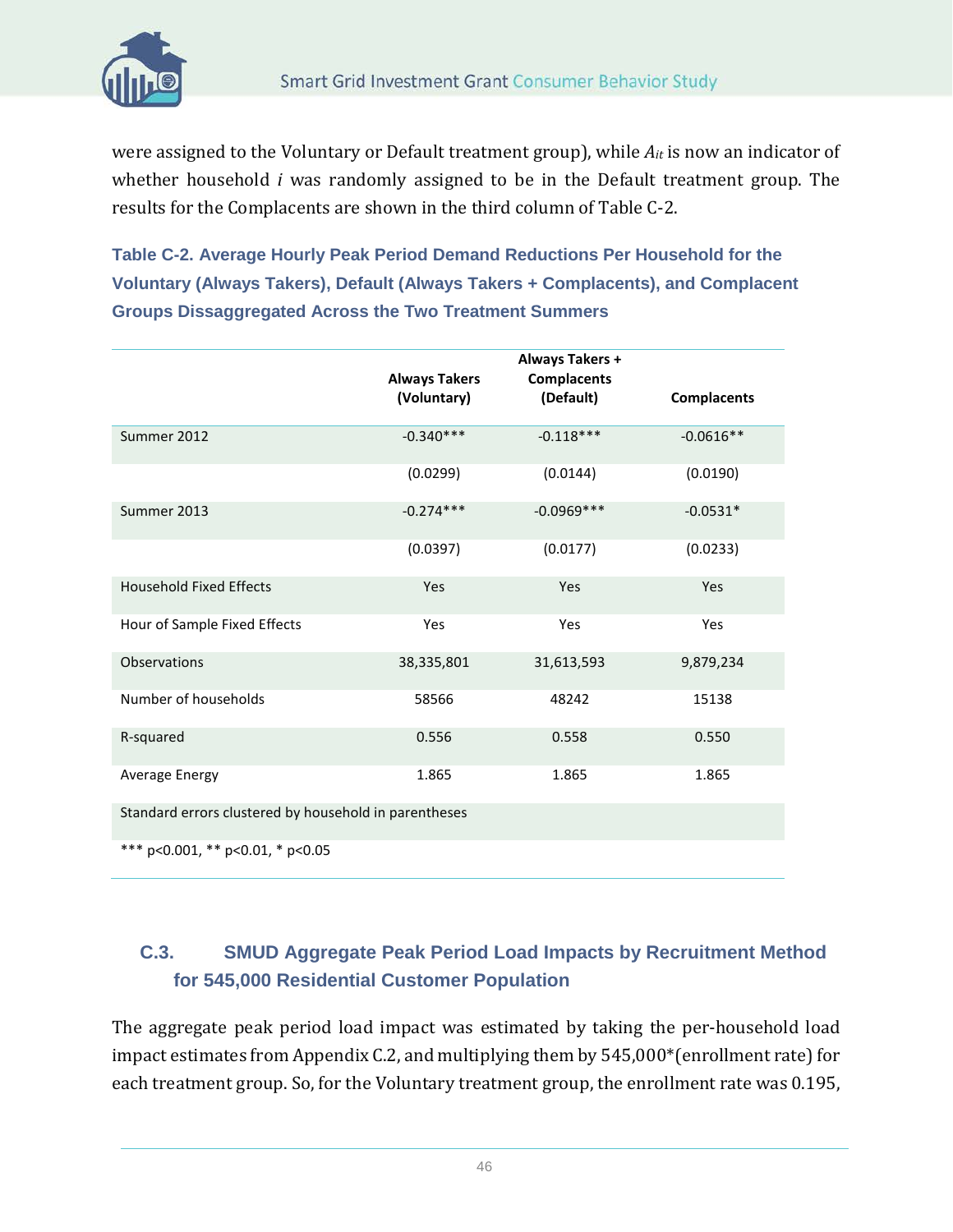

so the aggregate load impact predicted for 545,000 encouraged to treatment was 0.312\*545,000\*0.195=33,158. This was then converted to a percentage of aggregate hourly energy consumption for 545,000 households (1.865\*545,000=1,016,425). This comes out to 3.3%. The same thing was done to calculate this value for the Default treatment group with an enrollment rate of 0.98 and average hourly household treatment effect of 0.109, coming out to 5.7%. You can also determine that the component of that 5.7% generated by the complacent portion of the population within the Default treatment group is 2.4%, while the Always Takers contributed 3.3% to this total savings of 5.7%.

## **C.4. Predicted Bill Savings Absent Customer Response to TOU Rate and Actual Bill Savings in Response to Rate by Customer Subpopulation**

In order to calculate the predicted bill savings over an entire summer, the following was done. Using the standard flat rate structure, the total expenditure on electricity experienced in the pre-treatment summer of 2011 was calculated for each household. Then, this same consumption from the summer of 2011 was used to calculate how much each household would have spent that summer if they had been on the treatment TOU rate, assuming that these households hadn't changed their energy behavior. The predicted savings was calculated by subtracting the hypothetical expenditure each household would have experienced had they been on the treatment rate in 2011 from the actual expenditure they did experience during that summer on the flat rate. Therefore, if this value is positive, it means they paid more on the flat rate than they would have on the treatment rate, assuming no changes in usage. From this exercise, there is a single predicted per-summer savings value for each household. This value was then averaged across the households who enrolled in treatment in each of the treatment groups.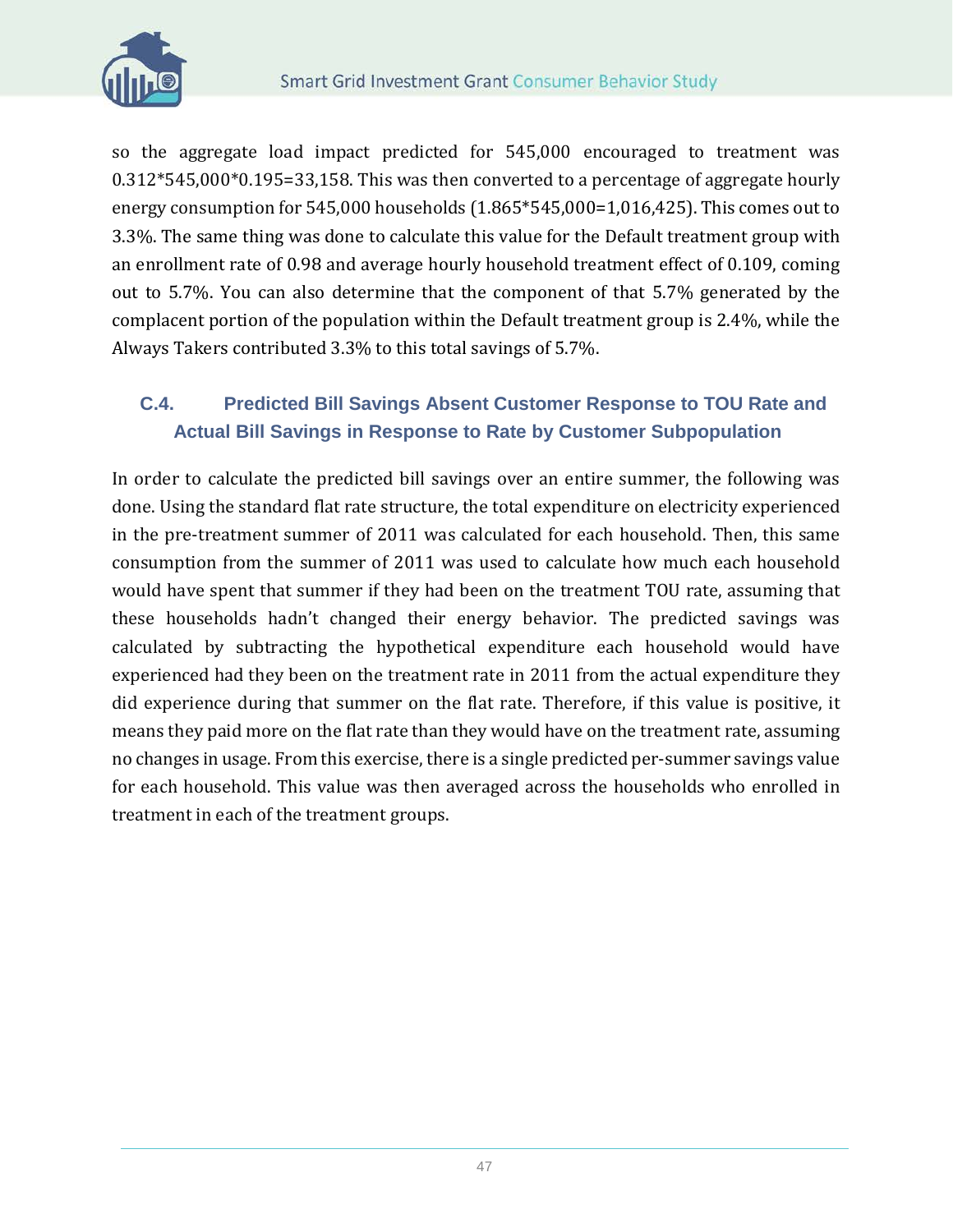

|                                                       | Voluntary | <b>Default</b> |  |  |  |
|-------------------------------------------------------|-----------|----------------|--|--|--|
| <b>Treatment Effect</b>                               | $-2.992$  | $-.2.126*$     |  |  |  |
|                                                       | (2.171)   | (0.856)        |  |  |  |
| <b>Household Fixed Effects</b>                        | Yes       | <b>Yes</b>     |  |  |  |
| Month of Sample Fixed Effects                         | Yes       | Yes            |  |  |  |
| Observations                                          | 593,018   | 488,993        |  |  |  |
| Number of households                                  | 58,574    | 48,246         |  |  |  |
| R-squared                                             | 0.896     | 0.896          |  |  |  |
| Standard errors clustered by household in parentheses |           |                |  |  |  |

<span id="page-70-0"></span>

|  |  |  |  |  | Table C-3. Actual Bill Savings in Response to TOU Rate by Customer Subpopulation |  |
|--|--|--|--|--|----------------------------------------------------------------------------------|--|
|  |  |  |  |  |                                                                                  |  |

\*\*\* p<0.001, \*\* p<0.01, \* p<0.05

The actual bill savings were estimated using a DID 2SLS regression for the summer of 2012 and 2013 (see [Table C-3\)](#page-70-0). The same estimating strategy was used as was described in equation (1) and (2) above. Now, however, the  $v_{it}$  variable is the expenditure of household *i* in month *t*. The expenditure was converted from bill cycles to calendar months in order to avoid any systematic discrepancies generated based on differences in bill period start and stop dates across control and treatment groups. This conversion was done by pro-rating the total bill amount, average across all dates in that bill cycle, to each day within that bill cycle. These prorated daily expenditure amounts were then aggregated back up to the calendar month level. The results from this analysis were reported as a percent of average 2012-2013 monthly summer expenditure for the Control group (\$116.6).

The distribution of predicted bill savings for the Complacents was calculated by breaking the range of observed bill savings up into \$2 increment bins. Within each bin, the share of households assigned to the Voluntary and Default treatment groups appearing in each bin (b) that enrolled (ev,b and e<sub>D,b</sub>, respectively) was calculated; as was the share of households enrolled in the Voluntary and Default treatment groups that appeared in each bin (Sv,b and sD,b, respectively). The share of Complacents households appearing in each bin that enrolled  $(e_{C,b})$  is calculated directly:  $e_{C,b} = e_{D,b} - e_{V,b}$ .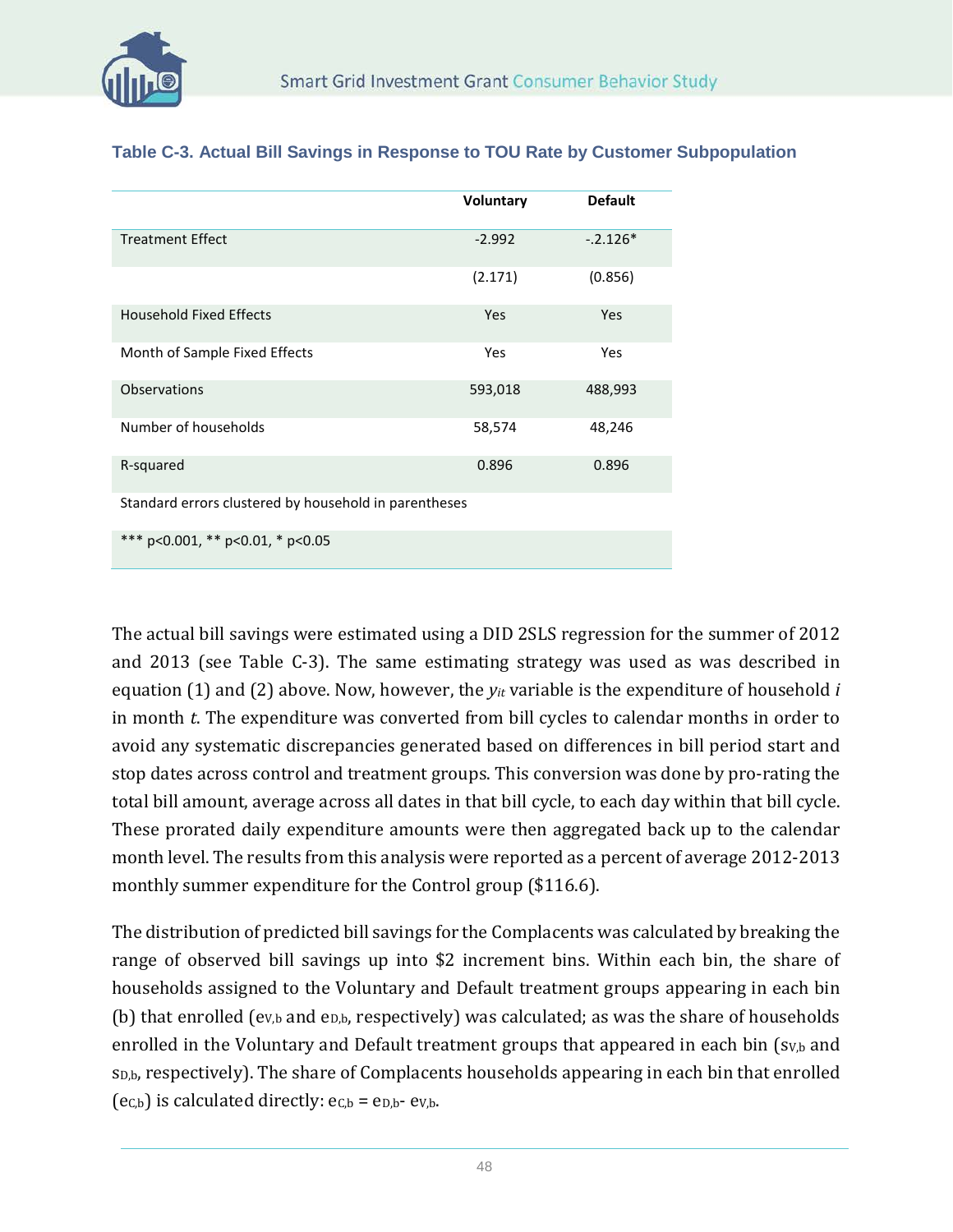

To clarify the interpretation of these terms let me give an example. Suppose there were a total of 100 households assigned to the treatment group T. For each household, we know whether they enrolled or not, and we know what bin they are in. For simplicity, assume there are two bins (A and B). Assume there are 60 households in bin A, and 40 in bin B. Then, we observe that 30 of the households in bin A enrolled, so in that case  $e_{T,A}=0.50$ , while only 10 enrolled in bin B, so  $e_{T,B}=0.25$ . What  $s_{T,A}$  captures is the share of those households that enrolled that appear in bin A, so  $s_{T,A} = 30/(30+10) = 0.75$  and  $s_{T,B} = 10/(30+10) = 0.25$ . These values can then be calculated for all the treatment groups. However, one more step is needed to calculate the  $s_{C,b}$  values for the Complacent; these shares of enrolled Complacent households appearing in each bin (across the bins) was calculated using the following relationship.

 $s_{C,b}$  \* $(e_{C,b}/e_{D,b})$ +  $s_{V,b}$  \* $(e_{V,b}/e_{D,b})$ =  $s_{D,b}$ 

What this is saying is that the share of all the enrolled Default households that appear in each bin  $(s_{D,b})$  is a weighted average of those households that are Always Takers (identifiable as Voluntary treatment group households that enrolled,  $s_{V,b}$ ) and enrolled Complacents (enrolled Default treatment group households that are not Always Takers,  $s_{C,b}$ ), where the weights are determined by the enrolment rates (e) of each of these groups. All of these values are known already except for  $s_{C,b}$ . You can then solve out the equation for this value for each bin. The shares (s) were then added up cumulatively across all the bins to plot a graph of this cumulative distribution, as shown in [Figure 11.](#page-47-0)

## **C.5. Drop-out rates of Always Takers and Complacents**

The drop-out rates of Always Takers and Complacents were calculated using the same weighted average logic as that just described above in Appendix C.4. If the share of Always Takers that dropped out is known (because we know how many Voluntary enrollees dropped out over the course of treatment), and similarly the share of all the Default treatment group enrollees that dropped out is known, the share of Complacents that dropped out can be calculated using the fact that the Default group is made up of Always Takers and Complacents in proportions that are known based on the enrollment rates. Therefore, the drop-out rate of Complacents  $(r<sub>C</sub>)$  can be calculated using the following relationship:

 $r_{C}$  \*(e<sub>C</sub>/ e<sub>D</sub>)+  $r_{V}$  \*(e<sub>V</sub>/e<sub>D</sub>)=  $r_{D}$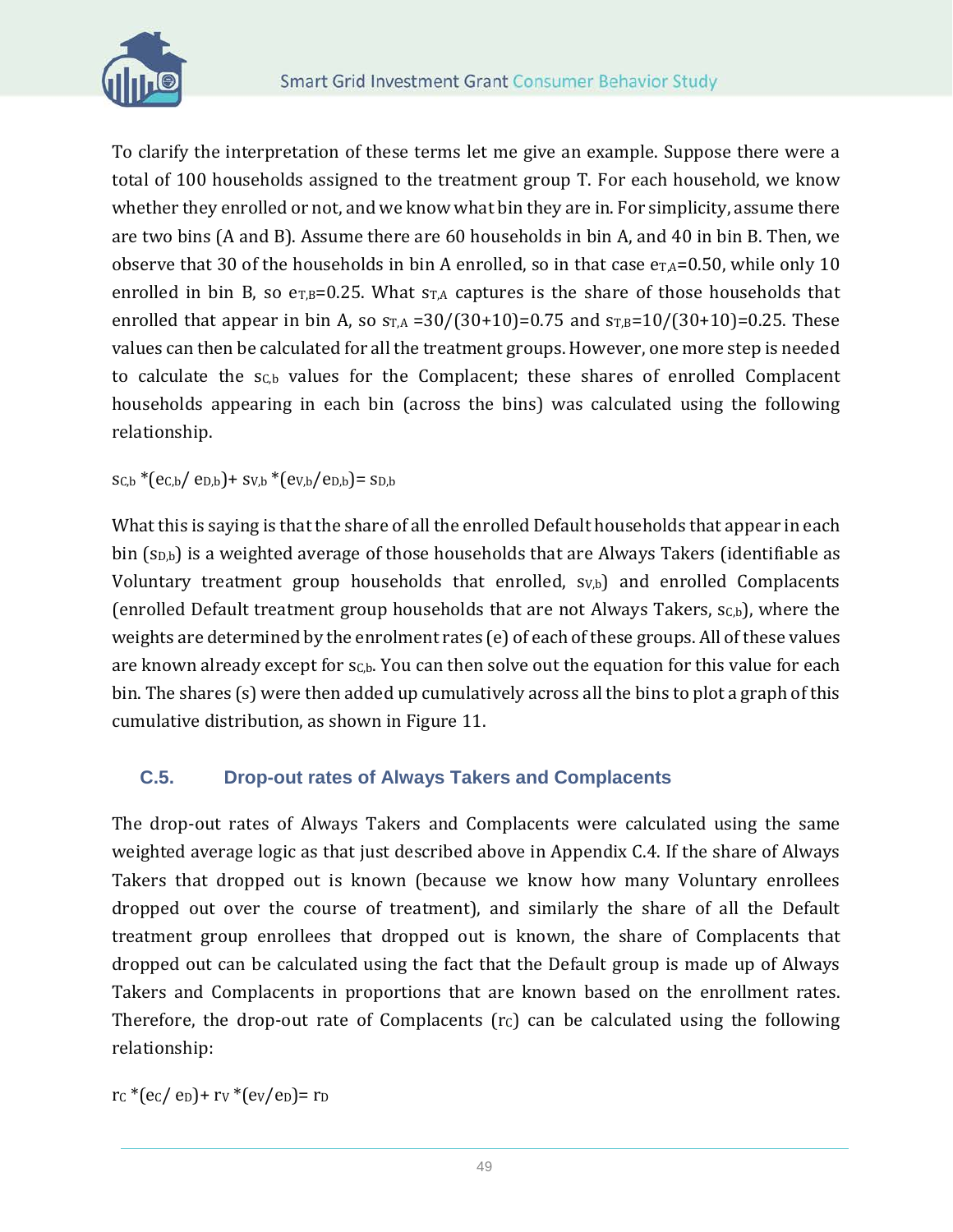

In this case, all the enrollment rates (e) are known, as are the drop-out rates (r) of the Voluntary (V) and Default (D) groups, so the drop-out rate of Complacents can be solved for. This was done at various points throughout the treatment period.

## **C.6. Peak Period Load Impacts by Customer Subpopulation and Quintile of Predicted Bill Savings**

The energy savings across quintiles of predicted bill savings (defined in Appendix C.4) were estimated using the same regression approach as that presented in equations (3) and (4), only now, instead of estimating two treatment effects, five were estimated. The 2SLS regressions are show in equation (6) and (7). All variables are defined the same as in equations (1) through (5), only now  $D_{k,i}$  is an indicator variable equal to one if household *i* is in percentile group *k*, zero otherwise. There are five first-stage regressions (shown in equations (6) through (10)).

$$
(T_{it} * D_{1,i}) = \sum_{k=1}^{5} \delta_k (A_{it} * D_{k,i}) + \gamma_i + \tau_t + \varepsilon_{it} \quad (6)
$$
  
\n
$$
(T_{it} * D_{2,i}) = \sum_{k=1}^{5} \delta_k (A_{it} * D_{k,i}) + \gamma_i + \tau_t + \varepsilon_{it} \quad (7)
$$
  
\n
$$
(T_{it} * D_{3,i}) = \sum_{k=1}^{5} \delta_k (A_{it} * D_{k,i}) + \gamma_i + \tau_t + \varepsilon_{it} \quad (8)
$$
  
\n
$$
(T_{it} * D_{4,i}) = \sum_{k=1}^{5} \delta_k (A_{it} * D_{k,i}) + \gamma_i + \tau_t + \varepsilon_{it} \quad (9)
$$
  
\n
$$
(T_{it} * D_{5,i}) = \sum_{k=1}^{5} \delta_k (A_{it} * D_{k,i}) + \gamma_i + \tau_t + \varepsilon_{it} \quad (10)
$$

The predicted values from equations (6) through (10) are then used to estimate the second stage regression shown in equation (11).

$$
y_{it} = \sum_{k=1}^{5} \beta_k \left( T_{it} \widehat{\ast D_{k,t}} \right) + \gamma_i + \tau_t + \varepsilon_{it} \qquad (11)
$$

The variable  $y_{it}$  is again hourly electricity consumption for household *i* in hour *t*;  $\gamma_i$  is a household fixed effect;  $\tau_{\iota}$  is an hour of sample fixed effect; and  $\epsilon_{\iota}$  is the error term assumed to be distributed IID normal across households. In order to account for serial correlation across time observations within households, we clustered the standard errors of the estimates at the household level. The data used are peak hour consumption (4 pm to 7 pm) on non-holiday weekdays in both treatment summers (2012 and 2013) and in the pretreatment summer (2011).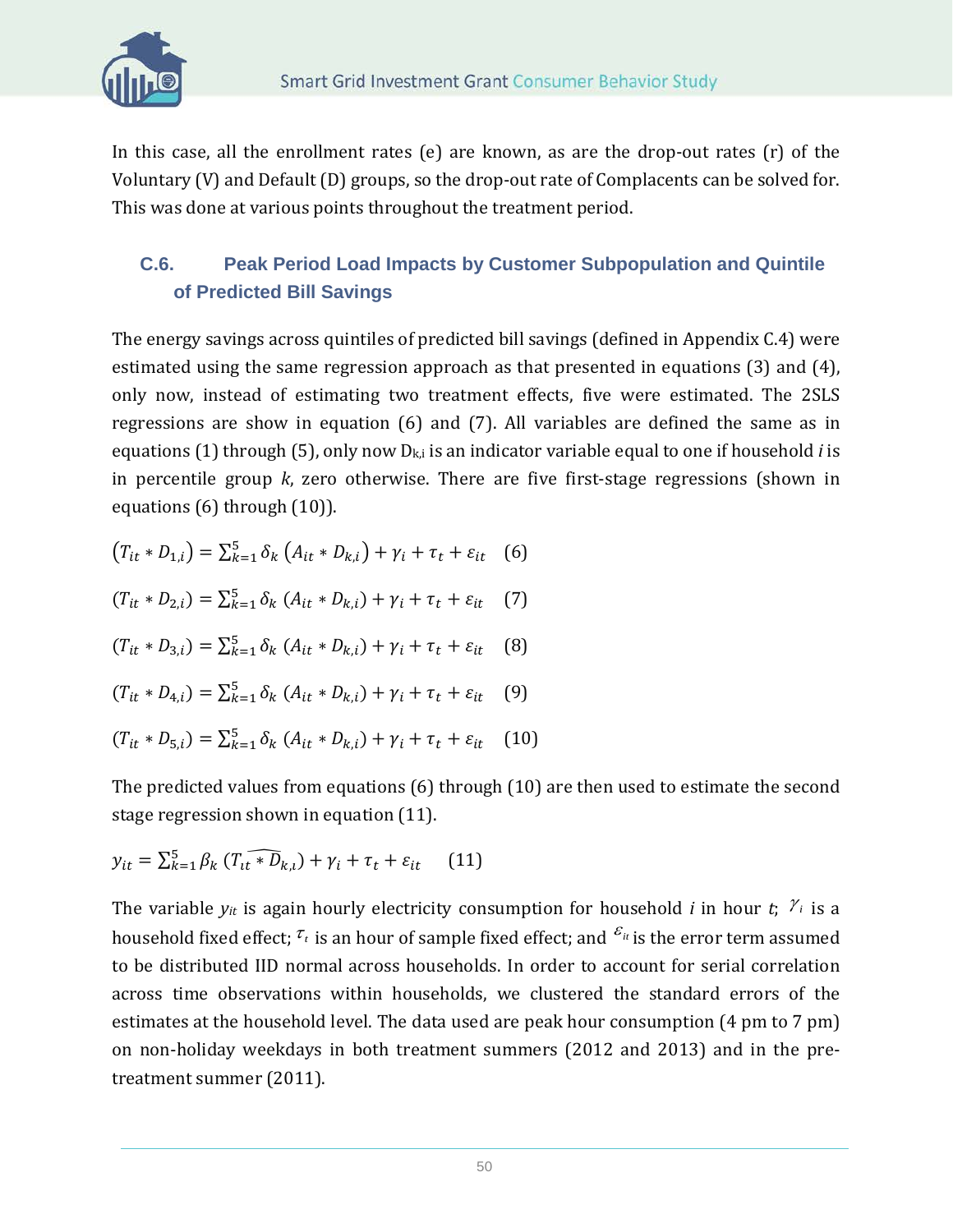

The coefficients  $\beta_1$ ,  $\beta_2$ ,  $\beta_3$ ,  $\beta_4$  and  $\beta_5$  capture the average hourly treatment effect per household for households in percentile 1 (0 – 20<sup>th</sup> percentile), 2 (20<sup>th</sup> – 40<sup>th</sup> percentile), 3  $(40<sup>th</sup> – 60<sup>th</sup>$  percentile), 4 (60<sup>th</sup> – 80<sup>th</sup> percentile) and 5 (80<sup>th</sup> – 100<sup>th</sup> percentile) of predicted bill savings, respectively. The results are shown in [Table C-4.](#page-73-0)

## <span id="page-73-0"></span>**Table C-4. Peak Period Load Impacts by Customer Subpopulation and Quintile of Predicted Bill Savings**

|                                                       | <b>Always takers</b>            |                          | <b>Complacents</b>              |                          |  |  |
|-------------------------------------------------------|---------------------------------|--------------------------|---------------------------------|--------------------------|--|--|
| <b>Percentile of Predicted</b><br><b>Bill Savings</b> | <b>Energy</b><br><b>Savings</b> | <b>Standard</b><br>Error | <b>Energy</b><br><b>Savings</b> | <b>Standard</b><br>Error |  |  |
| $0-20th$                                              | $0.808***$                      | 0.0702                   | $0.106***$                      | 0.0322                   |  |  |
| 20-40th                                               | $0.315***$                      | 0.0531                   | $0.0706*$                       | 0.0343                   |  |  |
| 40-60th                                               | 0.0771                          | 0.0562                   | 0.0241                          | 0.0293                   |  |  |
| 60-80th                                               | 0.0291                          | 0.0613                   | $-0.00498$                      | 0.0344                   |  |  |
| 80-100th                                              | $0.366***$                      | 0.07                     | $0.0892*$                       | 0.04                     |  |  |
| Observations                                          | 38,335,801                      |                          | 9,879,234                       |                          |  |  |
| R-squared                                             | 0.556                           |                          | 0.550                           |                          |  |  |
| Number of households                                  | 58566                           |                          | 15138                           |                          |  |  |
| Average Energy                                        | 1.865                           |                          | 1.825                           |                          |  |  |
| Standard errors clustered at households level         |                                 |                          |                                 |                          |  |  |
| *** p<0.001, ** p<0.01, * p<0.05                      |                                 |                          |                                 |                          |  |  |

## **C.7. Share of Survey Responses by Subpopulation and Predicted Bill Savings**

To generate the results shown in [Table C-5,](#page-75-0) households were distributed into seven bins based on their predicted bill savings (defined in Appendix [C.4\)](#page-69-0). These bins are: losing more than \$20, losing between \$20 and \$10, losing between \$5 and \$10, gaining or losing no more than \$5, gaining between \$5 and \$10, gaining between \$10 and \$20, or gaining more than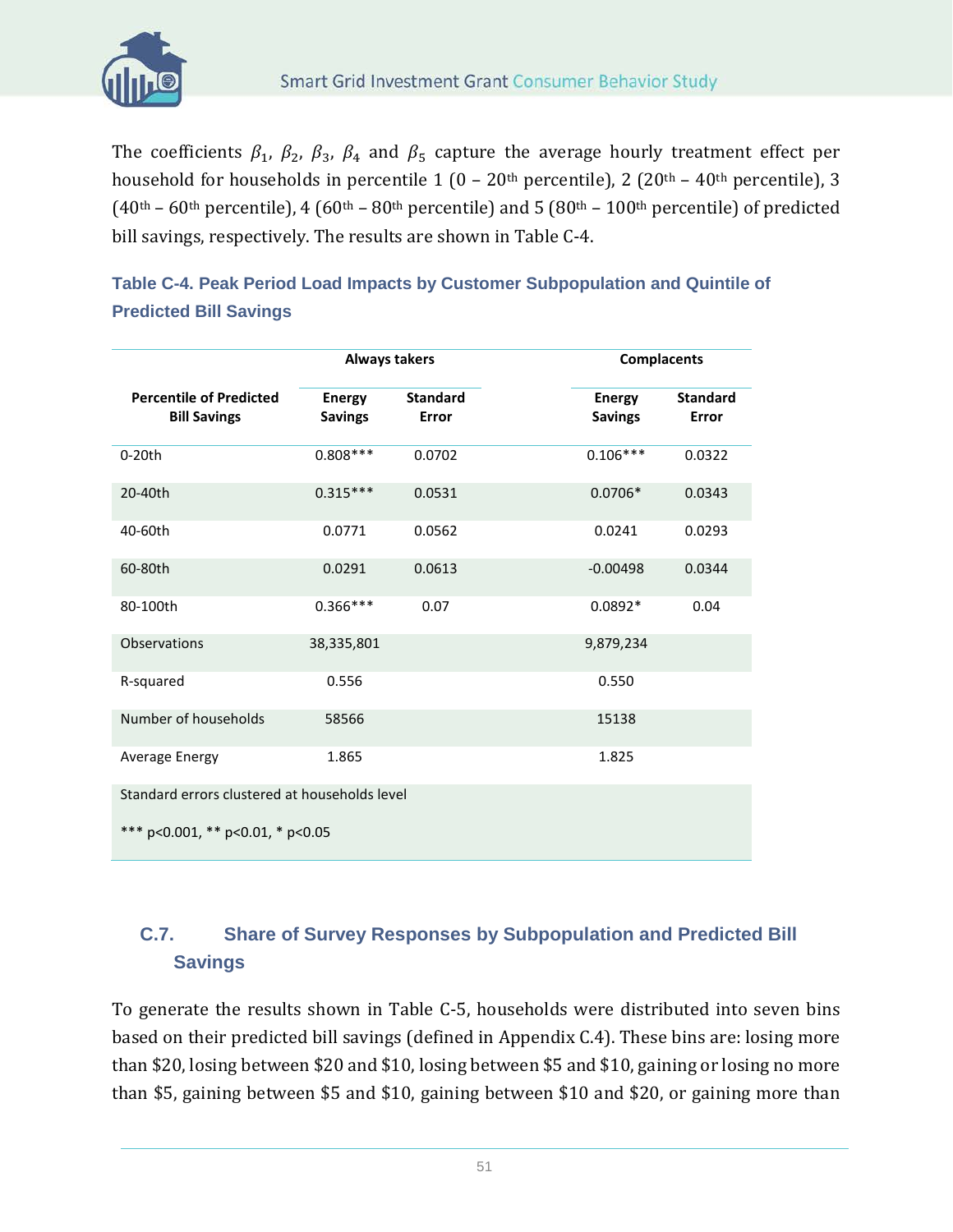

\$20. The share of Always Taker survey respondents in each bin that answered that they were satisfied with the rate or wanted to continue on were measured directly, as those enrolled in the Voluntary treatment are considered Always Takers. Using the same methodology as that described in Appendix [C.4](#page-69-0) (summarized below), the share of Complacent households that both enrolled in the program and responded to the survey that appeared in each bin ( $resp_{C,b}$ ) was calculated.

 $resp_{C,b} * (e_{C,b}/e_{D,b}) + resp_{V,b} * (e_{V,b}/e_{D,b}) = resp_{D,b}$ 

eV,b : share of Voluntary treatment group (Always Takers) in bin *b* that enrolled

eD,b: share of Default treatment group (Always Takers and Complacents) in bin *b* that enrolled

 $e_{C,b} = e_{D,b}$ -  $e_{V,b}$ : share of Complacents in bin *b* that enrolled

resp<sub>V,b</sub>: share of households enrolled in the Voluntary treatment group and responded to the survey that appeared in bin *b*

 $resp<sub>b</sub>$ : share of households enrolled in the Default treatment group and responded to the survey that appeared in bin *b*

 $resp_{C,b}$ : share of Complacent households enrolled in the program and responded to the survey that appeared in bin *b* (solved for)

Finally, the shares of these respondents that answered that they were satisfied or wanted to continue on the rate in each bin was calculated again in the same way (results shown i[n Table](#page-75-0)  [C-5\)](#page-75-0). For example, the following shows the calculation for the share of Complacent enrolled survey respondents that responded that they were satisfied with the rate ( $sat_{C,b}$ ) in each bin *b*.

```
\text{sat}_{\text{C},b} *(\text{resp}_{\text{C},b}/\text{resp}_{\text{D},b})+ sat<sub>V,b</sub> *(\text{resp}_{\text{D},b}/\text{resp}_{\text{D},b})= sat<sub>D,b</sub>
```
resp<sub>V,b</sub>: share of households enrolled in the Voluntary treatment group and responded to the survey that appeared in bin *b*

resp<sub>D,b</sub>: share of households enrolled in the Default treatment group and responded to the survey that appeared in bin *b*